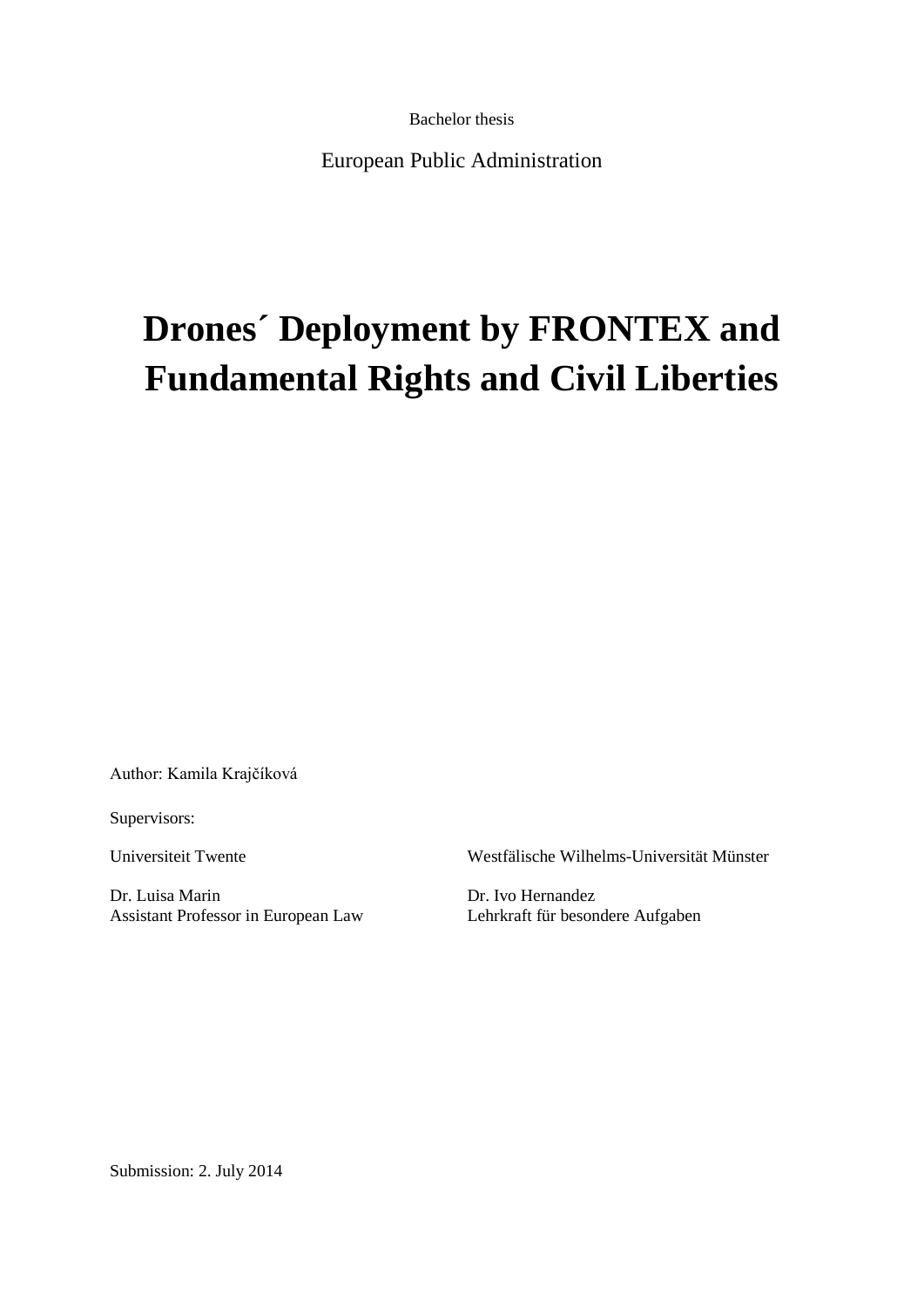# **Disclaimer**

The views expressed in this thesis are those of the student and do not necessarily express the views of the University of Twente or University of Münster.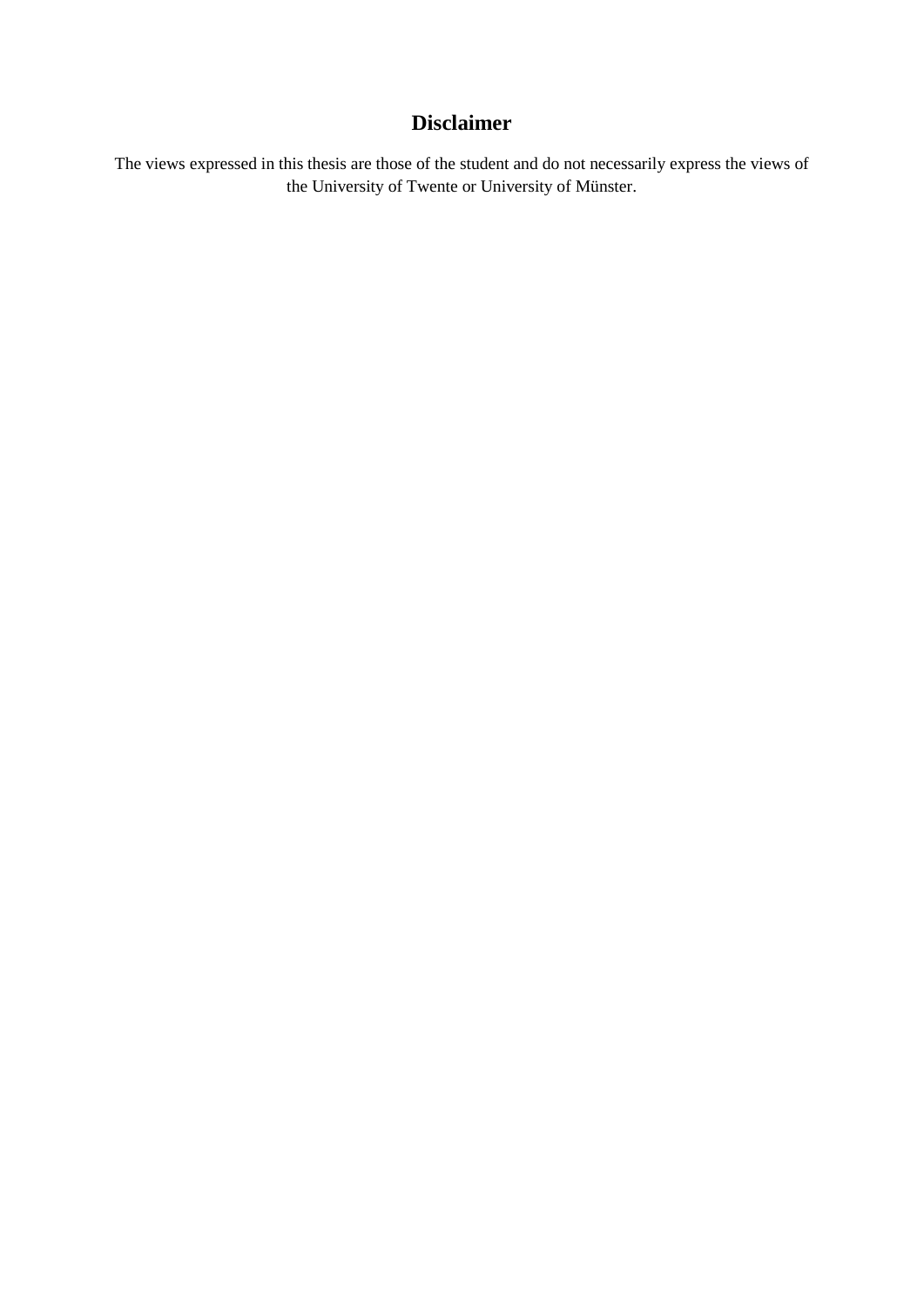# **Statement of Affirmation**

I declare that the bachelor thesis submitted here was in all parts exclusively prepared on my own, and that any other resources or other means (including electronic media and online sources), than those explicitly referred to, have not been used.

All implemented fragments of text, employed in a literal and/or analogous manner, have been marked as such.

Kamila Krajčíková

Place, Date Signature

\_\_\_\_\_\_\_\_\_\_\_\_\_\_\_\_\_\_\_\_\_\_\_\_\_\_\_\_\_\_\_\_\_\_\_ \_\_\_\_\_\_\_\_\_\_\_\_\_\_\_\_\_\_\_\_\_\_\_\_\_\_\_\_\_\_\_\_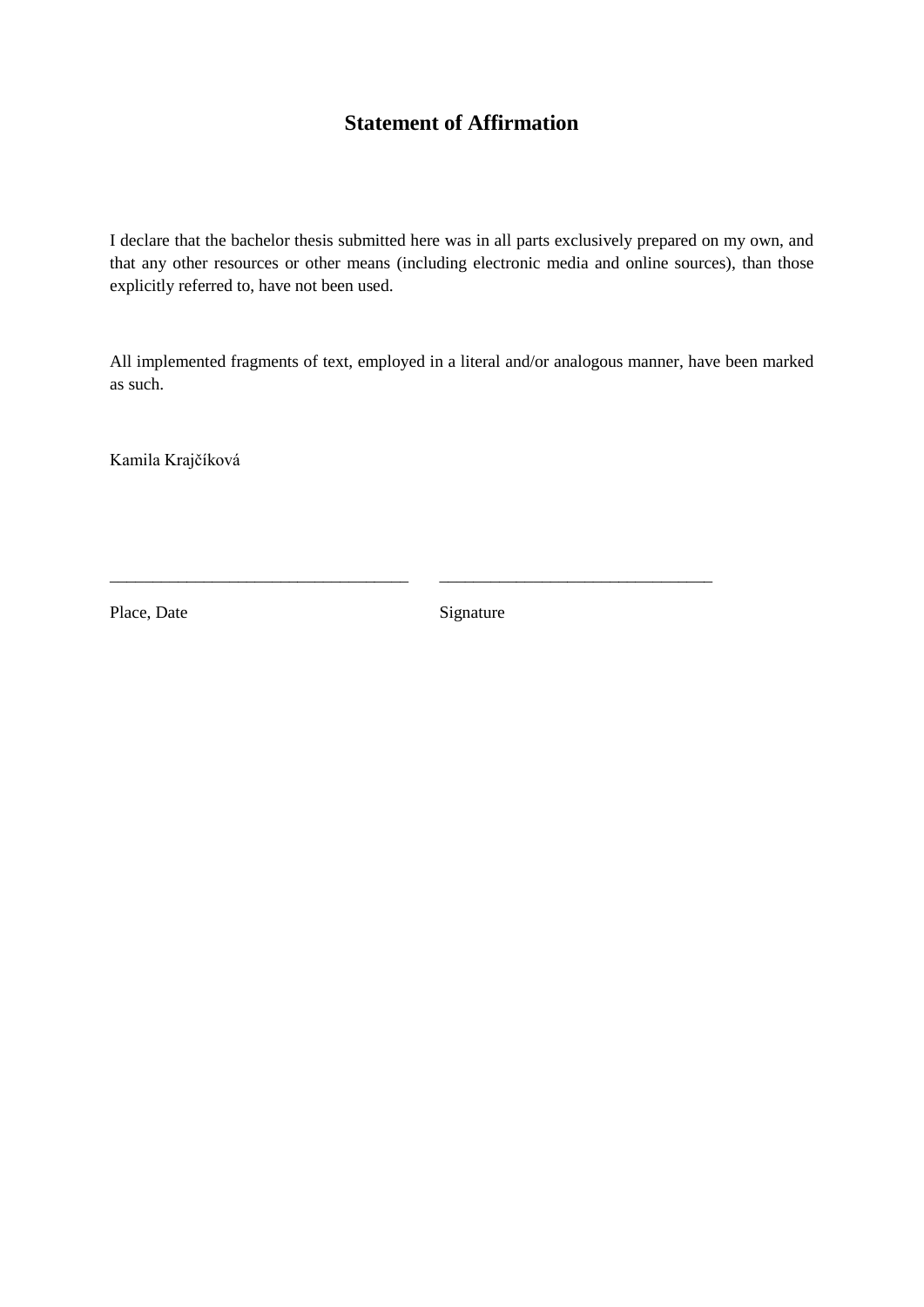### **Abstract**

To the wide public, drones are known mainly in the context of combat zone. Nowadays, their application is being introduced also into the civil airspace. The European Agency for the Management of Operational Cooperation at the External Borders of the Member States of the European Union (Frontex) and several southern EU member states consider the drones´ deployment or even deployed them already for the surveillance of the EU´ southern external maritime borders to combat crossborder crime and illegal migration or to safe migrants´ lives.

Presented thesis introduces the situation at the EU<sup> $\cdot$ </sup> southern maritime border giving regard to the problems of big migrant inflows. The activities of Frontex and of the EU on drones since 2007 are also in detail mapped, and according to that the thesis tries to indicate the possible design of the for-real deployment of drones at the EU´ southern border. The main part of the thesis analyses the potential impact of drones´ deployment on the civil liberties and fundamental rights driving also focus to the cooperation between the member states, Frontex and non-EU countries.

The drones´ deployment seems to be the reality of the near future. The thesis, however, finds that, though the serious situation at the southern borders, the threats imposed by the drones´ deployment to civil liberties and fundamental rights are too wide to sacrifice the objectives of their deployment. The current legal framework, mainly on data protection, does not clearly address the possibility of drones for border surveillance, lacks instruments for effective search and rescue operations, and does not sufficiently protect fundamental rights and civil liberties making the use of various exceptions possible. Drones would therefore serve more security related objectives than the humanitarian ones.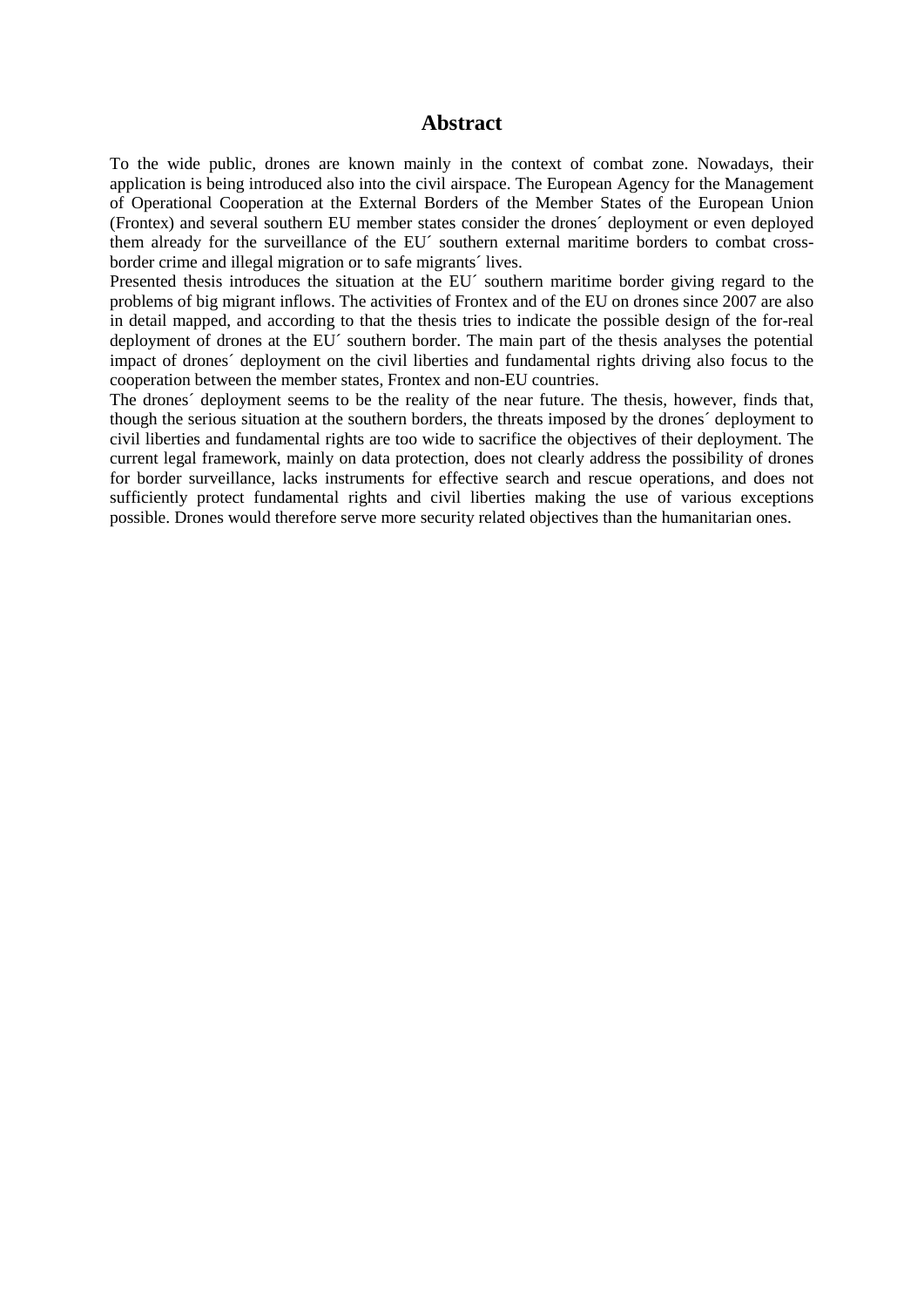# **Content**

| 1.             |     |                                                                                           |
|----------------|-----|-------------------------------------------------------------------------------------------|
|                | 1.1 |                                                                                           |
|                | 1.2 |                                                                                           |
|                | 1.3 |                                                                                           |
|                | 1.4 |                                                                                           |
|                | 1.5 |                                                                                           |
| 2.             |     |                                                                                           |
|                | 2.1 |                                                                                           |
|                | 2.2 |                                                                                           |
|                | 2.3 |                                                                                           |
|                | 2.4 |                                                                                           |
|                | 2.5 |                                                                                           |
| 3              |     | Deployment of Drones for Border Surveillance of the EU´ Southern Sea Border 15            |
|                | 3.1 | Current Regulation on Drones-Technology for Border Surveillance in Europe  16             |
|                | 3.2 | Legal Impacts of Drones on EU's Border Management of the Mediterranean Border 17          |
|                | 3.3 | Civil Liberties and Fundamental Rights Concerns in the Context of Drones and Migration to |
| $\overline{4}$ |     |                                                                                           |
|                | 41  | Civil Liberties and Fundamental Rights Concerns in Third Countries and Cooperation with   |
| 5              |     |                                                                                           |
|                |     |                                                                                           |
|                |     |                                                                                           |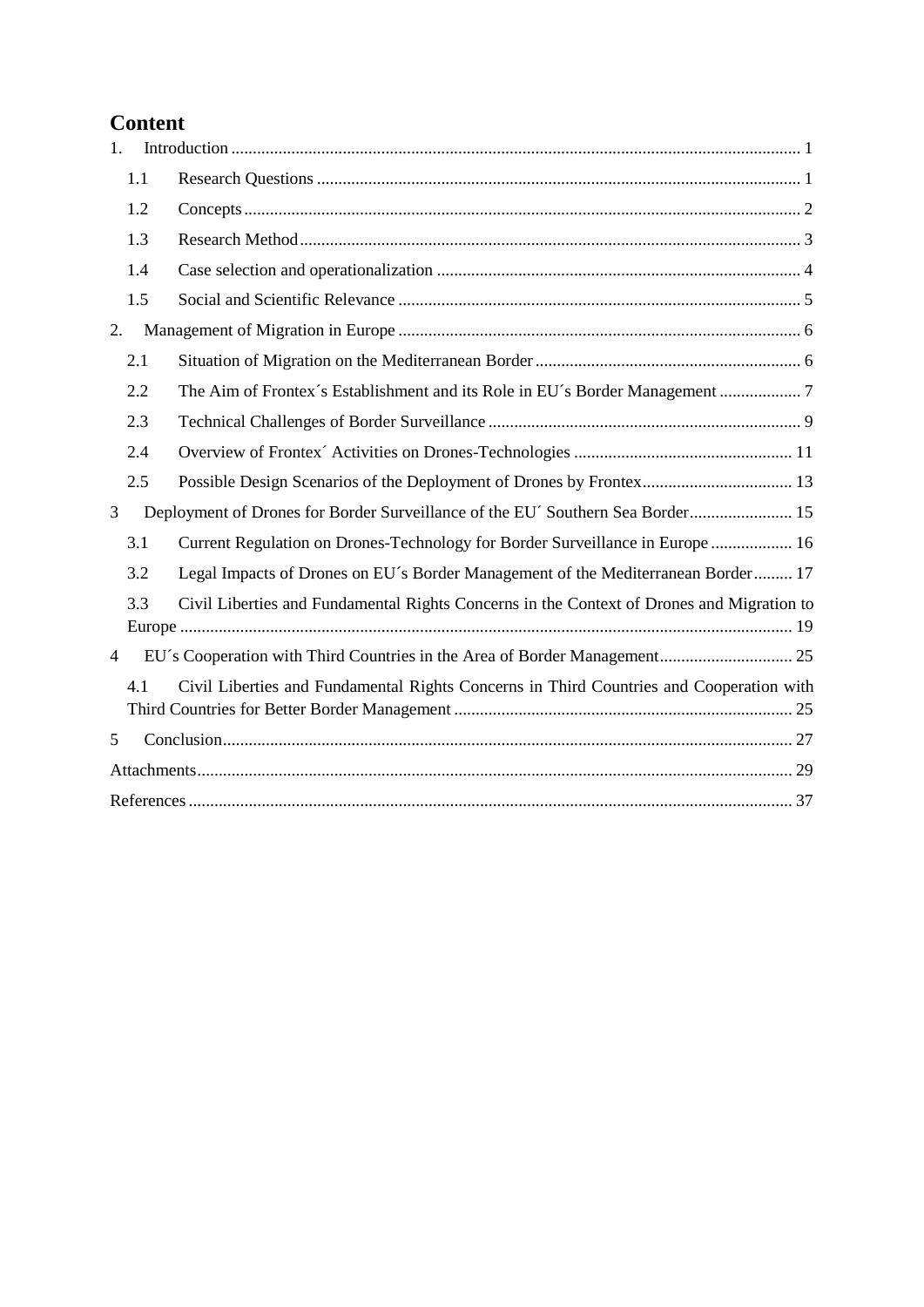# **Abbreviations**

| <b>CPIP</b>                | Common Pre-Frontier Intelligence Picture                         |
|----------------------------|------------------------------------------------------------------|
| EC                         | <b>European Commission</b>                                       |
| <b>ECHR</b>                | European Court of Human Rights                                   |
| ECJ                        | European Court of Justice                                        |
| EP                         | The Parliament of the European Union                             |
| EU                         | European Union                                                   |
| <b>EU</b> Charter          | Charter of Fundamental Rights of the European Union              |
| <b>European Convention</b> | European Convention on Human Rights                              |
| <b>EUROSUR</b>             | European Border Surveillance System                              |
| FP7                        | Seventh Framework Programme for Research and Technological       |
|                            | Development                                                      |
| <b>FRA</b>                 | European Union Agency for Fundamental Rights                     |
| <b>FRONTEX</b>             | European Agency for the Management of Operational Cooperation at |
|                            | the External Borders of the Member States of the European Union  |
| <b>ICAO</b>                | International Civil Aviation Organization                        |
| JO.                        | Joint Operation                                                  |
| <b>MALE</b>                | Medium Altitude Long Endurance                                   |
| MS                         | Member State of the European Union                               |
| <b>NCC</b>                 | <b>National Coordination Centre</b>                              |
| <b>NGO</b>                 | Non-Governmental Organization                                    |
| <b>OPA</b>                 | <b>Optionally Piloted Aircraft</b>                               |
| <b>OPARUS</b>              | Open Architecture for UAV-based Surveillance System              |
| <b>OPV</b>                 | <b>Optionally Piloted Vehicle</b>                                |
| R&D                        | <b>Research and Development</b>                                  |
| <b>RPA</b>                 | <b>Remotely Piloted Aircraft</b>                                 |
| <b>RPAS</b>                | <b>Remotely Piloted Aircraft Systems</b>                         |
| <b>SAR</b>                 | Search and Rescue                                                |
| <b>SBC</b>                 | Schengen Borders Code                                            |
| TC                         | <b>Third Country</b>                                             |
| <b>TEP</b>                 | <b>Technical Equipment Pool</b>                                  |
| <b>TEU</b>                 | Treaty on the European Union                                     |
| <b>TFEU</b>                | Treaty on the Functioning of the European Union                  |
| <b>UAS</b>                 | <b>Unmanned Aerial Systems</b>                                   |
| <b>UAV</b>                 | <b>Unmanned Aerial Vehicle</b>                                   |
| <b>UNHCR</b>               | United Nations High Commissioner for Refugees                    |
| <b>VLOS</b>                | Visual Line-of-Sight                                             |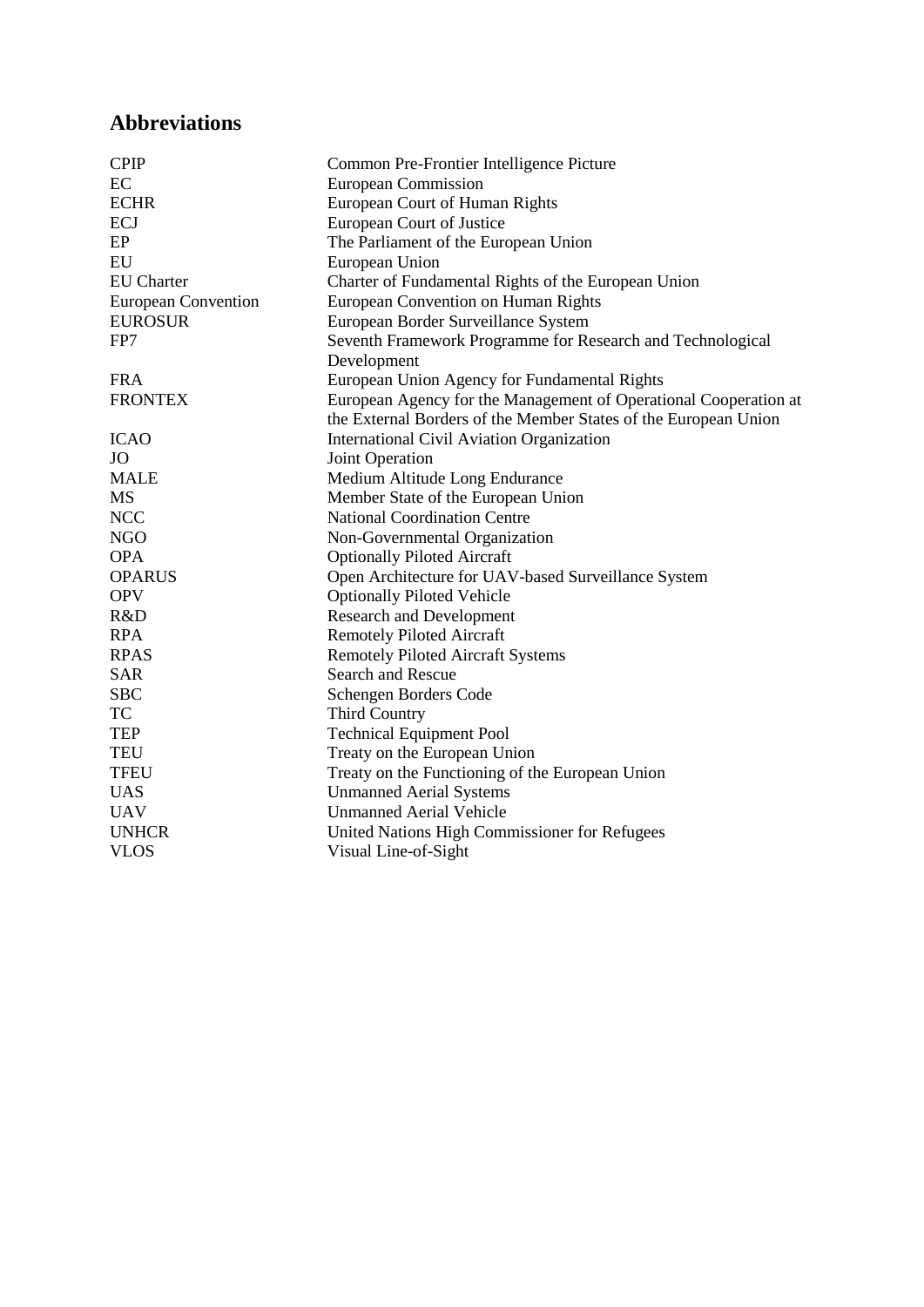### <span id="page-6-0"></span>**1. Introduction**

Drones, technically known as unmanned aerial vehicles (UAV), remotely piloted aircraft systems (RPAS) or optionally piloted aircraft (OPA), are known to the public mainly in the context of the war in Afghanistan and from the "targeted killing" operations. Nevertheless, their use is much broader; their application can also be found outside the combat zone. For border surveillance this technology is used mainly in Canada and USA. Nevertheless, the deployment of drones hugely challenges the civil liberties enacted by domestic and international law, e.g. privacy rights (privacy of persons, personal behaviour and data), and fundamental rights of migrants, e.g. the right to emigrate and seek asylum in another country its own (Finn & Wright, 2012; Trevisanut, 2009). Still, even the European Union (EU) considers applying drones for the surveillance of its external borders for even better border management. The European Agency for the Management of Operational Cooperation at the External Borders of the Member States of the European Union (Frontex) has shown the big interest in the application of drones for border surveillance in the European Union (Kenk, Križaj, Štruc, & Dobrišek, 2013). Regarding the controversies of the civil and military use of drones as well as criticism on Frontex<sup> $\epsilon$ </sup> activities in the past (mainly in the context of interception and diversion of migrants), this is a very interesting and important topic to engage in.

Firstly, the situation at the southern border of the EU will be introduced. After that, the thesis will map the activities of Frontex on drones since 2007. This is important because there have not yet been many drones deployed for border surveillance in Europe and these activities can possibly indicate how drones can be used particularly at the European borders. With the identification of the possible mode of drones´ application in EU, the next step of the thesis will be the assessment of the potential impacts of the deployment of drones on the border surveillance and on the civil liberties and fundamental rights of migrants. Also, the thesis will drive focus on the cooperation of Frontex with the third countries, i.e. non-EU countries, aiming at regulating the unauthorised migration that is currently quite broad. Hypothetically, information collected by drones could also be involved in the cooperation between these Frontex and the other (also non-EU) states for even more effective border management. Therefore, the thesis will take into consideration the issues that this cooperation might trigger with regard to the often unsound legal systems of the third countries and the threat it poses to the fundamental rights of migrants.

The deployment of drones for border surveillance has been mainly studied in the context of North America where the drones´ application is wide and well documented. The environment of the EU has not yet been addressed in the scientific literature because the use of such technology in the EU is still limited. Regarding the EU and border surveillance, most of the scientific literature engages with topics of securitization and militarisation of migration controls in relation to FRONTEX or EUROSUR (Dünnwald, 2011; Léonard, 2010) or discusses new technologies for border management mentioning regulatory issues of drones´ deployment for border surveillance only peripheral (Kenk, Križaj, Štruc, & Dobrišek, 2013; Nolin, 2012; Collett, 2011; Finn & Wright, 2012; Marin, 2011a; Papademetriou & Collett, 2011). On the other hand, literature about the cooperation of the EU with the third countries (TCs) and the possible legal difficulties (European Union Agency for Fundamental Rights, 2013; Carling & Hernández-Carretero, 2011; Trevisanut, 2009). Unlike, the topic of information collected by drones and their possible sharing in the context of cooperation with TCs was not yet fully addressed in the literature. It can therefore be concluded that the bachelor thesis would engage with topics not yet fully addressed in the scientific literature, concentrating on drones´ deployment for border surveillance in EU´s southern borders and the cooperation with third countries in the context of the drones´ application.

### **1.1 Research Questions**

<span id="page-6-1"></span>The main research question to be answered in the bachelor thesis is formulated like this:

(RQ) "To what extent does the deployment of drones for the surveillance of the southern borders of the European Union by Frontex challenge civil liberties and fundamental rights as included in the EU Charter and European Convention?"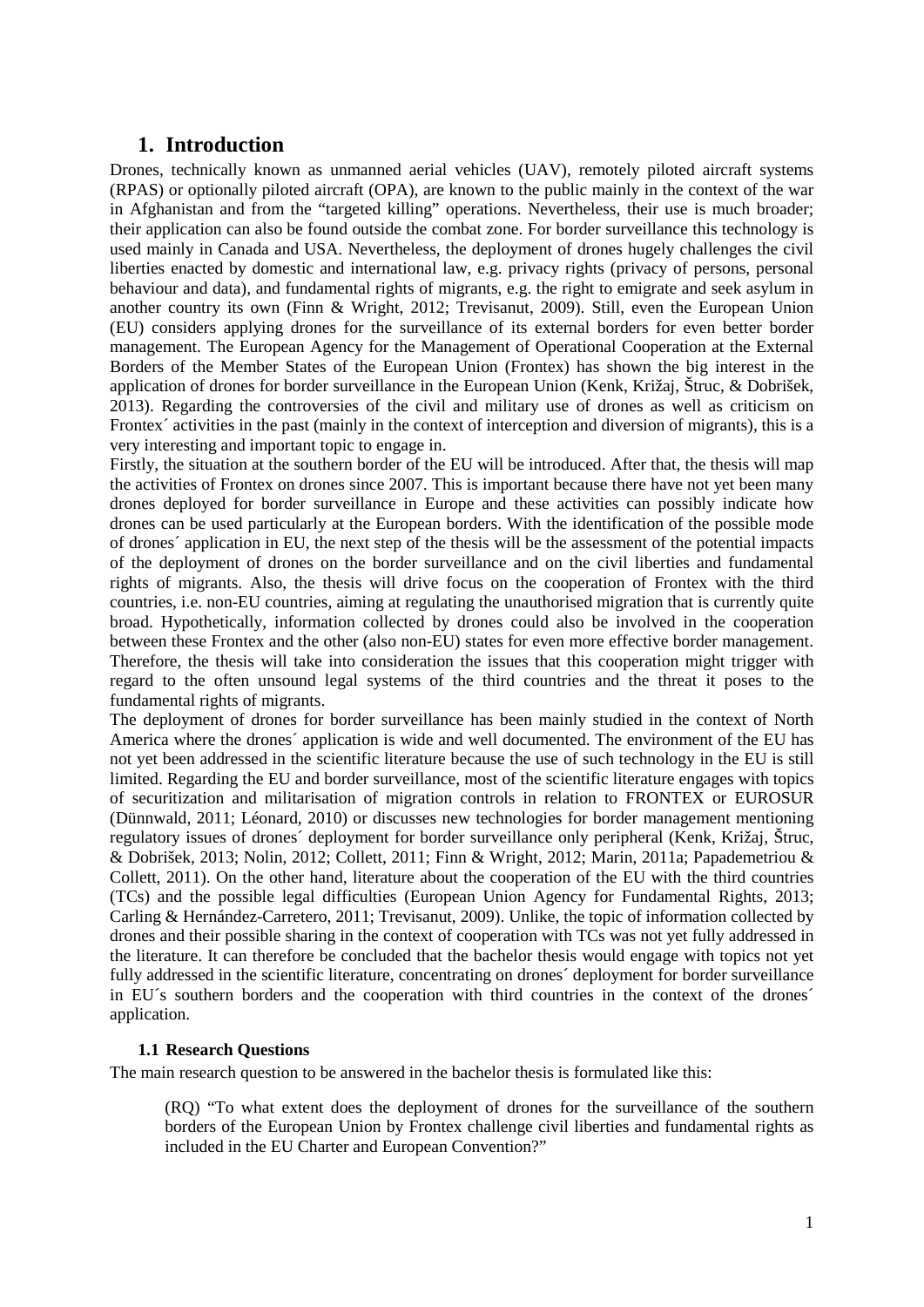To give a complex overview of the context of EU´s border surveillance and the activities on drones´ application and to answer this main research question in a context-sensitive manner, the other subquestions are necessary to be answered:

(SQ1) "What are the main activities of Frontex on drones´ deployment for the border surveillance since 2007?"

(SQ2) "How could the deployment of drones by Frontex at the EU´s southern borders look like?

(SQ3) "How would the deployment of drones at the EU´s southern borders affect the border surveillance in legal terms?"

(SQ4) "Which civil liberties and fundamental rights as cited in the EU Charter and the European Convention are challenged by the application of drones for border surveillance?

(SQ5) "How would the deployment of drones by Frontex change the cooperation with third countries on the activities of regulating unauthorised migration through sharing of information collected by the Agency at the borders regarding the legal systems of third countries and the civil liberties that can be challenged by this cooperation?"

### **1.2 Concepts**

<span id="page-7-0"></span>As the research will concentrate mainly on drones, it is therefore, in the first instance, necessary to precisely define what is meant by drones in the thesis. The drones actually constitute a wide range of aircraft surveillance technology without a man on board and their size can reach from a size of an insect to a size of a charter flight (Finn & Wright, 2012). Technically, they are known as UAV (fully automated), remotely piloted vehicles (RPV), that are remotely piloted by a ground control operator, or OPA, that can be flown with or without a man on board. In conjunction with their ground sending system, they are known as unmanned aerial systems (UAS) or remotely piloted aircraft systems (RPAS). The thesis will engage only with drones applied for civil purposes of border management. Also, drones carrying lethal and non-lethal weapons are out of the scope of the research, unless there will be found indices in the empirical research that Frontex want to deploy such drones for border surveillance in Europe.

In the research, by the activities of Frontex on drones, one understands activities, like workshops, seminars and conferences on drones-technology held by or with participation of Frontex, research and development of surveillance technologies in areas of drone-technology initiated by or with engagement of Frontex, plans and projects of Frontex on drones.

Another important term that has to be defined clearly is "border surveillance". According to Art. 2(11) of the Schengen Borders Code (SBC), border surveillance is defined as "the surveillance of borders between border crossing points and the surveillance of border crossing points outside the fixed opening hours, in order to prevent persons from circumventing border checks" (Schengen Borders Code, 2006). To limit the scope of the thesis, the research will concentrate purely on the surveillance of southern borders of the EU.

Other concept to appear frequently in the bachelor thesis will be "unauthorised migrants", who can be defined as migrants that want to "enter the European territory without permission" (Carling & Hernández-Carretero, 2011, p. 43). Accordingly, the term of "illegal" migration is not correct, as some of these migrants wanting to reach Europe do this with the purpose to find a protection from persecution which is not illegal (Carling & Hernández-Carretero, 2011).

The concept of civil liberties is rather broad. In general, civil liberties mean various personal rights and freedoms. The scope of these rights and freedoms can vary across countries. According to the Oxford Dictionary civil liberties are "person´s rights to be subject only to laws established for the good of the community" (Oxford University Press, 2014a). The thesis concentrate on the analyses and assessment of the impacts concentrate on some of the articles of the Charter of Fundamental Rights of the European Union (EU Charter) the scope of which could be threatened by the drones´ deployment at EU southern borders. To these we can count the rights and freedoms codified in the Chapter II of the EU Charter. The EU Charter can be enhanced also by the European Convention on Human Rights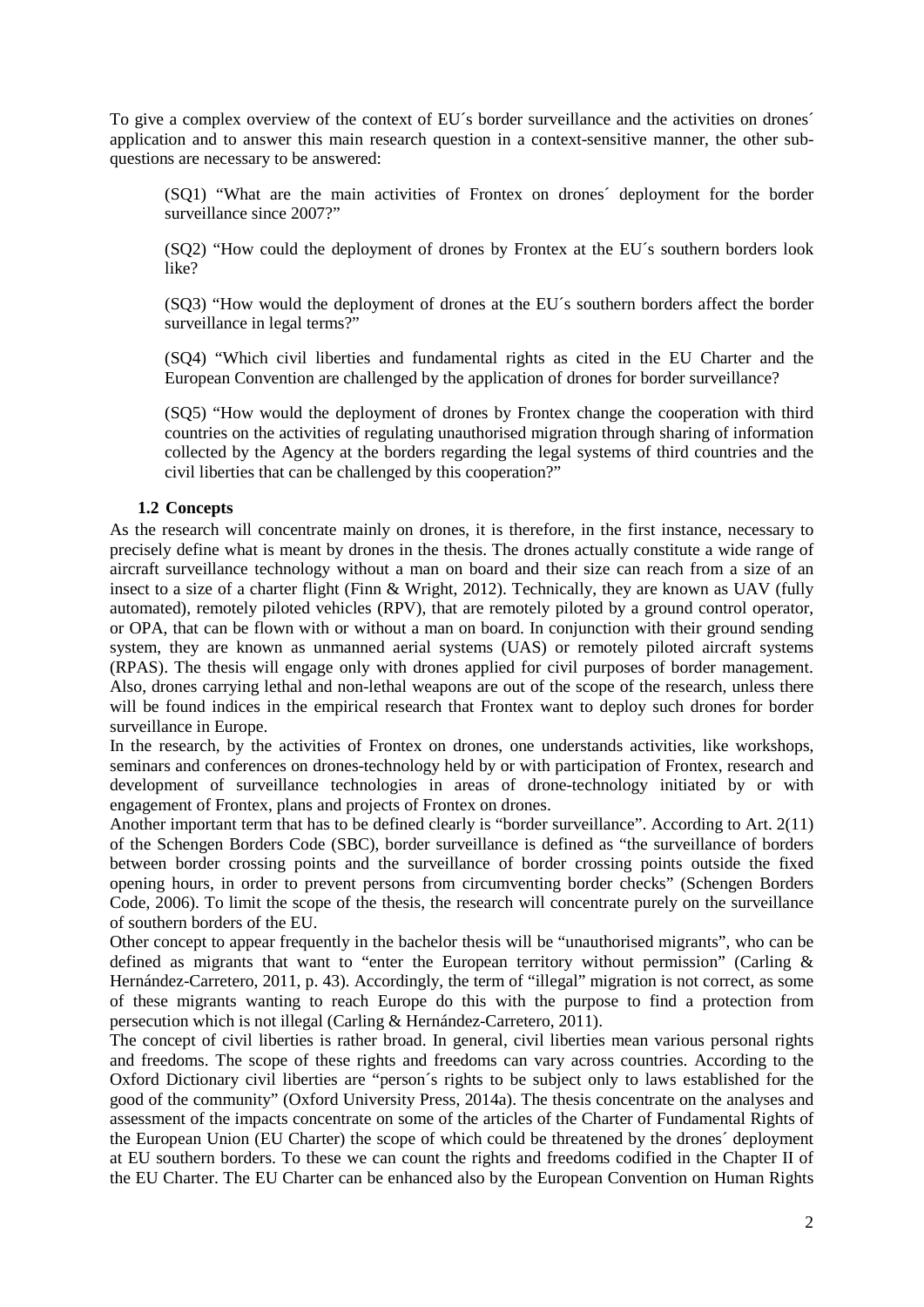(European Convention), mainly by the Section I of the European Convention and Protocol No. 4 of the European Convention.

Because the thesis will have a substantial legal dimension it is necessary to define core legal concepts applied in the analyses. These will guide the research in the assessment of the impact of drones for border surveillance in Europe, i.e. lead the argumentation and test the impacts. The first concept, the principle of proportionality, is considered as the gold standard of constitutional review of state action.<sup>[1](#page-8-1)</sup> The principle of proportionality is codified in the Art. 5 in the Treaty of the European Union (TEU)

and addressed in detail in the Protocol No. 2 on the application of the principles of subsidiarity and proportionality. In the context of EU law, the assessment whether an act is proportionate or not is a test when an appropriate measure that pursuits a legitimate objective was chosen and when it concurrently constitutes the least restrictive measure that could be chosen to achieve the objective; moreover, the measure must not evidently imbalance the costs and benefits (Sauter, 2013).

Another legal concept applied in the bachelor thesis will be the rule of law. This is one of the founding values of the European Union as codified in the Art. 2 TEU. The rule of law as a constitutional principle was recently emphasized by the ECJ in the case of *Yassin Adbullah Kadi and Al Barakaat International Foundation v. Council and the European Commission* in 2008. In the context of EU law, the principle says that "every action taken by the EU is founded on treaties that have been approved voluntarily and democratically by all EU member countries" (European Union). A legal connotation of this principle entails the legal certainty as fundamental question of protection for the reliance on the existing law. Accordingly, the state´s acts have to be foreseeable and predictable. The law has to be clear and precise and there is an absolute prohibition of ex post facto laws.

Another founding value of the European Union is the respect for human rights. These are codified in the EU Charter that has become legally binding with the Lisbon Treaty (Art. 6(1) TEU), therefore all acts of the EU as well as MSs have to be in line with the fundamental rights. The Charter has it foundations in the Convention for Protection of Human Rights and Fundamental Freedoms, "the meaning and scope of those rights shall be the same as those laid down in the said Convention" (Art. 52(3) EU Charter). Therefore, the case law of the European Court of Human Rights can be applied to the some extent. According to the court in case *Handyside v United Kingdom* in 1976, an interference with a right can be justified on the ground of necessity, i.e. if the measure "answers a pressing social need, if it is proportionate to the aim pursued, and if the reasons put forward by the public authority to justify is relevant and sufficient" (Hayes & Vermeulen, 2012, p. 47).

### <span id="page-8-0"></span>**1.3 Research Method**

 $\overline{a}$ 

The bachelor thesis will constitute a legal research based on the legal provisions and case law of the EU. To provide the context to the law, also a descriptive question has to be answered, namely the question about activities of Frontex on drones, including various projects and studies. The collection of the data for this part of the research will not be too difficult as all European institutions´ documents are made public on the internet because the people have the right to access the documents produced by European institutions. This includes a wide range of databases on EU financed activities (projects, studies, etc.) like the Financial Transparency System or the Transparency Register etc. Moreover, Frontex, even being an EU´s agency and not an institution, is also a subject to the Regulation No 1049/2001 regarding the public access to documents (FRONTEX, 2006). I will therefore collect as much information as possible about the activities of Frontex on drones, summarize them and try to identify possible ways how drones could be applied on European southern borders according to the results of the various projects/ studies / workshops on drones. Also, the research will engage with the question whether Frontex intends an acquisition of its own drones.

Nevertheless, the research design is an interdisciplinary legal research, also concerning issues within the EU´s migration policy to achieve a more complex view in one specific situation of drones´ application on European southern borders. This type of research is called law reform research or socio-

<span id="page-8-1"></span><sup>&</sup>lt;sup>1</sup> Regarding the context of the EU, this principle has been derived from the national laws of the member states of the EU, nevertheless, resulting from the case law of the European Court of Justice (ECJ), the EU Treaties are nowadays regarded as having constitutional characteristics (Sauter, 2013). The principle in EU law is applied to acts of member state as well as acts of the EU itself. The first association of proportionality principle in EU law was in the cases of *Internationale Handelsgesellschaft* in 1970 and *Cassis de Dijon* in 1979.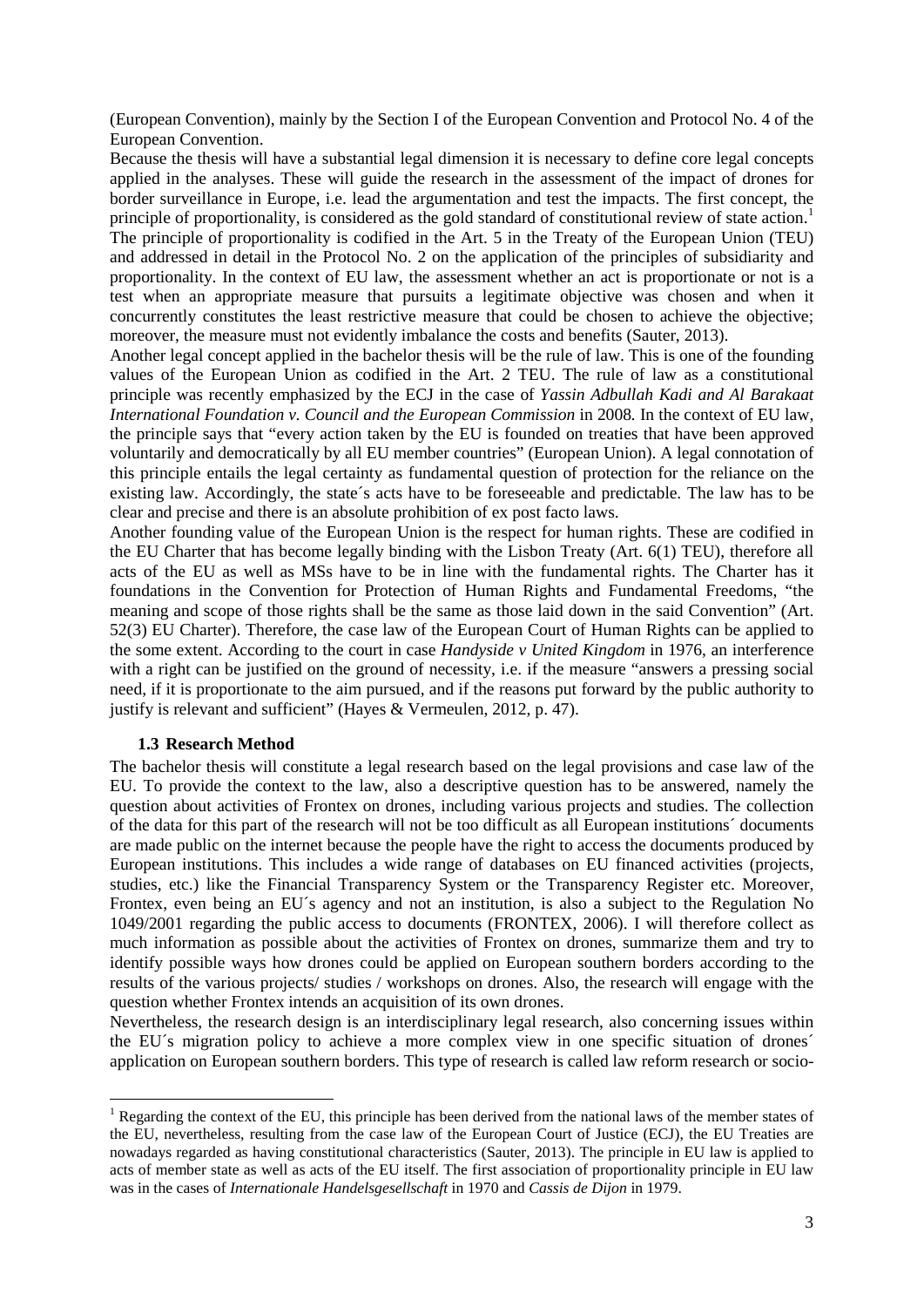legal research studying law in context (Chynoweth, 2008). This approach is very suitable for identifying possibilities for future change because it applies to a specific situation in a broader context and usually more understandable for non-lawyers. Another advantage of this research approach is that it does not only question the law itself, but also the political, philosophical and moral background of that law (Chynoweth, 2008). A disadvantage of such a research approach is the difficulty of including the legal concepts into the socio-empirical surroundings as well as the matter of the integration of empirical data within the legal part of the research (Schrama, 2011). These disadvantages are even multiplied by the fact that the general legal principles applied in the research are very broad and can be interpreted in more than one way, even after a well-founded scientific and legal definition at the start of the research with the aim to reduce possible misunderstandings. This poses a risk if a rule can be applied to that particular situation. To counter these disadvantages, interpretations of general rules by current case law and eventually the same patterns of reasoning used by the European judiciary will be used if possible. Moreover, to counter the possible disadvantages to validity of the research a wellfounded selection of units, time, variables and settings is to be drawn to limit a huge scale of information which the topic can involve. Furthermore, the research questions have to be as clear and detailed as possible.

To answer the research questions in a context-sensitive manner, the bachelor thesis will use so called triangle structure, going from general to very specific with the help of sub-questions.

#### <span id="page-9-0"></span>**1.4 Case selection and operationalization**

The unit studied in this research is Frontex. This EU´s agency was chosen as a good representative for the Union´s border surveillance policy because it is an agency aiming at the cooperation of the EU´s member states (MSs) in the management of the external borders of the EU.

The geographical area of the southern borders (the Mediterranean borders with Africa) was chosen because of the sensitivity of this area for migration into EU. Europe experiences situations where migrants try to reach the EU, often on unseaworthy boats causing a lot of accidents and deaths at sea. Although, the number of these migrants, compared with the migrants reaching Europe by air or land, is very small, statistics show that most of the people trying to reach Europe by sea disappear or die on the way (Marin, 2011b). Another reason for the choice of this area is the increasing debate about securitization and militarisation of migration. In Europe, unauthorised migration is seen as a threat to Europe (Dünnwald, 2011; Carling & Hernández-Carretero, 2011). The EU is investing huge amounts of money in new electronic systems for border control (Visa Information System, Schengen Information System, Passenger Name Record, Entry-Exit System) and in maritime surveillance of southern borders. For example operations and projects of Frontex on sea borders are almost three times higher than for operations on land borders (FRONTEX, 2013b).

Another reason for the choice is that this maritime border is harder to control because states cannot build fences to prevent people from reaching the shores. The states have to use coast guards on boats or helicopters to monitor wide areas, which consumes a lot of time and human resources. The efficiency and effectiveness of various border management operations are also hugely reliant upon the sea and weather conditions. Drones can therefore be a cost-efficient way to monitor wide maritime areas of the Mediterranean (Tares, Greidanus, Jurquet, & Helie, 2009).

In the thesis various data as well as data from different sources will be used, sometimes coming from opposing positions. To identify the real state of situation on drones´ projects for border surveillance in Europe the data will include newspaper articles, reports of NGOs, official reports of Frontex and other EU institutions, hearings of Executive Director of Frontex in the European Parliament, and possibly interviews of Frontex´officials. Also, there is a high potential to find data on project on drones´ application at the website of the Seventh Framework Programme for Research and Technological Development (FP7) financed by the European Commission that aims to support research and innovation in the EU, as well as introducing new technologies for the border management that can be used by Frontex. Collecting information from various sources can lead to data inconsistencies and therefore to unreliable information. To counter this threat, the data will be systematically structured regarding held information and the reliability of the source. Subsequently, comparions between the sources and information will be made. Definite conclusion will be based only on data approved by different sources.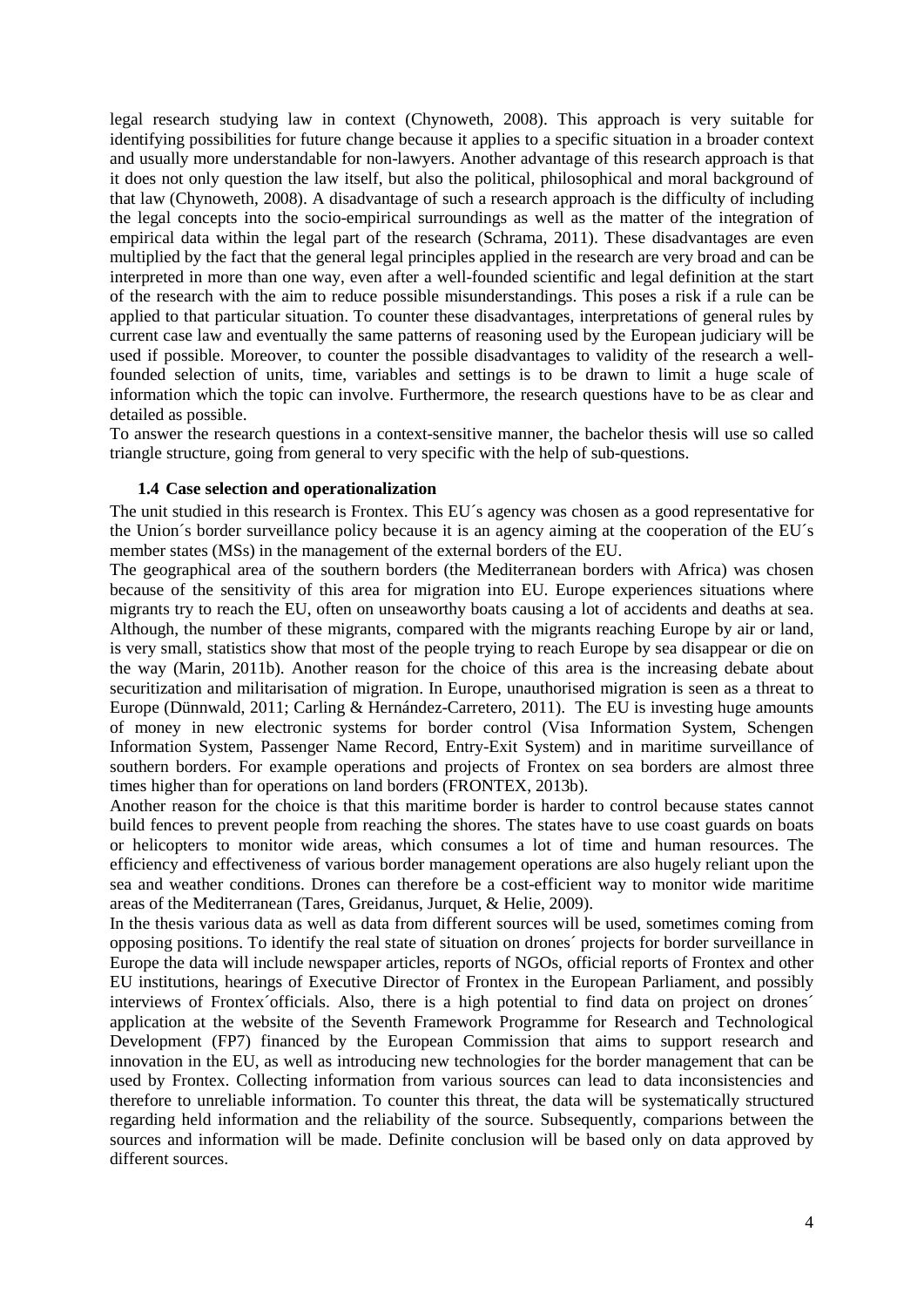In order to answer the research questions an intense study of various legal documents will be necessary. In the analyses and assessment of the impacts, the thesis will concentrate on some of the articles of the Charter of Fundamental Rights of the European Union (EU Charter) the scope of which could be threatened by the drones´ deployment at EU southern borders. To these we can count the rights and freedoms codified in the Chapter II of the EU Charter<sup>[2](#page-10-1)</sup>. The EU Charter can be enhanced also by the European Convention on Human Rights (European Convention), mainly by the Section I of the European Convention<sup>[3](#page-10-2)</sup> and Protocol No. [4](#page-10-3) of the European Convention<sup>4</sup>. Other legal sources could enhance these conclusions, e.g. the primary law of the European Union, i.e. Treaty of the European Union (TEU), Treaty on the Functioning of the European Union (TFEU) and the EU Charter. Another important source of current legal provisions for the thesis is the legal framework of Frontex, i.e. the Frontex Regulation, RABIT Regulation and the Schengen Borders Code, because they indicate how far (legally) Frontex can go in its possible activities on drones. Concerning possible infringements of the right of privacy, the Data Protection Directive will be studied, that is *lex specialis* to the general right to privacy. Complementary, the case law of ECJ and the European Court for Human Rights concerning the interpretation and scope of civil liberties and their respect in border surveillance activities will be studied.

Also, relevant legal provisions and judgements on the international and EU law related to border surveillance and drones will be studied as well as relevant academic articles. In addition, for the impact assessment of drones official reports of the EU institutions will be addressed as well as those from well-established NGOs and independent media. The research will therefore mainly use qualitative data, trying to exploit original data from primary sources and combining it with the existing dataset given by the scientific literature.

#### **1.5 Social and Scientific Relevance**

 $\overline{a}$ 

<span id="page-10-0"></span>The topic of drones´ deployment for border surveillance in Europe has not yet to be fully addressed by the scientific literature. The thesis can therefore bring an impulse for further research promoting clear, broad discussion on the drones-technology, identifying advantages and drawbacks before the actual (political) decision about its application in Europe.

In a broader sense, the topic of the bachelor thesis also has a big social relevance. On the one hand, this is because of the possible infringements of civil liberties by the deployment of drones on and behind EU borders as well as its possible negative impacts on migrants and refugees when sharing the information collected with third countries where the civil rights are often not fully protected. On the other hand, the topic has a substantial social relevance also for EU citizens due to EU´s heavy expenditures for projects analysing different aspects of the drones´ application in Europe. These projects are currently financed under the FP7 with a planned budget of EUR 51 billion for the period 2007-2013 (Hayes, Jones, & Töpfer, Eurodrones Inc., 2014) as well as due to increasing Frontex´ budget.

<span id="page-10-1"></span><sup>&</sup>lt;sup>2</sup> The Chapter II of the EU Charter includes following rights: right to liberty and security; respect for private and family life; protection of personal data; right to marry and right to found a family; freedom of thought, conscience and religion; freedom of expression and information; freedom of assembly and of association; freedom of the arts and sciences; right to education; freedom to choose and occupation and right to engage in work; freedom to conduct a business; right to property; right to asylum; protection in the event of removal, expulsion or extradition (Charter of Fundamental Rights of the European Union, 2000, pp. 10-12).<br><sup>3</sup> The Section I of the European Convention consist of these rights: right to life; prohibition of torture;

<span id="page-10-2"></span>prohibition of slavery and forced labour; right to liberty and security; right to a fair trial; no punishment without law; right to respect for private and family life; freedom of thought, conscience and religion; freedom of expression; freedom of assembly and association; right to marry; right to an effective remedy; prohibition of discrimination; derogation in time of emergency; restrictions on political activity of aliens; prohibition of abuse<br>of rights; limitation on use of restrictions on rights (European Convention on Human Rights, 2010, pp. 6-1

<span id="page-10-3"></span> $<sup>4</sup>$  In the Protocol No. 4 of the European Convention belong these rights: prohibition of imprisonment for debt;</sup> freedom of movement; prohibition of expulsion of nationals; prohibition of collective expulsion of aliens; territorial application; relationship to the Convention; signature and ratification (European Convention on Human Rights, 2010, pp. 34-37).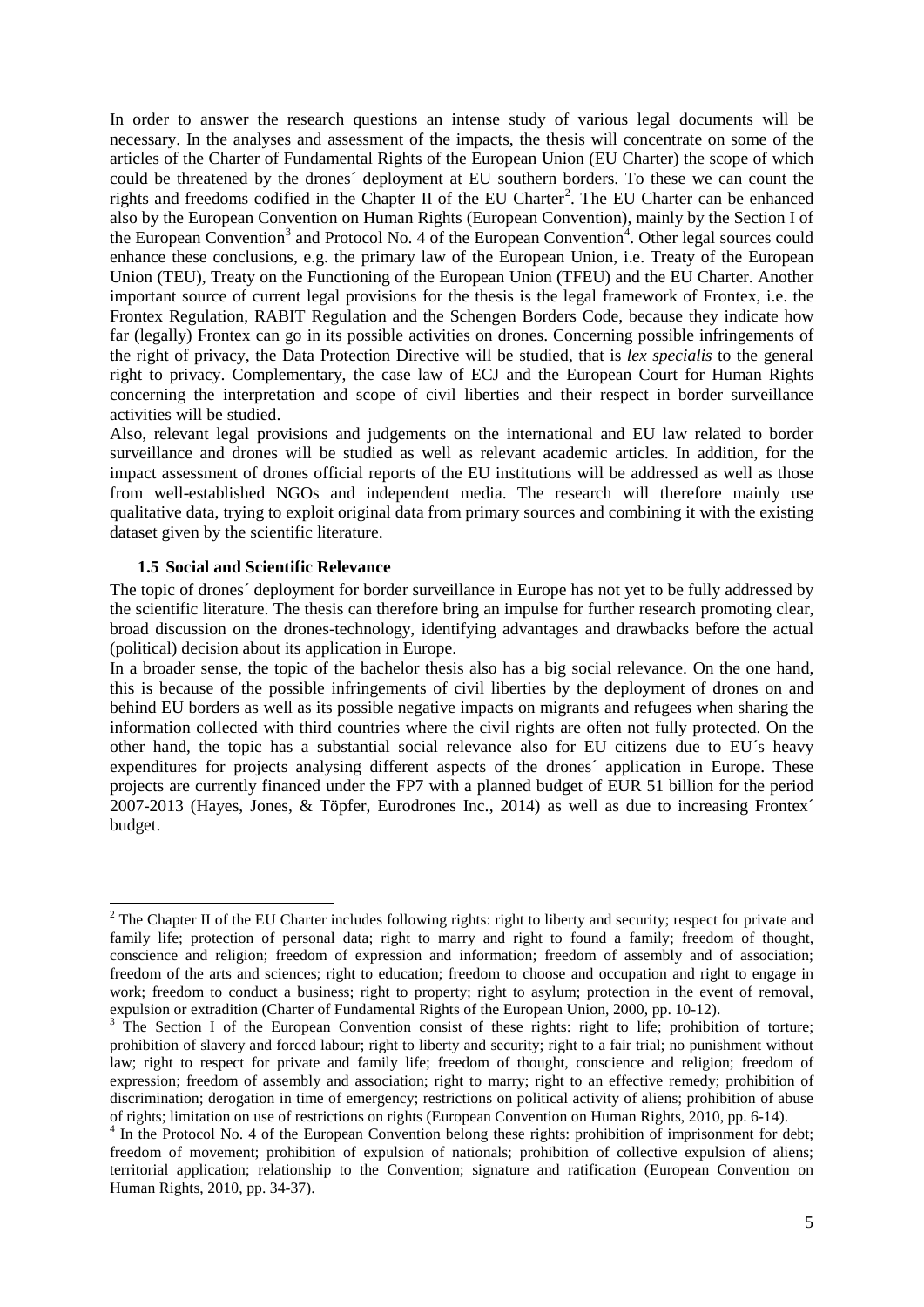# **2. Management of Migration in Europe**

<span id="page-11-0"></span>Europe is worldwide considered as a leading economic and democratic power. It is in itself a prosperous opportunity for the hopes and plans of people from other non-EU countries that are fleeing from persecution, war, or a bad economic situation, lack of work and education opportunities or climatic conditions. No one assumes that these migration flows to Europe will stop in the future. One reason for this is the clear asymmetry that defines the relationship between the EU and its neighbours (Wolff, 2008). The levels of migration to the EU are dependent on various developments around the world, therefore not stably increasing or decreasing (Czaika & De Haas, 2013). Nevertheless, some EU countries are more affected by migration flows than others. This is particularly a phenomenon of the southern EU countries regarding unauthorised migration by sea, although this way constitutes only a marginal part of migration to the EU, i.e. 7 % of third country nationals travelling to EU crossed the maritime border in 2009 (FRA, 2013, p. 19).

Firstly, this chapter provides an answer to the question why the southern maritime border has gained special importance in the European environment of border management despite this low number. Next, Frontex will be introduced as well as its role in the management of the external borders, mainly regarding the current challenges of managing the unauthorised migration to the EU by sea. The last part of the chapter maps the activities of Frontex on drones for border surveillance and gives the possible design of the potential deployment of drones at the southern EU borders by the Agency<sup>[5](#page-11-2)</sup>.

### **2.1 Situation of Migration on the Mediterranean Border**

<span id="page-11-1"></span>The Mediterranean Sea is one of the busiest seaways in the world. For unauthorised migrants it constitutes one of the most dangerous ways how to get to the EU. Among the EU southern countries most affected by unauthorised migration by sea are Italy, Spain, Malta and Greece (see [Fig. 1\)](#page-34-1). Considering the situation of Italy, the highest peak of spontaneous arrivals and people rescued at sea was registered right after the outbreak of so called Arab Spring in 2011, by Malta and Greece in 2008 and by migration to Spain the peak was in 2006 (FRA, 2013, p. 21). This indicates that the routes of unauthorised migrants travelling by sea change over time depending on different patrolling and other border management activities of the member states of the European Union (MSs) as well as the developments in the states of the migrants' origin. Migrants mainly head to small islands near the African coast like Malta, Spanish Canary Islands, Italian Lampedusa and Pantelleria or Greek Lesvos, Chios, Leros and Kos (FRA, 2013). Though the total number of migrants crossing the southern maritime border of the EU constitutes only a small part of the overall migration to the Union, the southern maritime border still constitutes nearly a half of the maritime borders of the EU (House of Lords - European Union Committee, 2008). In 2011 about 70 000, and in 2012 20 000 people from third countries crossed the Mediterranean (see [Fig. 1\)](#page-34-1). In 2013, the top nationalities representing the highest number of detected illegal sea border crossing between the border control points were Syrians, Eritreans, Afghans, Nigerians and Somalis (FRONTEX, 2014c, p. 13).

Unfortunately, the southern MSs gain the highest publicity mainly in the context of overcrowded migration facilities or Search-and-Rescue (SAR) operations of unauthorised migrants from North Africa. These migrants often sail on board of overcrowded, unseaworthy vessels lacking ship pilot and swimming skills and often die on their journey to Europe due to drowning, dehydration or starvation (FRA, 2013). These unfortunate incidents are those which attract the interest of the media the most, not only locally but internationally. In recent years, there were several international media (BBC News, Focus Online, The Guardian, New York Times, etc.) reporting about incidents of hundreds of migrants dying at sea while trying to reach Europe (Focus Online, 2013; BBC News, 2013; McIntyre, 2012; Pianigiani, 2011). On 3th October 2013, a ship carrying more than 500 migrants from Africa sank as fire took the ship and the boat collapsed as panic started between the passengers; this resulted in about 360 people found dead by the Coast Guards in the water (Coppens, 2013). The United Nations High Commissioner for Refugees (UNHRC) estimated that more than 1500 migrants died or went missing at sea while trying to reach Europe only in 2011 (UNHCR, 2012). The scholars of the European University Institute, Florence, estimated even 2099 persons for the same year as missing or dead in the Mediterranean (De Bruycker, Di Bartolomeo, & Fargues, 2013, p. 19). Since January 1993 till November 2012 it is estimated that about 17 000 migrants and refugees died or went missing in the

<span id="page-11-2"></span> $<sup>5</sup>$  The term "Agency" substitutes the designation of Frontex.</sup>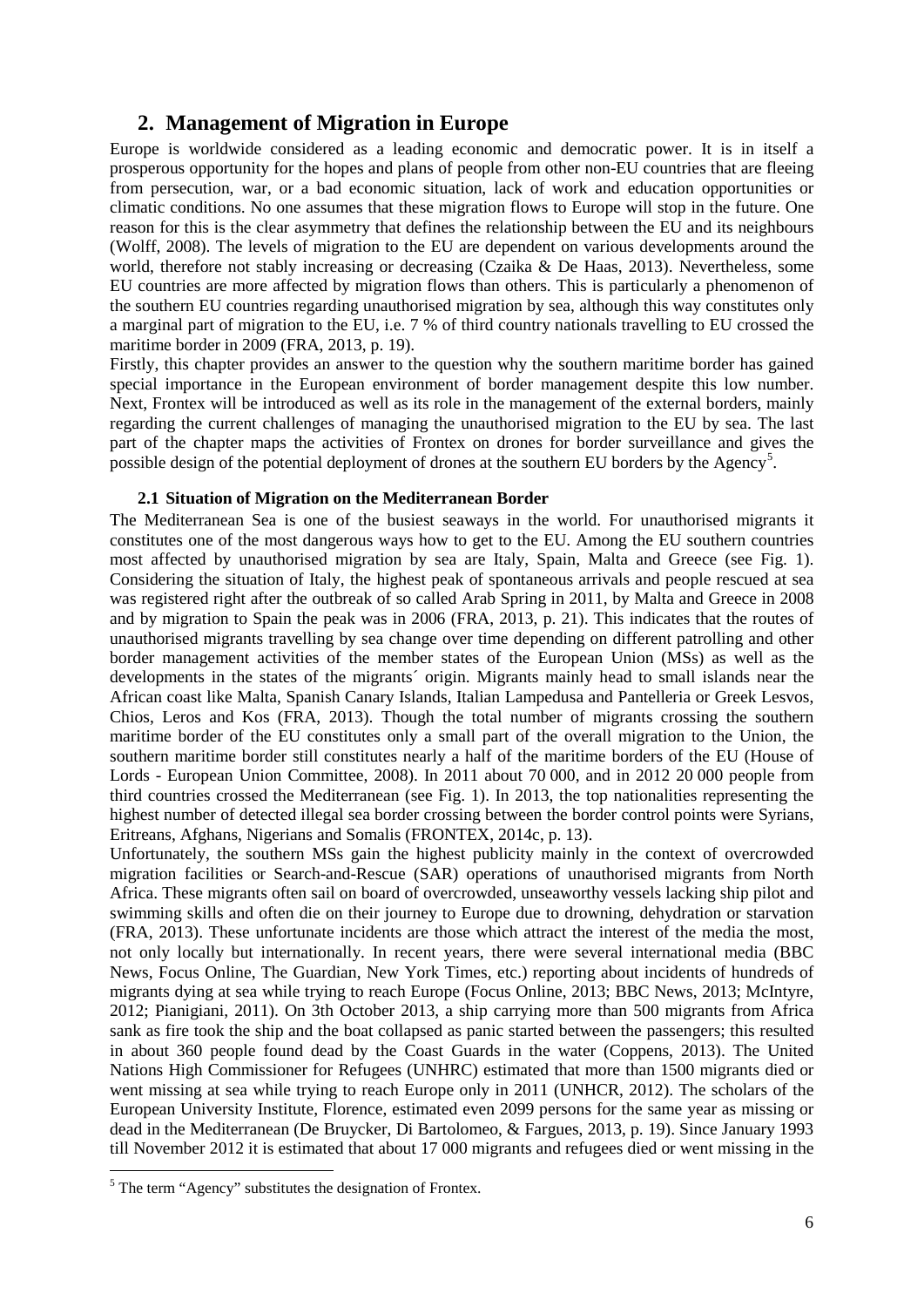Mediterranean Sea (UNITED for Intercultural Action, 2012). By the UNHCR the Mediterranean was declared the most deadly water area for refugees and migrants in 2011 (UNHCR, 2012) with 26.3 probability of dying in 2011 (De Bruycker, Di Bartolomeo, & Fargues, 2013, p. 19). However, the exact numbers are hard to determine because the statistics of the MSs usually incorporate only dead found in the sea by the authorities of the MSs. The estimates of the overall dead and missing are therefore also based on interviews with migrants who successfully reached the European soil by boat. Particularly, these death cases are one of the most cited rationales for MSs<sup> $\degree$ </sup> and Frontex $\degree$  border operations, i.e. the border management measures taken are often justified with the argument to save migrants´ lives (Carling & Hernández-Carretero, 2011; Hayes & Vermeulen, 2012; Marin, 2013; Perkowski, 2012). Some of these measures received a high criticism as being not fully in line with the fundamental rights of migrants and of refugees, e.g. push-backs by the MSs carried out on the basis of bilateral agreements between a MS and a third country. [6](#page-12-1) Frontex denied to be part of these activities but at the same time, for example, the bilateral agreements Spain-Senegal and Spain-Mauritania were included in the joint operations (JOs) Hera II and III (Heijer, 2011; Holzhacker & Luif, 2014). Moreover, the Agency claimed success of the JO Nautilus carried out by Frontex as well as operations carried out by Italy and Malta in the same area on the basis of national bilateral agreements with Libya where interceptions also took place; for such an evaluation Frontex must has been provided with knowledge what was happening in the area (Holzhacker  $\&$  Luif, 2014). This raises distrust among the scholars whether Frontex was really not involved in those interception and diversion policies as it claims (Holzhacker & Luif, 2014; Marin, 2011b; Trevisanut, 2009). According to many scholars, the concerns about the respect for human rights in the sea operations rise due to the fact that migration is still being perceived as security threat (Marin, 2013; Dünnwald, 2011; Carling & Hernández-Carretero, 2011). This was also confirmed by the Special Rapporteur on the Human Rights of Migrants Francois Crépeau in his report: many states consider migration as "*a national security problem or a criminal issue"* (Crépeau, 2012, p. 4). Therefore, the objective to assure the internal security is viewed as to justify the measures. Moreover, migration is a hot and sensitive political topic that can have a decisive effect in national elections, although, the intensity of the political discourse does not correspond with the numbers in immigration (Crépeau, 2013; Dünnwald, 2011). Though migration control is mainly a matter of individual MSs (Carling & Hernández-Carretero, 2011), the EU tries to involve and cooperate the actions and policies of MSs on the common external borders. One of the ways how to achieve this goal was through the establishment of Frontex.

#### <span id="page-12-0"></span>**2.2 The Aim of Frontex´s Establishment and its Role in EU´s Border Management**

 $\overline{a}$ 

*"National borders are hugely symbolic. They define the territory over which a state exercises sovereignty; they are an integral part of its identity; and they traditionally represent the point at which a person seeking to enter the country must demonstrate their admissibility"* (House of Lords - European Union Committee, 2003). With the Schengen Convention internal borders within the EU practically disappeared. The attention then shifted towards the external borders of the Union because of the blurring of internal and external borders (Wolff, 2008). Nowadays, each MS has to rely on the other´s security of its border controls; the duty to secure the border is no more a national issue but is owed to all states within the Schengen area (House of Lords - European Union Committee, 2008). As soon as a person manages to be on EU territory, it is hard to follow him/her or even expel him/her.<sup>[7](#page-12-2)</sup>

<span id="page-12-1"></span><sup>6</sup> These diversion and interception practices were carried out for example by Italy or Spain on the basis of bilateral agreements with third countries (Italy-Libya, Spain-Marocco/ Mauritania/ Senegal) (European Union Agency for Fundamental Rights, 2013; Heijer, 2011). These agreements also allowed the MS to join the national border patrols and participate in the surveillance of those third states´ territorial waters (Heijer, 2011). The criticism of these practices involves mainly that these activities actually are against the international refugee law, i.e. they constitute a breach to non-refoulement principle (Marin, 2011b) that no state should "expel or return ("refouler") a refugee in any manner whatsoever to the frontiers of territories where his/her life or freedom would be threatened on account of his/her race, religion, nationality, membership of a particular social group or political opinion" (Convention and Protocol Relating to the Status of Refugees, 1951, p. 30). These practices were challenged before the European Court of Justice in case Hirsi Jamaa and Others v. Italy (Case of Hirsi Jamaa and Others v. Italy, 2012).

<span id="page-12-2"></span> $<sup>7</sup>$  This is indicated by a high number of so caller "overstayers". These people entered the EU legally in the past</sup> but their visas are not valid anymore and they still find themselves on the territory of one of the MS. This group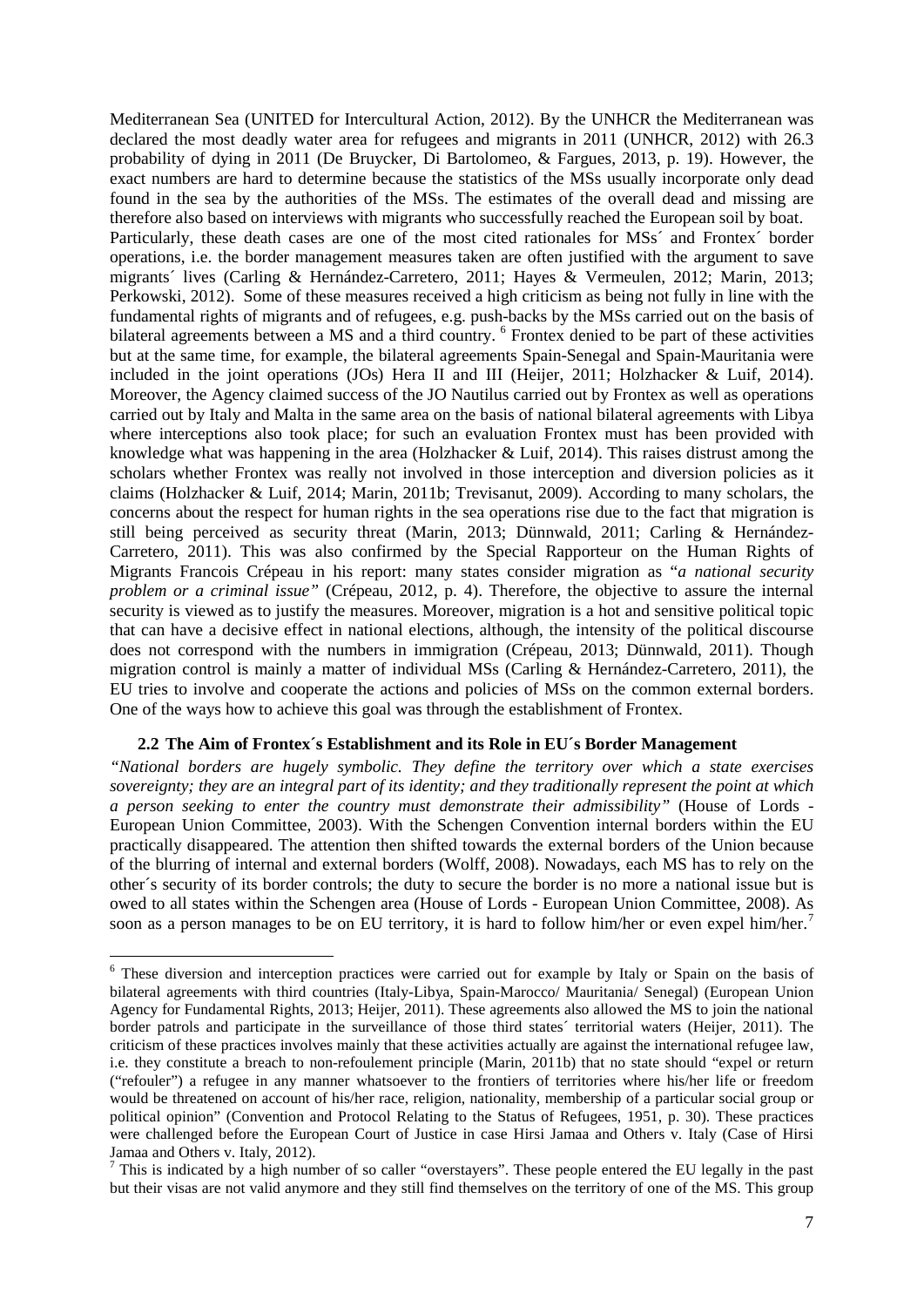The size of the area of the EU´s external borders and the differences in legal systems, jurisdictions and cultures of the MSs, make the border management very complex. To secure the cooperation and coordination between the MSs´ migration management institutions and agencies, as well as to provide an instrument for stronger convergence in the area of management of external borders, the EU established Frontex (Marin, 2011b; Crépeau, 2013).

Frontex is an agency with a common operational structure founded with the Regulation 2007/2004 (Frontex Regulation) in the year 2004 and became operational on 1 May 2005 (Council of the European Union, European Parliament, 2004). Its head seats in Warsaw, Poland (Council of the European Union, 2005). The Regulation 2007/2004 (Frontex Regulation) was amended in 2011 through Regulation 1168/2011 (amended Frontex Regulation), and with the SBC and the Regulation 863/2007 (RABIT Regulation) has built the common legal framework for Frontex (Marin, 2011a). The art. 2(1) of the Frontex Regulation sets out six main tasks of the Agency:

- *a) Coordinate operational cooperation between Member States in the field of management of external borders;*
- *b) Assist Member States on training of national border guards, including the establishment of common training standards;*
- *c) Carry out risk analyses;*

1

- *d) Follow up on the development of research relevant for the control and surveillance of external borders;*
- *e) Assist Member States in circumstance requiring increased technical and operational assistance at external borders;*
- *f) Provide Member States with the necessary support in organising joint return operations* (Council of the European Union, European Parliament, 2004).

For this research, the points *a)*, *d)* and *e)* will be of main interest. The Agency is growing not only in staff but also in budget and competences. At the beginning in the year 2005, Frontex´ staff amounted of 57 persons with the Agency´s budget of 6.280 Mio Euro and in 2012, there were 304 employees manipulating with a budget of 89.587 Mio EUR (see Fig. 2 and Fig. 3). To its budget contribute the MSs but the vast majority comes via the Commission of the European Union. Similar to all EU agencies and institutions, also Frontex is also a subject to financial and activity supervision. The Parliament of the European Union (EP) votes on the Agency´s budget and has competences to control the work of the Agency, e.g. through inviting the Executive Director of Frontex to a parliamentary hearing to answer questions about the activities of Frontex. Moreover, every year Frontex has to publish an annual report, sent it to the Commission, Council and EP (House of Lords - European Union Committee, 2008). During the years, Frontex has also received new competences mainly by the RABIT Regulation and by the amended Frontex Regulation. Frontex has now competence in deploying rapid-reaction intervention teams to provide enhanced technical and operational assistance in case of an urgent and exceptional situation, or the competence to purchase its own equipment.

Frontex has a strong operational dimension (Marin, 2011b). Not surprisingly, the operational to administration expenses ratio is 67:33 (FRONTEX, 2013a). The core activities of Frontex represent the joint operations, pilot projects and conducting risk analyses (Dünnwald, 2011). In the long term, the operations and projects at the sea borders constitute the biggest part of the operational budget (FRONTEX, 2013b; House of Lords - European Union Committee, 2008). On one hand, some doubt the proportionality of the resources involved in these operations as well as their effectiveness as the migration by sea constitutes only a marginal part of the overall entry ways to the EU and is driven by structural factors as economic and political situation in the migrants´ states of origin (Marin, 2011b; Czaika & De Haas, 2013). On the other hand, the operations can be justified by the high number of the missing and the dead in the Mediterranean as one of the main objectives for these activities is to save migrants´ lives and combat cross-border crime such as human trafficking in human beings. As stated in the Agency´s General Report 2012, Frontex sees itself as a *"trustworthy European Border Agency, strengthening the European Area of Freedom, Security and Justice by supporting the Member States* 

constitute the largest category of illegal migrants within EU (Hayes & Vermeulen, 2012; Kenk, Križaj, Štruc, & Dobrišek, 2013).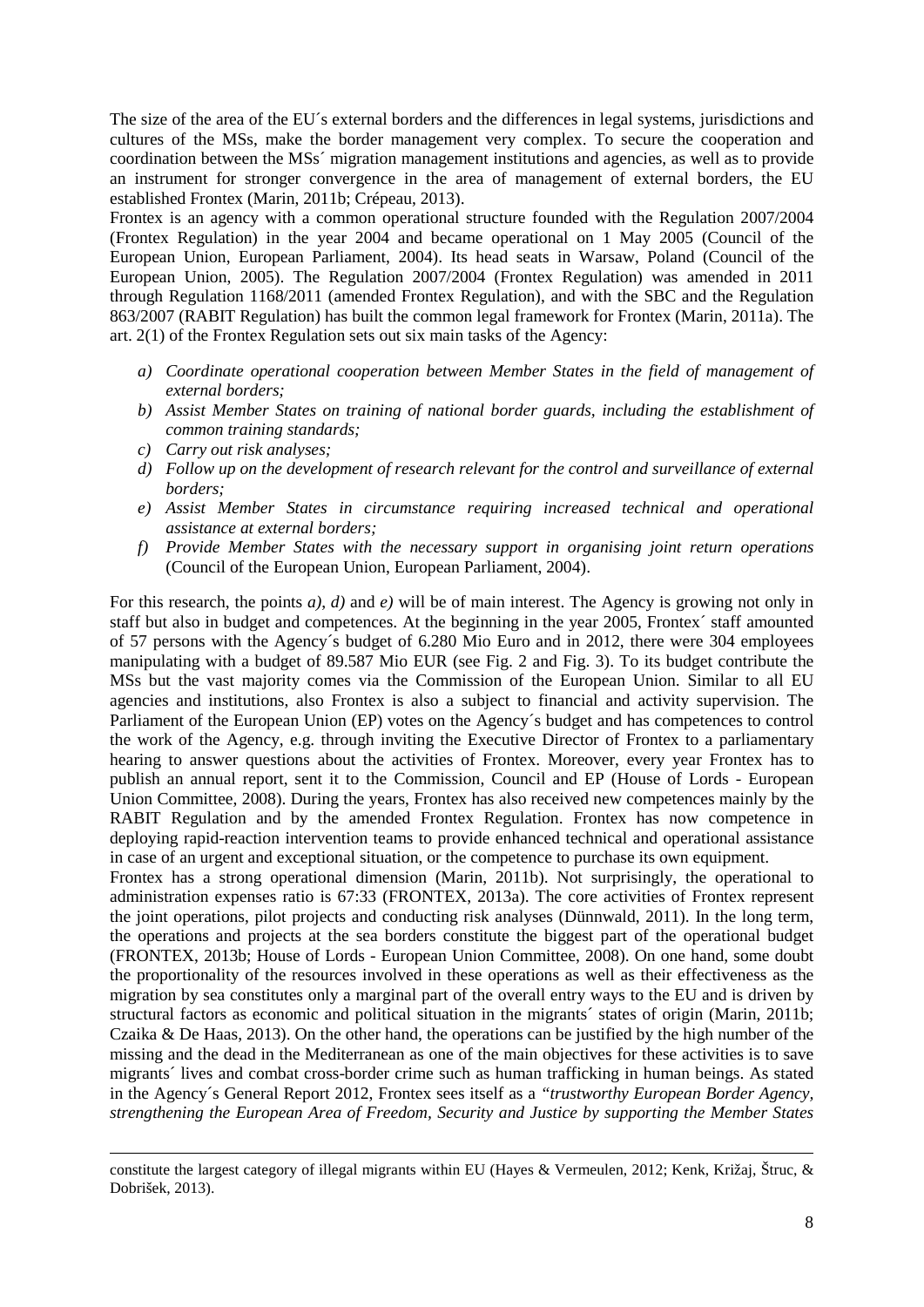*to keep up with their responsibilities"* (FRONTEX, 2013a, p. 7). This indicates that Frontex serves multiple objectives not only at the sea borders: detecting and preventing cross-border crime (human trafficking, drug smuggling, etc.), securing the borders from pollution, illegal fishing, etc., as well as detecting and preventing unauthorised migration, and therefore saves lives of migrants (FRONTEX, 2014a; Carling & Hernández-Carretero, 2011; European Commission, 2011). While according to the Frontex Regulation (art. 1(2) ) the general responsibility for and leadership of operations with the involvement of Frontex lies with the MSs, the Agency is in charge of coordinating the action of the involved MSs, organising the equipment, material and staff from its own or MSs´ supplies (Council of the European Union, European Parliament, 2004; Dünnwald, 2011). On the other hand, Frontex disposes of own legal autonomy and is therefore an independent actor. Throughout the years, its powers and competences have been increased. However, the ability and capacity of Frontex to push the MSs to a certain practice or action is very limited as the Agency is controlled by the MSs (Perkowski, 2012). Namely, the Management Board controlling the functioning of the Agency consists of the representatives of the national border management authorities of the 26 MSs that are part of the Schengen area (FRONTEX, 2014g). This limitation in Frontex´ power to coordinate action between the MSs was also shown also in the Salamis case. There, in 2013 a tanker Salamis sailing under the Liberian flag rescued 102 migrants near Libya and Italy, coordinating the SAR operation, ordered the shipmaster to disembark these migrants in Libya as this was considered to be the nearest safe harbour. However, the shipmaster refused to do so and continued on his previously intended journey to Malta where he wanted to disembark the migrants but Maltese authorities denied the tanker access into their territorial waters. The vessel found itself in an impasse not wanting to go back to Libya and not being allowed to Malta. After a lengthy process, the Greek-owned tanker was permitted access to Italy to disembark the migrants there and by doing so avoided a possible humanitarian crisis (Balzan & Dalli, 2013; Balzan, 2013). In relation to this and similar cases, in October 2012 the Executive Director of Frontex, Ilkka Laitinen, claimed in front of the Civil Liberties, Justice and Home Affairs (LIBE) Committee that the Agency has no mandate for SAR as this remains the responsibility of the MSs and the Agency stands on for this (Statewatch, 2012). Moreover, this supported also by the Council in its statement about the EUROSUR Regulation (EUROSUR Regulation, 2013).

Frontex applies a very broad definition of border surveillance (Marin, 2013). Namely, powers were given to Frontex to help in cooperation between TCs and MSs to secure the borders from crimes and prevent unauthorised migration (Amended Frontex Regulation, 2011). With TCs, the Agency already signed couple of working arrangements that usually involve development of activities between the Agency and the TCs in the fields of information exchange and risk analyses, training and R&D related to border management, elaboration and coordination of joint operational measures and pilot projects on border control (FRONTEX, 2014d).<sup>[8](#page-14-1)</sup> These working arrangements can be considered as the first, necessary step towards the actual future cooperation in combating cross-border crime in the Mediterranean. Nevertheless, the only working arrangement with TC on the southern European borders is the arrangement with Turkey. It is more common that individual MSs cooperate with TCs on the basis of own bilateral agreements that are often kept secret. But Frontex plans further arrangements with Morocco, Egypt, Tunisia, Libya, Mauritania and Senegal, which are usual departure points of unauthorized migration and cross-border crime, but are also known for gaps in their legal systems, mainly regarding the respect to the fundamental rights. However, Frontex has to respect human rights also when cooperating with TCs. As is the situation, in some of these North African states is the situation getting worse than better, it is questionable when Frontex will be able to cooperate with these countries on the basis of a clear and transparent arrangement.

### <span id="page-14-0"></span>**2.3 Technical Challenges of Border Surveillance**

 $\ddot{\phantom{a}}$ 

Because of the increasing number and the scope of the activities carried out by Frontex and by the MSs in the Mediterranean, the MSs and Frontex face several challenges at the southern sea border, e.g.

<span id="page-14-1"></span><sup>&</sup>lt;sup>8</sup> Frontex already signed working arrangements with 18 countries: Albania, Armenia, Azerbaijan, Belarus, Bosnia and Herzegovina, Canada, Cape Verde, Croatia, Georgia, Macedonia, Moldova, Montenegro, Nigeria, Russia, Serbia, Turkey, and Ukraine. Further working arrangements are being negotiated with Libya, Marocco, Senegal, Egypt, Brazil, and Tunisia.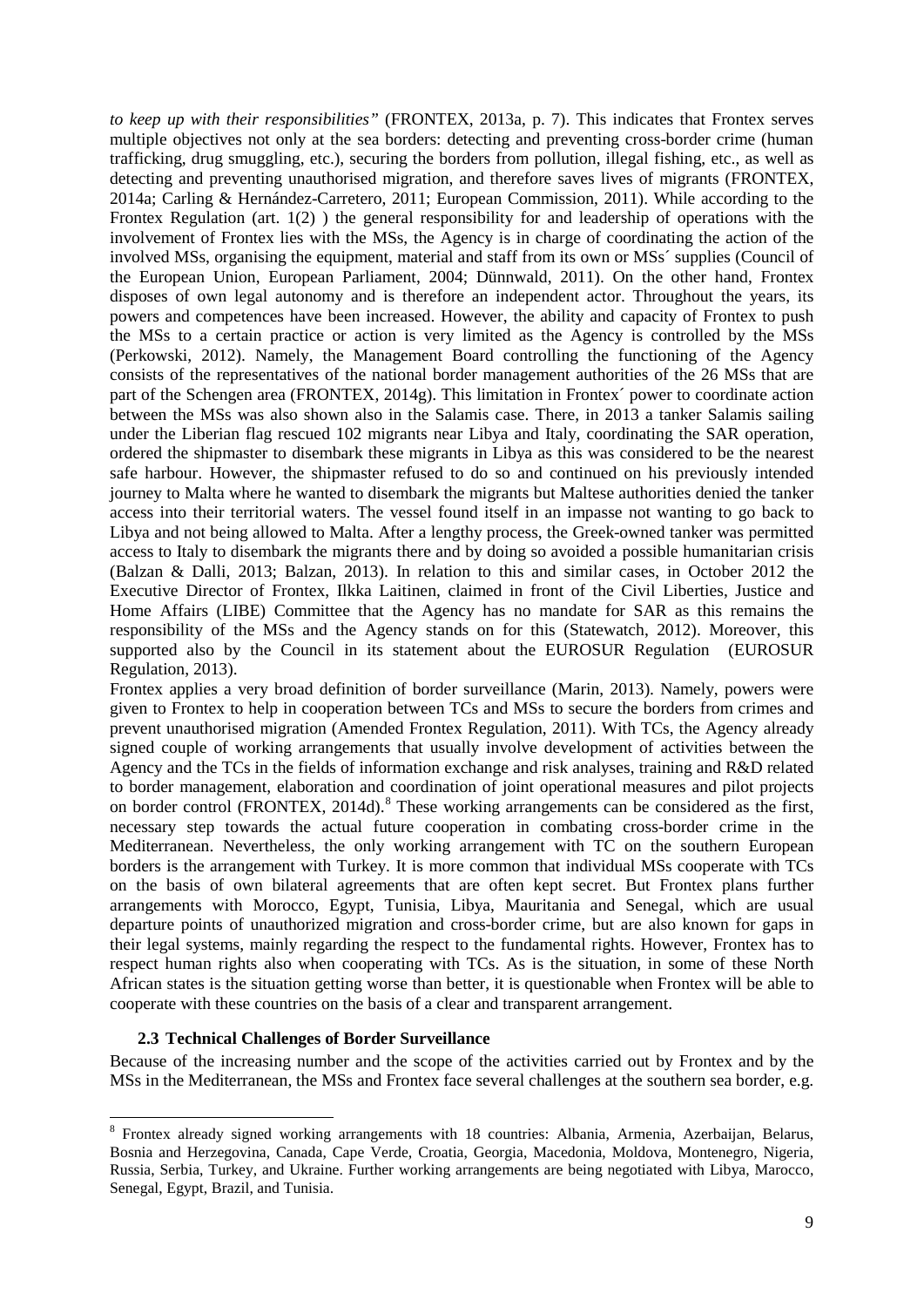how to detect and track small boats, the high personnel costs, efficiency and surveillance capability of border patrols (FRONTEX, 2014b). According to the Italian former Prime Minister, Enrico Letta, it is intolerable for Italy that *"the Mediterranean is a sea of the dead"* (Day, 2013). Although and because the Mediterranean is one of the busiest seaways in the world, the core of these challenges constitutes the problem how to monitor this extensive area of 2.5 Mil square km and collect information on what is happening also in remote places. The current technology faces several problems, e.g. weather conditions and clouds affect satellite images, the pictures taken by satellites are not real-time and can be taken only when the satellite is directly overhead, the automated identification system for boats is mandatory only for commercial vessels and fishing boats over 16 metres, infra-red cameras can scan shore only to the distance of ca. 1.2 km (FRONTEX, 2013c). As the technology develops, MSs as well as Frontex are interested in more effective and efficient technological equipment to counter these challenges. On its website, the Agency made clear that aerial surveillance is a key element of the joint operation (JO) Hermes (FRONTEX, 2013c). A widely recognised solution to those challenges is the acquisition and deployment of drones according to the US, Australian or Canadian example. According to the Special Report for NATO on UAV and their, mainly technological, potential, the operational advantages of drones are that in the long term they are cheaper than manned solutions. They are more expandable and can stay airborne much longer than a human crew (Nolin, 2012). Nevertheless, there are also some technical drawbacks, e.g. the lack of flexibility due to a construction for specific requirements or concerns about the ability to react to unexpected situations and loss of communication with the operator (Nolin, 2012). Also, there has been some debate about if drone-technology is actually cheaper than manned solutions in the long term.<sup>[9](#page-15-0)</sup> For Frontex, it is necessary that the drones-technology proves that it is able to persistently monitor large areas, function in all weather conditions, identify suspect vessels and human presence, provide real- and near-real time operational data and can be integrated into existing surveillance networks, but mainly that they are a cost-efficient alternative to manned aircraft and that they can be integrated into the normal airspace (Kolev, 2012; Beugels, 2011). What is mostly debated in the perspective of drones´ deployment by Frontex are not the technical details but the impact of this technology on the border management, the fundamental rights of migrants and privacy rights of all people near the border.

The information on the situation in the Mediterranean collected by Frontex and the Schengen countries will be shared through European Border Surveillance System (EUROSUR). EUROSUR is a technological network whose aim is to sustain a better border management of the EU´ external borders developed by Frontex with the MSs´ border authorities. It became operational in December 2013 through the Regulation 1052/2013 (EUROSUR Regulation) establishing this network. [10](#page-15-1) The components of EUROSUR build national coordination centres (NCC), national situational pictures, a communication network, a European situational picture, a common pre-frontier intelligence picture, and a common application of surveillance (art. 4(1) EUROSUR Regulation). The situational pictures consist of three layers of information: events, operational information, and analysis (art. 8(2) EUROSUR Regulation). For this purpose, Schengen states had to establish National Coordination Centres (NCC) to be able to coordinate action with other national border management authorities and to gather and exchange near-real time information not only with other participating states but also with its own bodies of national border guards and of law enforcement (European Commission, 2013b). The information about situation and border related activities of one participating state is called "situational picture" of that state. Frontex, then collates the situational pictures of all Schengen states and adds own information and information from other sources will create a picture for the Schengen states altogether, i.e. the "European Situational Picture" that is then shared with the MSs (art. 10 EUROSUR Regulation). Moreover, Frontex also manages the common pre-frontier intelligence picture (CPIP) on what is happening on and external to the EU borders and also includes information on prevention of

<span id="page-15-0"></span><sup>9</sup> For example the SBInet, the US integrated surveillance system for border management including also the widespread use of drones, was terminated in 2011 due to high costs and frequent problems (Kenk, Križaj, Štruc, & Dobrišek, 2013).<br><sup>10</sup> According to art. 24 of the EUROSUR Regulation, by 2<sup>nd</sup> December 2013 EUROSUR became operational in:

<span id="page-15-1"></span>Bulgaria, Estonia, Greece, Spain, France, Croatia, Italy, Cyprus, Latvia, Lithuania, Hungary, Malta, Poland, Portugal, Romania, Slovenia, Slovakia and Finland. The remaining MS shall be included in the network by 1<sup>st</sup> December 2014.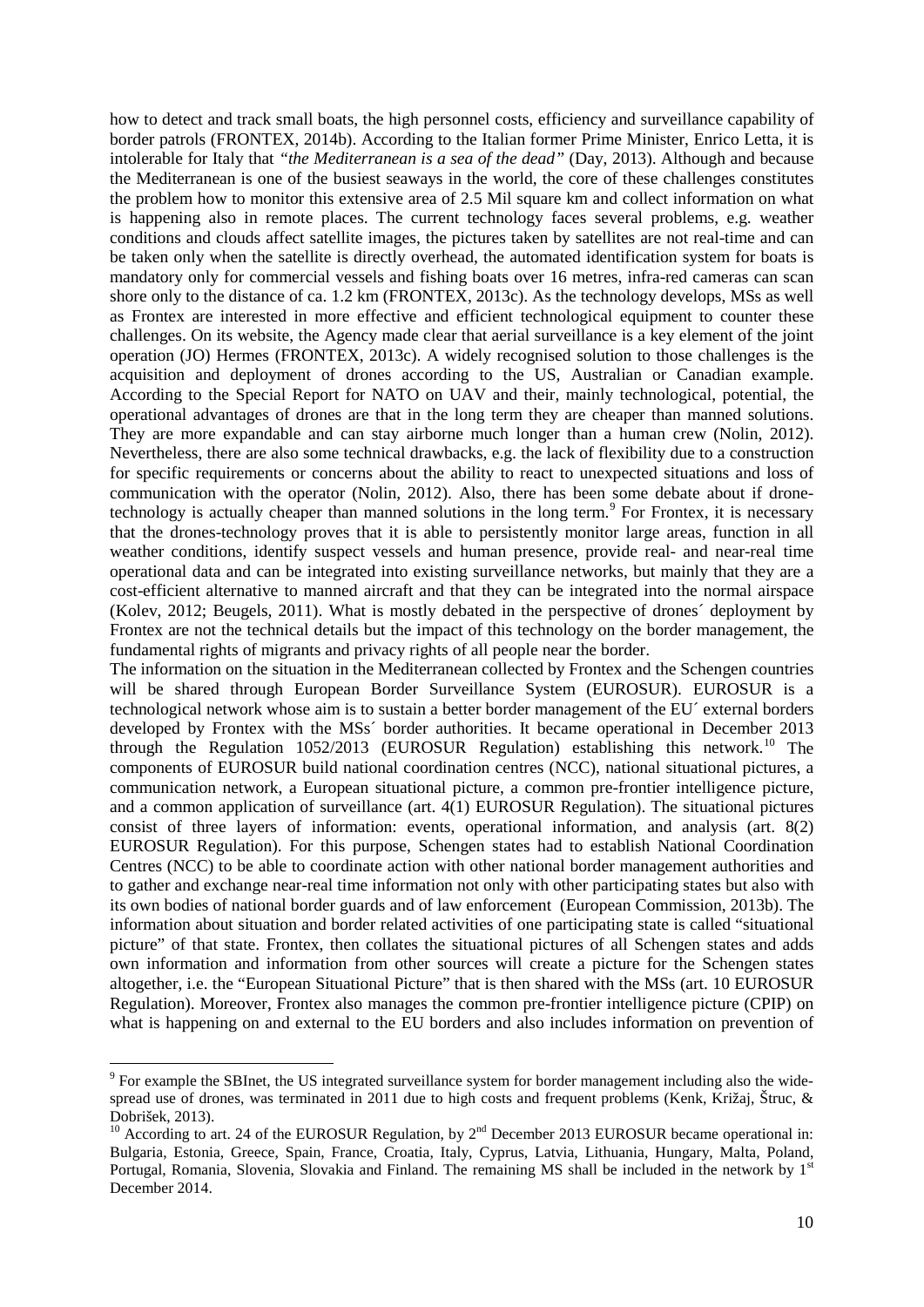unauthorised migration and cross-border crime. The information is planned to be gathered with the help of various technological systems, e.g. satellites, ship board monitoring systems, drones, ground sensors etc. This network will be used to enhance the cooperation between national border control agencies, as well as between them and Frontex and to promote the surveillance of EU external borders and therefore improve the border protection and save lives of migrants (Hayes & Vermeulen, 2012; EUROSUR Regulation, 2013). EUROSUR will also contribute to the development of a Common Information Sharing Environment (CISE) for the maritime surveillance where an information exchange will be carried among public authorities across sectors in the EU (EUROSUR Regulation, 2013).

#### <span id="page-16-0"></span>**2.4 Overview of Frontex´ Activities on Drones-Technologies**

Formally, drones were firstly introduced to the EU policy discourse firstly in July 2002 (Hayes, Jones, & Töpfer, 2014). Since then, the discourse broadened to multiple dimensions of civil purposes. The current activities on drones for border surveillance in the EU can be divided into three categories: activities of Frontex itself, activities of other EU institutions, activities of the MSs. These three categories are also interconnected as many MSs´ authorities are involved in the activities of EU institutions and/or participate in those carried out by Frontex. On the other hand, Frontex monitors the research across the fields and states and informs the MSs and the EU about the current developments.

Firstly, I will engage with the category concerning Frontex. Deriving from the art. 2(1d) of the amended Frontex Regulation, the Agency was given competences in research and development as one of the main tasks of the Agency is *"to participate in the development of research relevant for the control and surveillance of external borders"* (Amended Frontex Regulation, 2011). In 2013, the budget for R&D constituted 1.2 Mio EUR that counts for 1.4 % of the total budget for 2013 (FRONTEX, 2012b). Frontex with the help of the European Commission (EC) supports research concerning border surveillance that aims to *"improving detection of irregular migration and crossborder crime as it occurs between border crossing points (BCPs)"* (FRONTEX, 2014a). This research should also help the MSs to identify and address any vulnerability at their borders as well as *"investigate the possibilities of automated data mining and media analysis as a part of the creation of an EU-wide intelligence picture"* (FRONTEX, 2014a). [11](#page-16-1)

On its website, the Agency confirms its interest in drones mainly for improving its SAR capability (FRONTEX, 2014a). This includes initiatives in further research and development as well as organisation of practical demonstrations and tests of drones-technology (FRONTEX, 2014a). The technologies developed and tested by Frontex will also help to develop and improve the EUROSUR capacity and therefore also contribute to the situational awareness on what is happening at the borders and increase the reaction capability of the MSs (Laitinen, 2013). The interest of Frontex in the use of drones for European border surveillance is unsettling although they have the potential to counter the challenges of border management, e.g. how to detect small boats that migrants use to get over the Mediterranean, detect persons and vehicles under foliage, secure cost-efficiency of border surveillance etc. The Executive Director of Frontex, Ilkka Laitinen, in an interview for EUobserver admitted that drones *"seems to be a reliable and cost-effective means for surveillance"* (Nielsen, 2013a). He also repeated this in his contribution to the last year´s March issue of Government Gazette: *"New tools and innovative solutions are required to tackle these challenges.* […] *RPAS offer great potential for border surveillance"* (Laitinen, 2013). The Head of R&D at Frontex, Edgar Beugels, admitted that Frontex is interested in drone-technology for border surveillance, however, he added that: *"remotely piloted aircraft is just one of the technologies we are looking into. At this moment we do not know if this technology is a technology that we could potentially give to the border guard community"* (Nielsen, 2013b). This uncertainty about the real deployment of drones can have multiple reasons. Firstly, the current European aviation law does not allow drones to fly in non-segregated airspace<sup>12</sup>.

<span id="page-16-1"></span> $11$  In computer sciences is data mining a practice of examining large pre-existing databases in order to generate new information (Oxford University Press, 2014b). Media analysis constitutes the monitoring of open and media sources and analysing its effects on its audience, trends, as well as reliability when reporting news (Dictionary Central, 2012).

<span id="page-16-2"></span> $12$  Non-segregated airspace is airspace open to all civil air transport. The current aviation law prohibits the deployment of fully automated drones in non segregated airspace (Hayes, Jones, & Töpfer, 2014).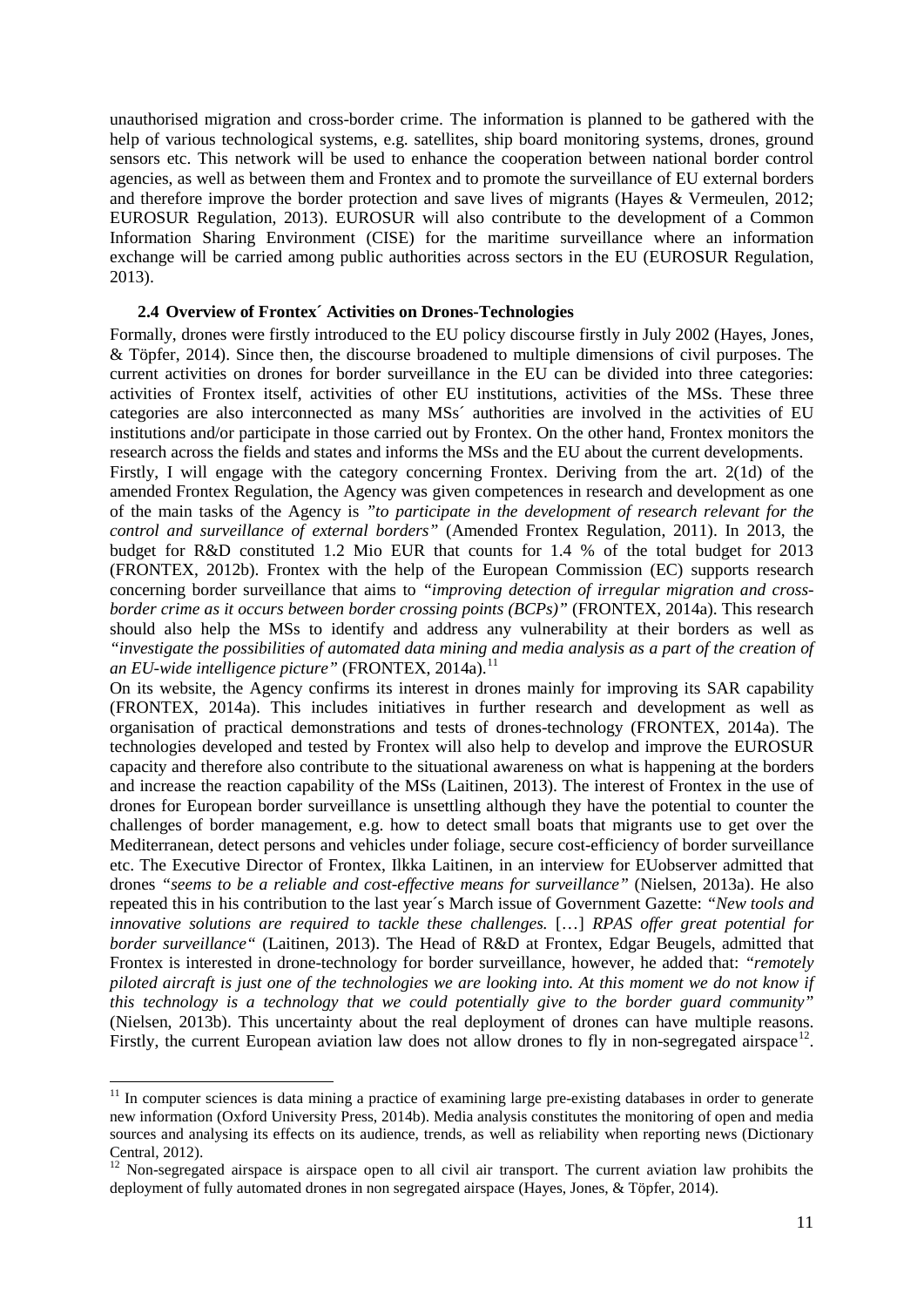Secondly, there still remain doubts about the compliance of past Frontex´ activities with international and European refugee law. These doubts also imply the hugely criticised lack of transparency and external evaluation of the Agency because many of its work/ plans/ studies are not made public due to the sensitivity of the contained data (Perkowski, 2012; Léonard, 2010). Nevertheless, still some information can be found because the Agency is committed to the Regulation No. 1049/2001 regarding the public access to documents (FRONTEX, 2006).<sup>[13](#page-17-0)</sup> However, from the statements of Frontex´ officials and also from the information provided on its website it can be concluded that Frontex in the relation to its interest on drones is more concerned about the cost-effectiveness, efficiency and added value and technological limitations of drones for the use in border surveillance than about what threat do drones pose to fundamental rights and civil liberties (Laitinen, 2013; Nielsen, 2013b; FRONTEX, 2014b; FRONTEX, 2012a). This is supported by the "Eurodrone Inc." report by Statewatch which states that the EU drone policy is fashioned in technocratic process (Hayes, Jones, & Töpfer, 2014). Following this, I provide a short overview of the most important Frontex<sup> $\epsilon$ </sup> activities on drones since 2007 (see [Fig. 4\)](#page-35-0).

Projects of Frontex on drones build a kind of framework for the specific activities of the Agency on drones. Information about projects on remote sensing and detection technology can be found since 2010. The latest project, "All Eyes 2013", received funding of 450.000 EUR from the Agency´s budget (FRONTEX, 2012). This project looked at the feasibility, functionality and capability of border surveillance and detection technologies, e.g. RPA, radars, ground detection sensors, as well as it exploited the integration of data collected into the existing border control systems (FRONTEX, 2014e).

The Agency also hosted several workshops on drone-technology. In 2009 and 2010 it conducted workshops "RPA and Land Border Surveillance" in Imatra, Finland.<sup>[14](#page-17-1)</sup> Further workshops were hosted in Sofia, Bulgaria, and Warsaw, Poland, in 2012 and 2014. These workshops are aimed at closing the communication gap between the producers and end users and bring together the border management authorities, research institutes, universities and industry to exchange views, experiences and needs (FRONTEX, 2014b; FRONTEX, 2012a).

Demonstrations of the drones-technology in various conditions are another type of events Frontex regularly organises. To these sessions, European and international drone-technology manufacturers were invited to present last developments in their industry and demonstrate their capabilities for border surveillance.<sup>[15](#page-17-2)</sup> According to some sources, Frontex subsidies these companies to participate on the demonstration where the participating representatives of the MSs act as potential customers (Fotiadis & Ciobanu, 2013; Hayes, Jones, & Töpfer, 2014). For example, in 2011 Frontex paid 30.000 EUR to Lockheed Martin UK Integrated Systems & Solutions for participating in demonstration of OPV UAVs in Aktio (GR) (FRONTEX, 2012c). The subsidies to the participating companies for this demonstration session varied between 10.000 and 198.000 EUR (Fotiadis & Ciobanu, 2013).

Frontex was also engaged in many research and development projects under the Seventh Framework for Research and Development (FP7)<sup>[16](#page-17-3)</sup>. Its role in those projects is nevertheless more of an inputgiver, i.e. based on its experiences as possible end user it provides requirements for projects and collaborates during the projects. The FP7 operated a budget of 55 806.1 Mio EUR (2007-2013), where to the thematic area of security research was granted 1 300 Mio EUR (European Commission, 2013a). The information about all projects funded under FP7 can be found on the website of the European Commission´s Community Research and Development Information Centre. In the period 2007-2014

<span id="page-17-0"></span> $13$  In the decision it is specified that the Agency shall be subject to the Regulation No  $1049/2001$  with accordance to the art. 28 of the Frontex Regulation. Nevertheless, this obligation can be opted out when some public or private interests have to be protected (FRONTEX, 2006).

<span id="page-17-1"></span><sup>&</sup>lt;sup>14</sup> This workshop included live demonstrations of mini RPA (Patria MASS, Rafael Orbiter, SIM Skyeye, Selex ASIO) and Aerostats (Skystar 180) (Koley, 2012).

<span id="page-17-2"></span> $\frac{15}{15}$  Among the companies that attended the workshops in the past belong for example Thales (UK), Aerovisión (SP), Scotty Group (AU), Israel Aerospace Industries (Israel), L-3 Communications (USA), AeroVironment (USA), Selex (IT), Safran Group-Sagem, Inmarsat (UK), Diamond Aircraft (AU), Altus (USA), Lockheed Martin (UK).

<span id="page-17-3"></span><sup>&</sup>lt;sup>16</sup> The FP7 was in function 2007-2013. The follower of this funding programme is Horizon 2020 (2014-2020). Both Programmes aim at improving the innovation and hereby increasing the international competitiveness of Europe.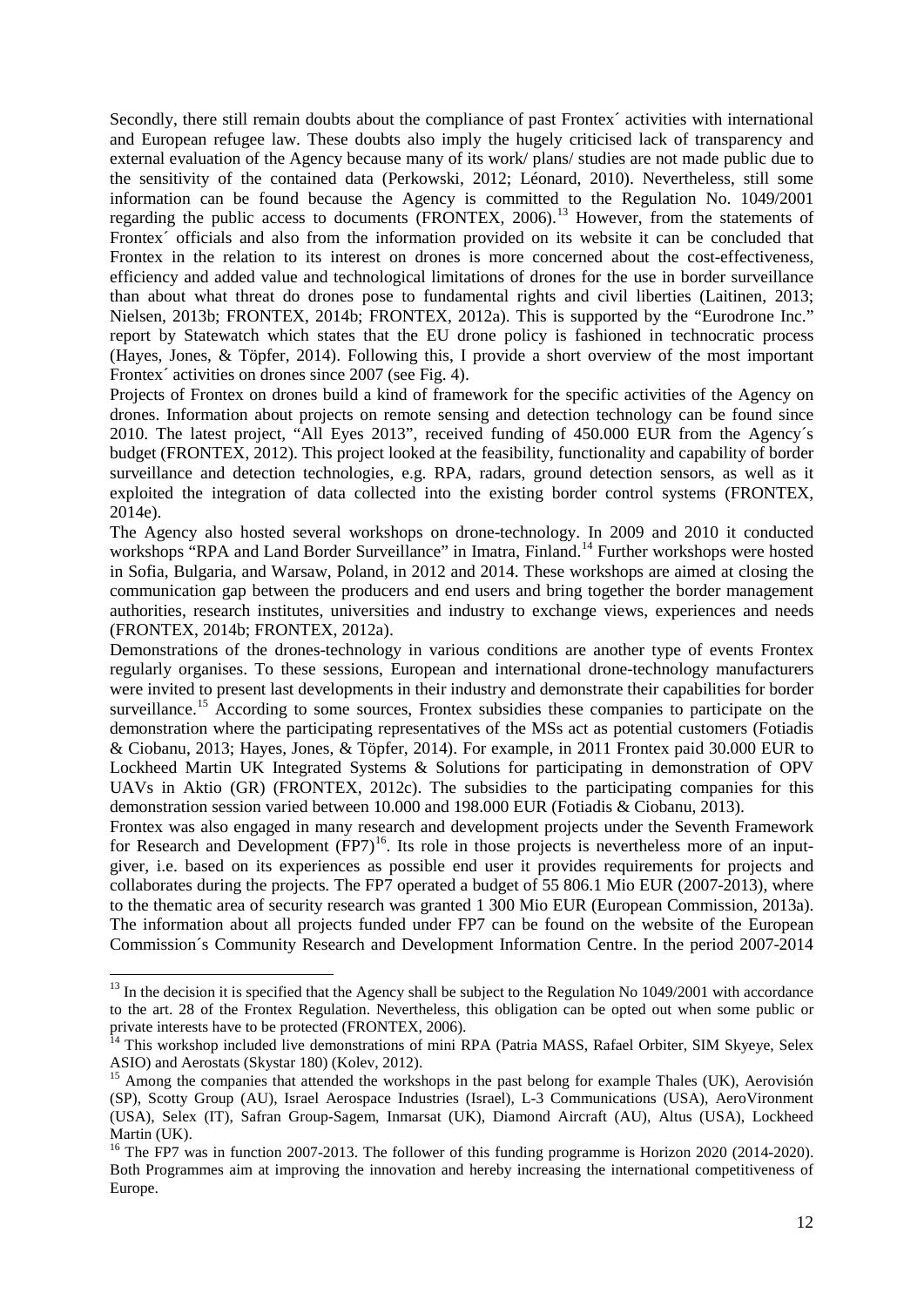there were quite a lot of projects, mainly in the recent years, which dealt with the topic of drones and surveillance in any perspective (see [Fig. 5\)](#page-38-0).

### <span id="page-18-0"></span>**2.5 Possible Design Scenarios of the Deployment of Drones by Frontex**

The specific design of the deployment of drones can be partially identified on the basis of the research done on Frontex´ activities and projects under FP7 on drones. As the research in previous chapter showed, Frontex worked on drones not only as part of (theoretical) studies, but multiple times also tested the technology in real situations. Viewing the high number of demonstrations, it can be assumed that Frontex already gained a lot of technical and practical knowledge about drones´ performance in various situations and will further build this up. It also shows that the for real deployment of drones for border surveillance is not science-fiction but reality of the near future.

Nevertheless, neither the results of the projects by Frontex (All Eyes 2012/2013, Remote Sensing and Detection Technology) nor the results of the demonstrations were made public. During the years, the Agency also developed tight relationship with the representatives of the drones´ manufacturing industry. This was also expressed by Ilkka Laitinen: *"Our experiences with the co-operation with industry are very positive – they have a lot of good ideas and they brought many new innovations"* (Nielsen, 2013a). For example, the Spanish company *Ingeniería de Sistemas para la Defensa de España* (Isdefe) recently won a contract for conducting a study "*on advanced technological*  integration for solutions for under-foliage detection and their potential impact on border *surveillance"* (Tenders Electronic Daily, 2014). The same company also was in charge of implementing the Study on RPA for Border Surveillance – performance & efficiency in 2012 (Kolev, 2012). In May 2013 a contract with the Austrian Scotty Group was signed. This company was supposed to provide an OPAS to be used in July 2013 for two weeks for the surveillance of the Greek-Turkish border. Unfortunately, the Scotty Group failed to get a licence from the Greek authorities, so the trial never took place (Nielsen, 2013c).

Frontex has held several demonstrations mainly at the air bases in Alexandroupolis (GR), Aktio (GR) or Almeria (SP). Drones were tested in Greece also as part of the JO Poseidon (Statewatch News Online, 2013). The drones are also very suitable for Greek coastline that is characterised by really high number of small, often inhabited islands. But as the statement by Ilkka Laitinen suggests, the prefrontier area *"is where Frontex is due to arrange the delivery of additional surveillance data from an area that is beyond the border, typically we are talking about international borders or some further areas"*. The information collected in this area will build the common pre-frontier intelligence picture (CPIP) within the EUROSUR network.

According to the project Open Architecture for UAV-based Surveillance System  $(OPARUS)^{17}$  $(OPARUS)^{17}$  $(OPARUS)^{17}$ , in 2012 only two scenarios of drones´ deployment were possible: deployment in segregated airspace from which all other traffic is excluded or short range use, i.e. visual line-of-sight deployment (VLOS). But the OPARUS study suggests that since 2014 it will be possible to deploy drones over maritime areas such as over some areas of the Canary Islands or South Mediterranean because of the lower airfield density of normal traffic and no obstacles like trees compared to a land scenario. There it is easier to pre-plan the flight path and keep it clear of other traffic, in negotiation with locally responsible air traffic control (OPARUS, 2012). On the other hand, according to the results of a more recent project, the Collaborative evaluation of border surveillance technologies in maritime environment by pre-operational validation of innovative solutions (CLOSEYE)<sup>[18](#page-18-2)</sup> more than 75 % of companies offering UAS assume that their systems can be deployed for maritime border surveillance

 $\ddot{\phantom{a}}$ 

<span id="page-18-1"></span><sup>&</sup>lt;sup>17</sup> OPARUS project aim was to "*propose and elaborate of open architecture for the operation of unmanned airto-ground wide area land and sea border surveillance platforms in the EU to offer a major increase in the capabilities of border surveillance agencies by improving the effectiveness and minimizing the cost of surveillance"* (OPARUS, 2012). The project members were Sagem Défence Sécurité, BAE systems, Dassault Aviation, DLR, CASSIDIAN, IAI, INTA, ISDEFE, ITWL, ONERA, Selex Galileo, THALES Communication and security SA, Thales Systemes Aéroportés, Tony Henley Consulting Ltd.

<span id="page-18-2"></span><sup>&</sup>lt;sup>18</sup> CLOSEYE is a project aiming at *"providing the EU with an operational and technical framework that would increase situational awareness and improve the reaction capability of authorities surveying the external borders of the EU"* (European Commission, 2014a). The project consortium builds up of following members: Guardia Civil, Guarda Nacional Republicana, Marina Militare, Agenzia Spaziale Italiana, Centro Italiano Ricerche Aerospaziali, Isdefe, European Union Satellite Centre (EUSC), Frontex as External Entity.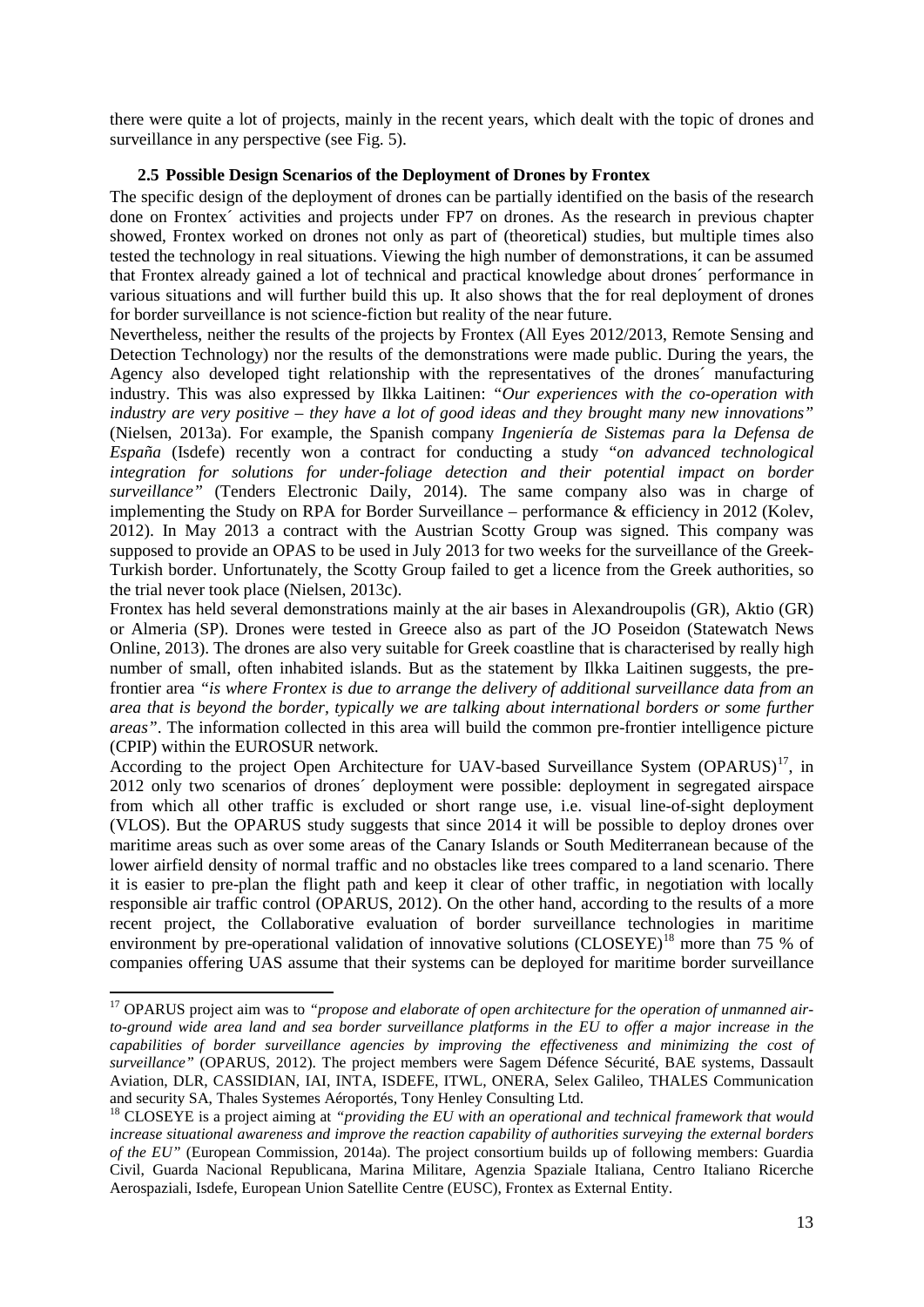in 2 – 3 years timeframe regarding the current EU´ and MSs´ legal framework (ASI, 2013). Before, the project OPARUS concluded that EU has very restricting legislation concerning the flying of drones (OPARUS, 2012). This is also supported by the project CLOSEYE (ASI, 2013). Furthermore, the OPARUS identified many initiatives and poor common standards for UAVs that can be obstacles in developing harmonisation of border surveillance technologies.

Most probably, the information collected by drones will be stored in one of the locally responsible NCC within the EUROSUR framework. The EUROSUR Regulation also counts with this possibility in art. 9(2b), i.e. the national situational pictures will be composed by information collected by mobile sensors operated by national authorities responsible for border surveillance, as well by drones. Moreover, according to art. 12 EUROSUR Regulation on common application of surveillance tools, the Agency can use the information collected by drones *"in order to supply the* [NCC] *and itself with surveillance information on the external borders"*. The NCCs, established by the national authorities responsible for border surveillance, coordinate their activities with other MSs and Frontex. Nevertheless, the European Commission stresses that the exchange of personal data is very limited as the main information exchanged is about operations, e.g. location of incidents, patrols, intelligence reports, and the legal framework of data protection is being fully applied (European Commission, 2013b). Still this information can be relevant for persons just as information from operations carried out with the cooperation of TCs on the basis of bilateral agreements between MSs and TCs can be included into EUROSUR as well (art. 20(1) EUROSUR Regulation<sup>19</sup>). Knowing that certain operation is being carried out in a certain area will deter people to use a route going through that area. On the other hand, the use of several advanced technologies, e.g. sensors and cameras, on drones could lead to an increased need for more detailed information, including exchange of additional information, e.g. tasking, images, assets positioning, tracks, to even more effectively track migrant and smugglers routes in the Mediterranean. Such possibility will require an enhanced protection against private data misuse. This can be countered by a reform of the Data Protection Directive 95/46/EC and by the adopting of the proposed General Data Protection Regulation that are both now in a progress and should address the civil liberties concerns possibly infringed by surveillance (European Commission, 2014b; European Commission, 2014c).

According to the research on Frontex´ activities on drones, several possible designs of the ownership of drones used by the Agency can be identified. The first scenario, and for the Agency the cheapest one, is to use drones that are already possessed by the MSs because Frontex may lease technical equipment of the MSs for the purposes of external border control (Amended Frontex Regulation, 2011). Although, the MS has to agree on the use of its own equipment by the Agency, there is a sufficient legal framework for the use of MSs´ technical assets by Frontex (art. 7 amended Frontex Regulation). The Agency also keeps a Technical Equipment Pool (TEP), a database that includes list of equipment owned either by a MS or by Frontex and co-owned by the MS and the Agency, as well as information about deployability, availability, and technical parameters of these assets (FRONTEX, 2014e). Among the southern MSs, Spain, and Italy and within a short time also Greece disposes drones that can be used for border surveillance. Italy has unmanned aircraft base in Sicily and has already deployed a couple of drones under the Operation Mare Nostrum for identifying migrant vessels in [20](#page-19-1)13 (Day, 2013; Ghelli, 2013).<sup>20</sup> This summer, the new Italian Prime Minister Matteo Renzi will present a plan where Frontex should take on the obligations of this operation (Scherer, 2014). Spain has also considered using drones for the sea border surveillance, mainly in the Strait of Gibraltar and over the Canary Islands (Purvis, 2011). It also completed several tests within PERSEUS project last year (Plunkett, 2013). The Spanish authorities support or engage themselves in several projects on drones financed under the FP7 (e.g. PERSEUS, CLOSEYE, TRITON, AEROCEPTOR). However, under a new Spanish regulation the deployment of drones for civil purposes (including

 $\ddot{\phantom{a}}$ 

<span id="page-19-0"></span><sup>&</sup>lt;sup>19</sup> Article 20(1) of the EUROSUR Regulation states: "For the purpose of this Regulation, Member States may *exchange information and cooperate with one or several neighbouring third countries. Such exchange of information and such cooperation shall take place on the basis of bilateral or multilateral agreements or through regional networks established on the basis of those agreements. The national coordination centres of the Member States shall be the contact points for the exchange of information with neighbouring third countries."*

<span id="page-19-1"></span><sup>&</sup>lt;sup>20</sup> Italy possesses six MQ-9 Reapers and Predator, but only Predator is meant for border surveillance (Wolf, 2012; Ghelli, 2013). The Operation Mare Nostrum is an Italian *"humanitarian operation to safe human lives"* in the Mediterranean, although it also has a substantial military character (ANSAmed, 2013; Ghelli, 2013).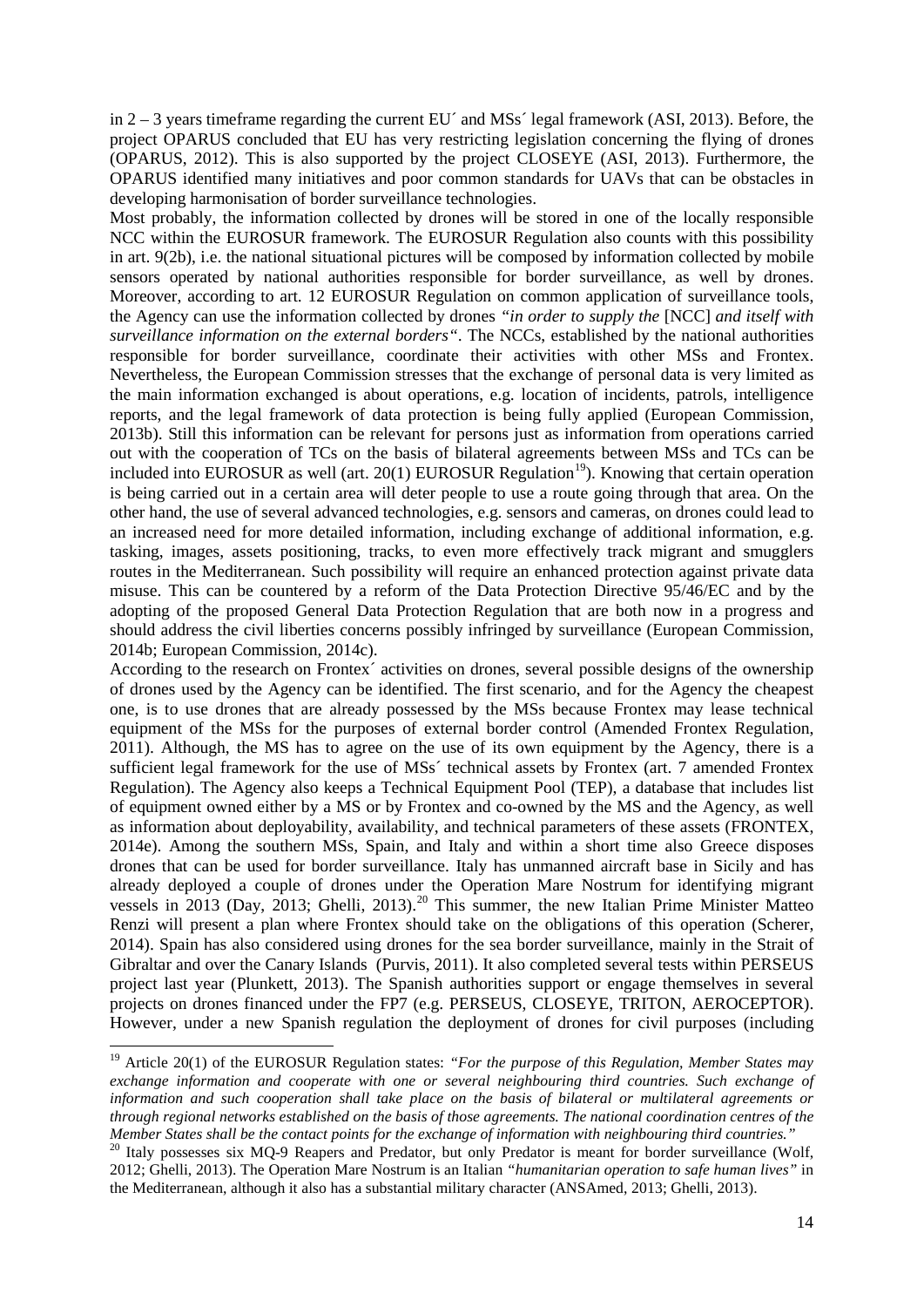commercial or professional drones) is not allowed in Spain. Therefore military drones can be used only under special conditions (Howell, 2014). Greece has newly issued a competition call for a drone suitable for day and night border surveillance of the Aegean Sea with a budget of EUR 77,800 (New Europe Online, 2014; Mamakouka, 2014). Because the southern states of the EU consistently call for assistance of the EU in migration issues, it can be assumed that both states would agree with the idea of Frontex including their drones for the joint surveillance of the southern maritime border, as their shores are not only a national border but an entry point of the whole EU. This possibility is very costefficient as MSs provide the Agency with the equipment as well as the necessary experts and technical crew to operate the equipment (Amended Frontex Regulation, 2011). Another possibility is that these states just include the information collected by their drones in their own operations into the EUROSUR network. This is very national-security-friendly because according to the EUROSUR Regulation (art. 9(5a) ), states can still restrict the access to the information concerning their deployed assets.

The second scenario, own acquisition of drones by Frontex, is legally possible. The amended Frontex Regulation (art. 7(1) ) newly allows the Agency a procurement of own technical/technological equipment, but such an expenditure has to be evaluated on the basis of a need and cost/benefit analysis and the necessary financial means for the acquisition have to be found within the Agency´s budget (Amended Frontex Regulation, 2011). According to the General Report 2013 of the Agency, Frontex works on developing TEP with own assets. In 2013, Frontex Management Board implemented new form of equipment acquisition, where the next step was a pilot project of Frontex representing a *"tender procedure for the acquisition of aerial surveillance services along the external EU land*  borders" (FRONTEX, 2014e). This project had the aim to assess the operational effectiveness and cost-efficiency of the equipment and services. Moreover, according to the Agency´s Programme of Work for the Year 2014, there is a RPAS trial in March of 2014 planned with expected expenses of 250.000 EUR (FRONTEX, 2014f). On the other hand, the same document declares that Frontex will *"take measures to establish its own (contracted from member state or other suppliers) technical means on a limited scale"* (FRONTEX, 2014f). This therefore does not support the idea of Frontex acquiring own drones already this year. Nevertheless, it does not exclude this fully in the future.

The co-ownership of Frontex and a MS could be a possibility for the southern MSs mainly because of the co-financing from the Frontex´ and therefore EU´ budget. As known, the southern MSs are now forced to take many austerity measures because of their high debt levels and severe economic problems.

In my opinion, Frontex is likely to shift its own activities on drones under the project of EUROSUR, which Frontex developed and is administrating now. This is supported by the statement by Ilkka Laitinen when speaking to the Civil Liberties, Justice and Home Affairs Committee (LIBE) in March 2013 he said:*"EUROSUR is the new wrapping of Frontex activities"* (Martin, 2013, p. 5). I agree with this opinion, in the fact that after four years of steady projects on drone-technology, in 2014 there cannot be found any particular project in this field conducted by the Agency. Another argument is that EUROSUR pursues the same objectives as Frontex wanted to address with drones, i.e. protection of migrants and lives at sea, prevent unauthorised migration as well as combat cross-border crime through better border surveillance and help to increase the internal security of the EU and save lives at sea. This argument is also supported by the official documents (presentations of Frontex officials) that emphasize that drones can play a sufficient role in EUROSUR (Kolev, 2012; Beugels, 2011; Laitinen, 2013). Though the Agency´s highly manifested interest in drones, at the same time lacks any specification on the role of drones within Frontex. However, no matter under which "flag" (Frontex, EUROSUR, MS) will drones be deployed, they will definitely alter the current border surveillance and management.

# <span id="page-20-0"></span>**3. Deployment of Drones for Border Surveillance of the EU´ Southern Sea Border**

As envisaged by the previous chapters, the deployment of drones in the Mediterranean waters is highly possible because Frontex is not the only one engaging and testing such technology. Although, Frontex and other national authorities claim that drones will be used mainly for helping people in distress at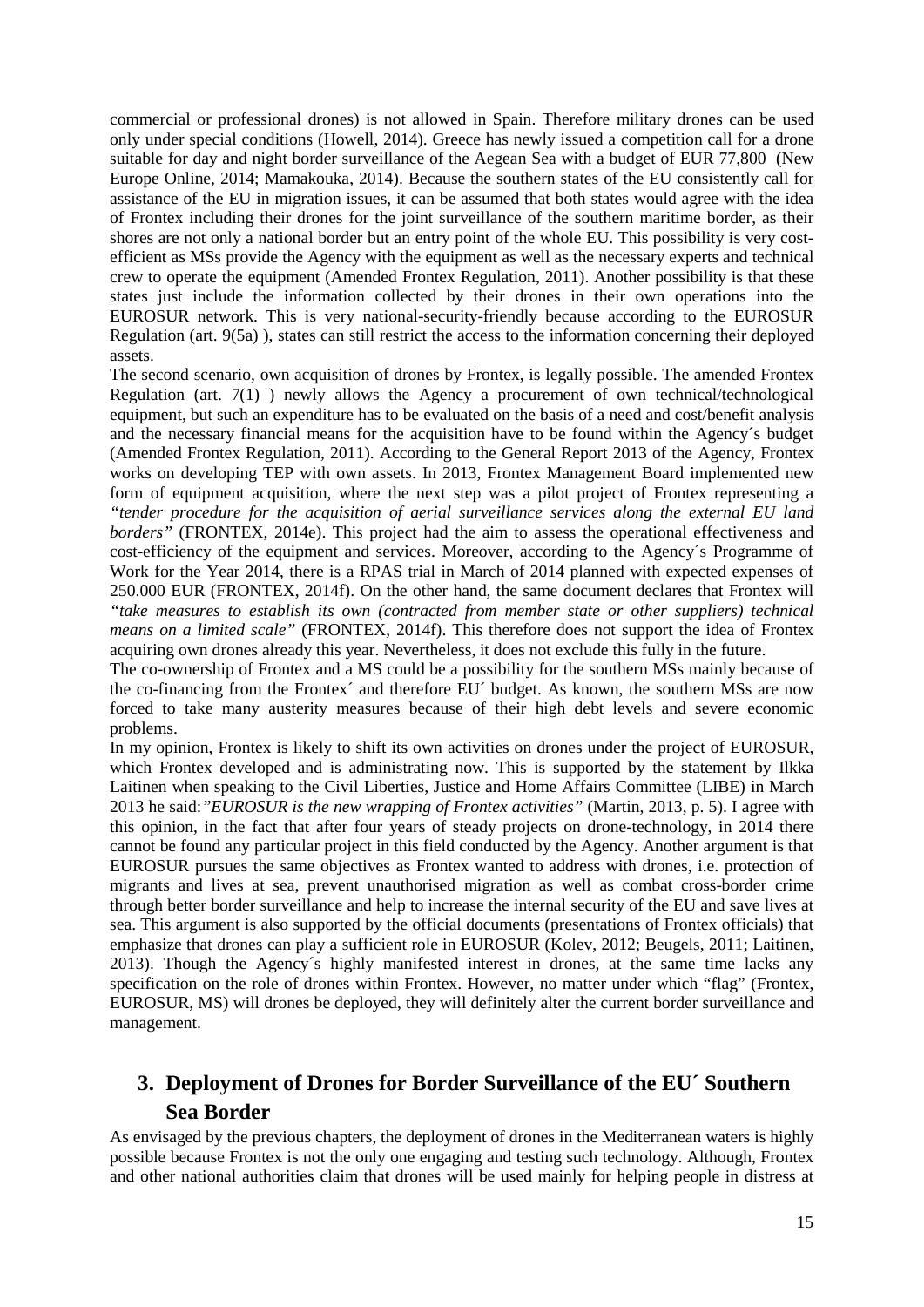sea (i.e. SAR) and preventing cross-border crime, the impact of their use can be much broader. Drones are only a type of sense-and-detect technology, therefore it is not important how many drones a state/Agency will use but more what will or can be done with the information collected by a drone. Firstly, this chapter will mirror the current regulation on drones used for border surveillance in Europe. Following from that, an analysis of the legal impacts of drones on the surveillance of the Mediterranean will be provided. Last part of this chapter analyses how civil liberties and fundamental rights are threatened and to what extent does the drones´ deployment challenge these rights.

#### <span id="page-21-0"></span>**3.1 Current Regulation on Drones-Technology for Border Surveillance in Europe**

Regarding the current legislation concerning drones´ deployment in Europe, they mainly address technical / technological standards of aerial subjects, authorisation of manufacturer and operator, and liability in case of an accident. To cover all relevant legal provisions concerning these issues is therefore out of interest and scope of this thesis. Nevertheless, a short summary is provided in this subchapter whose aim is to indicate the importance of a broader and detailed legislation as well as the workload that persists in this field in the EU before actual drones are deployed for real.

In the EU, there is an unclear legal framework regarding the flight of drones in non-segregated airspace as well as the fundamental rights and privacy concerns raised by the application of drones. All this accompanied by the complexity and multimodality of these surveillance systems that integrate a high range of other technologies and capabilities, hinders the current deployment of drones in Europe. Nevertheless, the EU has competence to regulate only drones above 150 kg. Under this limit, drones are subject to national regulation of the national aviation authority. For an application of drones for the surveillance of large areas as the Mediterranean, the Union will have to secure a mutual recognition of standards across the MSs. However, the European Commission (EC) consults its plans on introduction of drones into European airspace with different stakeholders (e.g. industry, national authorities) since 2009 (European Commission, 2014d).

The International Civil Aviation Organization  $(ICAO)^{21}$  $(ICAO)^{21}$  $(ICAO)^{21}$  is also working on providing an international regulatory framework for the deployment of drones. ICAO states clearly that the civil market with drones will remain limited until an appropriate regulatory framework is in force. According to the Chicago Convention on International Civil Aviation every civil aircraft flying above another state´s territory must comply with the instructions provided by that state (ICAO, 2011). However, concerning the operations in high seas, i.e. international waters, there is a very broad regulation stating that the operator of a RPA must have an approval from a states´ authority before the actual start of the operation and must coordinate the operation with air traffic service provider that is responsible for the airspace of operation (ICAO, 2011). If it should stay so, Frontex could get problems to operate drones for large-scale surveillance in JO in the area of many states as the drones´ operator will have to ask for permission every time the drone gets into another state´s territory. However, drones can be currently deployed across Europe and in international airspace drones only as far as the operator maintains a visual contact with the drone, i.e. visual line-of-sight  $(VLOS)^{22}$ . For deployment beyond the VLOS, the drones have to be operated in segregated airspace or must be equipped with sense-and-avoid system that is safe for use. Unfortunately, sense-and-avoid systems need further developments as there is currently worldwide no system to be considered as safe for use (UK Civil Aviation Authority: Directorate of Airspace Policy, 2014). Moreover, the EU law prohibits the flight of fully automated unmanned drones in commercial airspace (Hayes, Jones, & Töpfer, 2014).

Many scholars are worried about the lack of proper legislation and lack of harmonization. According to them, the efficiency and effectiveness of some technology should not sacrifice the legality, i.e. a sufficient regulatory framework should always come before the actual application (Trevisanut, 2009; Kenk, Križaj, Štruc, & Dobrišek, 2013). A proper legal framework concerning the use of drones should define rules for: the purpose of drones´ use, by whom the drone will be used and under what circumstances, what information will drones collect, image retention period, safeguarding the data

<span id="page-21-1"></span><sup>&</sup>lt;sup>21</sup> ICAO is an UN Agency created in 1944. This Agency works with global industry and aviation organizations on development of international Standards and Recommended Practices (SARPs) which then are used by national states for the development of their legally-binding national civil aviation legislation (ICAO, 2014).

<span id="page-21-2"></span> $22$  VLOS differs across states. Usually, it means an area of about 500 m horizontally and about 120 m vertically (UK Civil Aviation Authority: Directorate of Airspace Policy, 2014).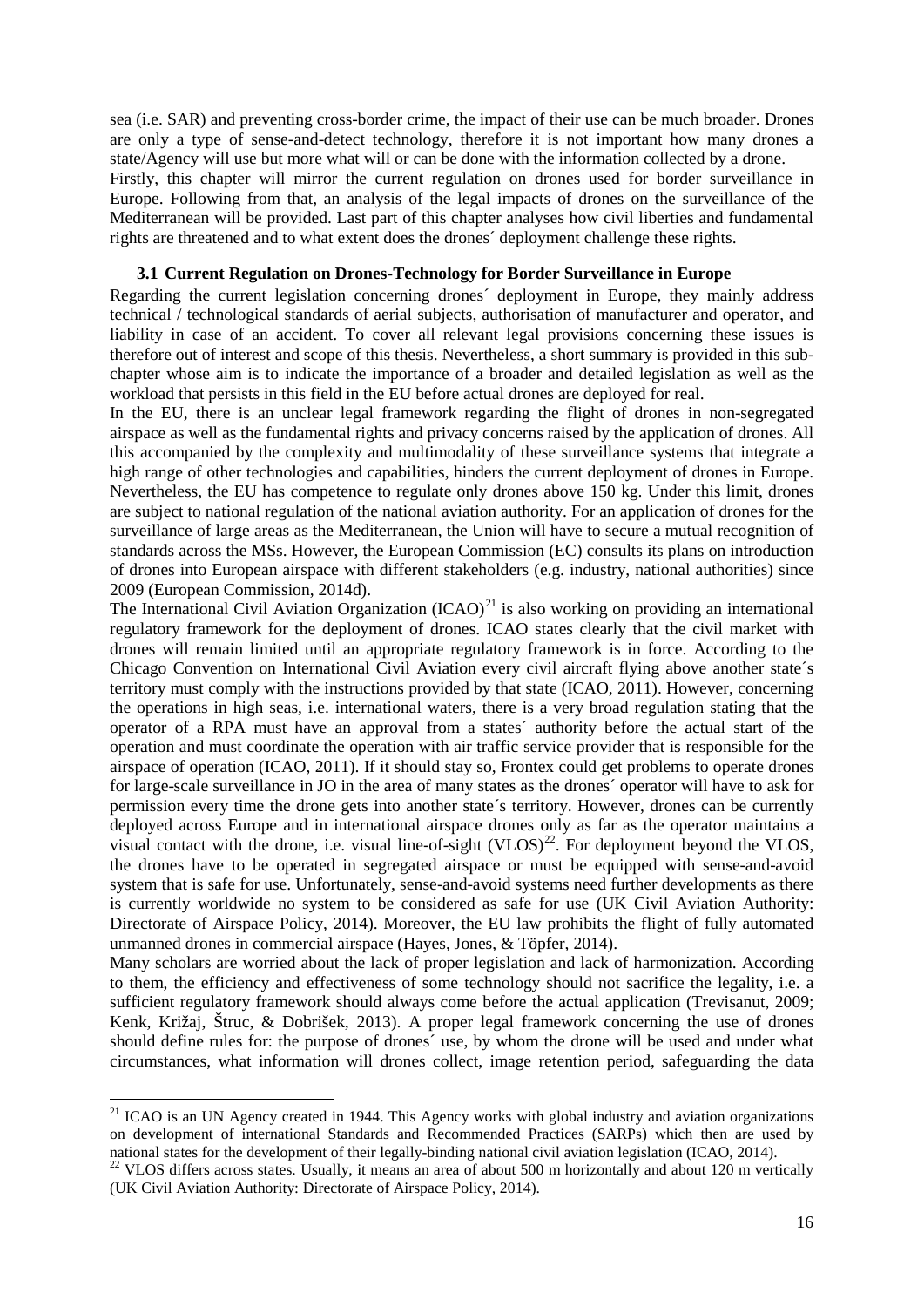privacy, protection of other rights (Kenk, Križaj, Štruc, & Dobrišek, 2013). The EU plans to revise the regulation concerning airspace technology and its deployment by 2016 in order to integrate drones into national airspace from that year (Nolin, 2012; European Commission, 2014c). The EC specified that the future regulatory framework concerning drones *"should reflect the wide variety of aircraft and operations, keep rules proportionate to the potential risk and contain the administrative burden for industry and for the supervisory authorities"* (European Commission, 2014c, p. 5). This is a necessary step towards new jobs´ creation and growth in Europe as drones are to become "*a key to the future competitiveness of the European aeronautic industry"* (European Commission, 2014c, p. 3). It can be therefore concluded that the European or international airspace is legally not yet prepared for real introduction of drones for civil application in a large scale.

#### <span id="page-22-0"></span>**3.2 Legal Impacts of Drones on EU´s Border Management of the Mediterranean Border**

The possibility of drones´ deployment by Frontex in the Mediterranean for border surveillance is still real, if not now then in the near future. Their deployment definitely alters the border management as we know it because drones help in covering much broader space with much less resources. Italy has already been using drones in its operations on its maritime borders already. It also hopes for an introduction of similarly designed far reaching, all including maritime border control and surveillance initiatives as those in Italy in other European states (Greenan, 2013). The migration rights advocates however argue that the drones´ deployment only strengthens the "fortress Europe" mentality. Another difference is that drones can carry necessary technologies for surveillance, e.g. video cameras, thermal imagining devices, radiation detectors, mobile phone jammers, air sampling devices, infrared vision cameras, that collect information that can be further stored and used for e.g. analyses. And namely, the carried technology involving also personal data is what is the most worrying about drones´ deployment.

As the art. 6 SBC states, the border control should be fully in line with respect to human dignity, not discriminatory, and be proportionate to the objectives pursued, and border surveillance, understood as part of border control (recital 8, SBC), must therefore also respect this. As according to art. 12(4) SBC surveillance may be *"carried out by stationary by technical means, including the electronic means"*, drones can be considered as legitimate tool for border surveillance. Right away it can be stated that drones´ deployment pursues legitimate objectives, e.g. SAR, stop cross-border crime, to prevent unauthorised migration, to save human lives and protect the national security and order. To prove is if drones constitute the least restrictive measure that could be chosen to achieve these objectives and they must not evidently imbalance the costs and benefits.<sup>[23](#page-22-1)</sup> Moreover, the surveillance and the objectives pursued must be framed according to the risk analyses. Frontex will therefore stay one of the important players as one of its main tasks is conducting risk analyses. On the other hand, drones will also contribute to the building of risk analyses.

The use of surveillance technology, e.g. drones, at legal border crossing points<sup>[24](#page-22-2)</sup> is proportionate because people expect to be monitored there as it is a highly public place (Kenk, Križaj, Štruc, & Dobrišek, 2013). Surveillance between the border crossing points can be also considered legitimate as it is perceived as a need to prevent and discourage persons from circumventing border checks (art. 12(2) SBC). Nevertheless, even when the border control is carried out external to the EU borders, the SBC still applies when it is carried out by a MS or Frontex as well as the obligations to protect fundamental rights do (Dünnwald, 2011). The derogation of art. 7 SBC on border checks on persons that should be carried out according to the definition in art. 2 SBC at border crossing points at the EU´ external borders is provided in the Annex VI of the SBC. It specifies that at sea borders, checks can be carried out even during crossings or, upon the ship's arrival or departure, in the territory of TC (3.1.1. Annex VI SBC). The execution of these border checks should according to the art. 6 SBC fully respect the human dignity and the principles of proportionality and non-discrimination. Also, according to the Hirsi judgement are obligated to respect this even when they act outside of the EU territory (Case of Hirsi Jamaa and Others v. Italy, 2012). However, the control measures at external borders should not *"constitute a major barrier to trade and social and cultural interchange"* (recital 11, SBC). On the

<span id="page-22-1"></span> $^{23}$  This is an applied principle of proportionality (Sauter, 2013).

<span id="page-22-2"></span> $24$  Border crossing point is any crossing point authorised by the competent authorities for the crossing of external borders (Schengen Borders Code, 2006).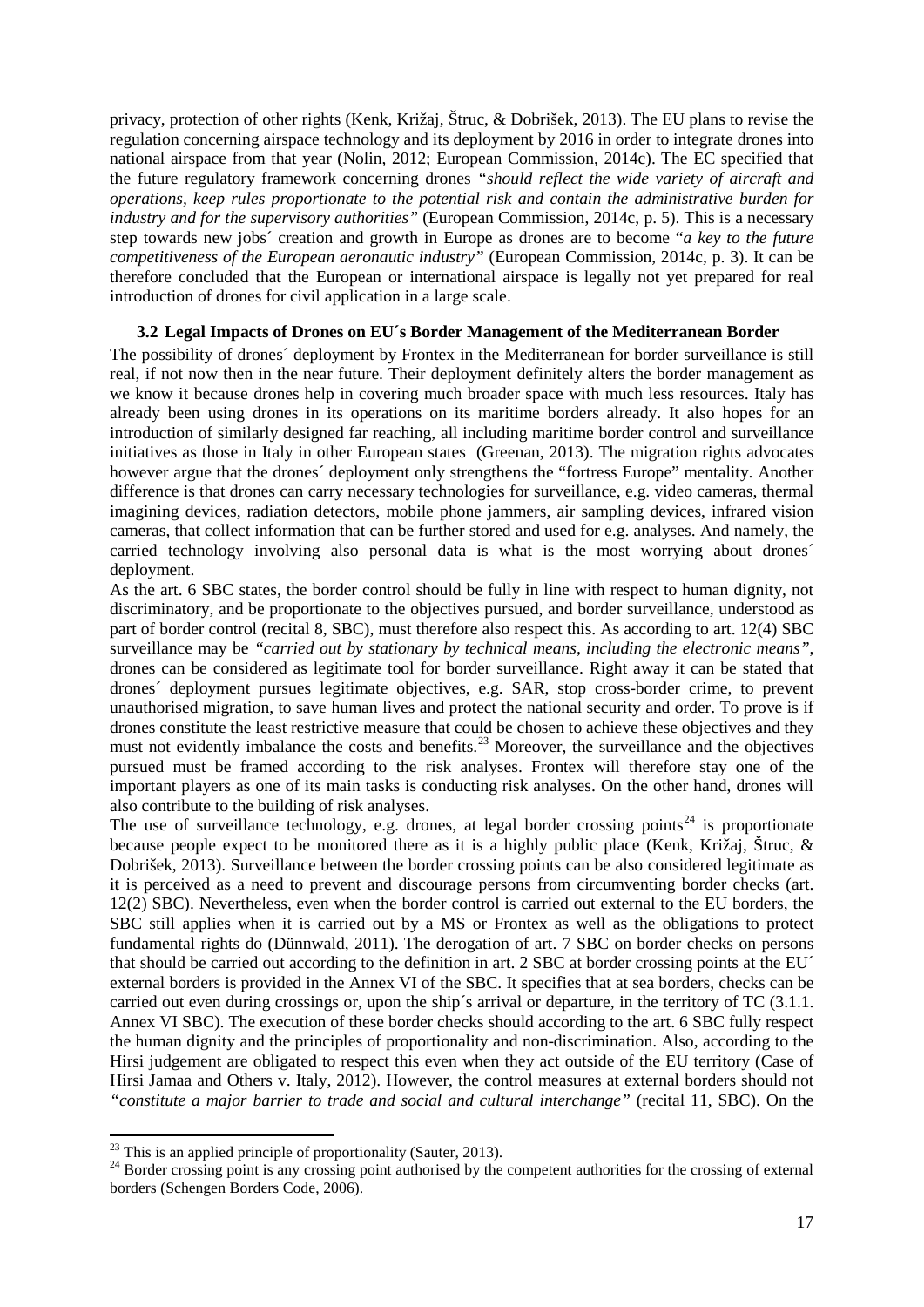other side, drones will definitely help to locate migrants´ and other boats in distress at sea because they are able to cover much larger area than a deployed manned vessel or aircraft. Nevertheless, as drones are just sense-and-detect technology, they will not solve the problem, who is responsible for rescuing a boat with migrants in distress<sup>[25](#page-23-0)</sup> and who should bring the people to the nearest place of safety. According to the annulled Decision  $2010/252/EU^{26}$ , MSs can intercept vessels under specific conditions and even disembark the people in TC from where the ship departed (Part II, paragraph 2). This causes concerns among scholars because this decision still applies, even though lacking the guarantees to respect the principle of non-refoulement. According to international law of seas there is an obligation to render assistance to a boat in distress and it applies to all vessels, both commercial as governmental (International Maritime Organization, 1985), but nowhere is clearly specified where is the nearest place of safety. According to FRA report, in the Mediterranean this causes a lot of problems (for example in the case of the Salamis tanker) because of lack of responsibility sharing. Mainly shipmasters of civil and commercial ships are concerned about their obligation to rescue migrants at sea because they have to report it to the national authorities and then await their arrival which can take a long time. Sometimes they have to start a rescue operation on their own, but then their ship and crew are threatened (desperate migrants often try to get to the ship any way possible and enforce their rescue) or face problems where to disembark the migrants as states are reluctant to allow the disembarkation of unauthorised migrants in their ports. Similar problems with place of disembarkation face the military vessels that often cruise the Mediterranean.<sup>[27](#page-23-2)</sup> For commercial boats, taking part in rescue operation is very costly and dangerous as migrants might try to get to the boat on any way. Therefore, many of them try to avoid migrants´ vessels and do not report them to the authorities. Also according to the report, Malta applies very strict definition of what is a vessel in distress and usually just helps migrants with repairing their boat or gives them food and water so they can continue in their journey to other states (FRA, 2013). Moreover, no maritime rescue services are part of EUROSUR (Hayes & Vermeulen, 2012). The former Italian Prime Minister Enrico Letta also stressed that identification of migrants´ vessel in distress by an Italian vessel (or even drone) does not automatically mean that these migrants will be taken to an Italian port; this will be decided upon where the operation takes place (Day, 2013).

But, the term border surveillance as defined in the SBC does not include the situation of surveillance behind the external border as it is envisaged by the development of CPIP and builds a gap between the law and ambitions. This can also include the surveillance of territorial waters of TCs touching the territorial sovereignty of that state. This extra-territorialisation promises two effects, i.e. to deter new departures of migrants from North Africa or to identify boats in time, intercept and return the boats that already departed before they reach the European territory because their plan was obviously to circumvent the border checks (Carling & Hernández-Carretero, 2011). To make it possible, far reaching bilateral agreements have to be signed with the TCs. This raises concerns as a lot of North African TCs do not sufficiently protect fundamental rights and as long as the people, mainly refugees, find themselves on their territory, neither MS nor Frontex is able to prevent the violation of their rights. The surveillance of the TCs´ territory can even promote location and identification of people that are of interest for local law enforcement authorities.

Another topic that we still need to keep in mind is that the responsibility for the control and surveillance of external borders that lies with the MSs (art. 1(2) Amended Frontex Regulation). Frontex is responsible for the coordination of MSs´ actions on the EU´ external borders. The Frontex Regulation does not count with the possibility of Frontex facilitating border surveillance by drones.

 $\ddot{\phantom{a}}$ 

<span id="page-23-0"></span><sup>&</sup>lt;sup>25</sup> Distress as defined by the SAR Convention is a "situation wherein there is a reasonable certainty that a *person, a vessel or other craft is threatened by grave and imminent danger and requires immediate assistance"*

<span id="page-23-1"></span> $\frac{26}{10}$  In 2012 the ECJ annulled the Council Decision 2010/252/EU that supplemented the SCB regarding the surveillance of the sea external borders. According to the ECJ this decision has to be replaced by a legal act decided by an ordinary legislative procedure, i.e. with approval of EP, because it constitutes a major development of SBC. The decision maintains its effects until new rules come into force (ECJ, 2012).

<span id="page-23-2"></span> $^{27}$  In 2011 a Spanish naval force rescued about a hundred of migrants and it took five days of negotiations till those people could be disembarked in Tunisia. The FRA report found out that migrants often report to encounter a military vessel during their journey but they are mostly turn away without reporting the migrants´ vessel or rendering assistance (European Union Agency for Fundamental Rights, 2013).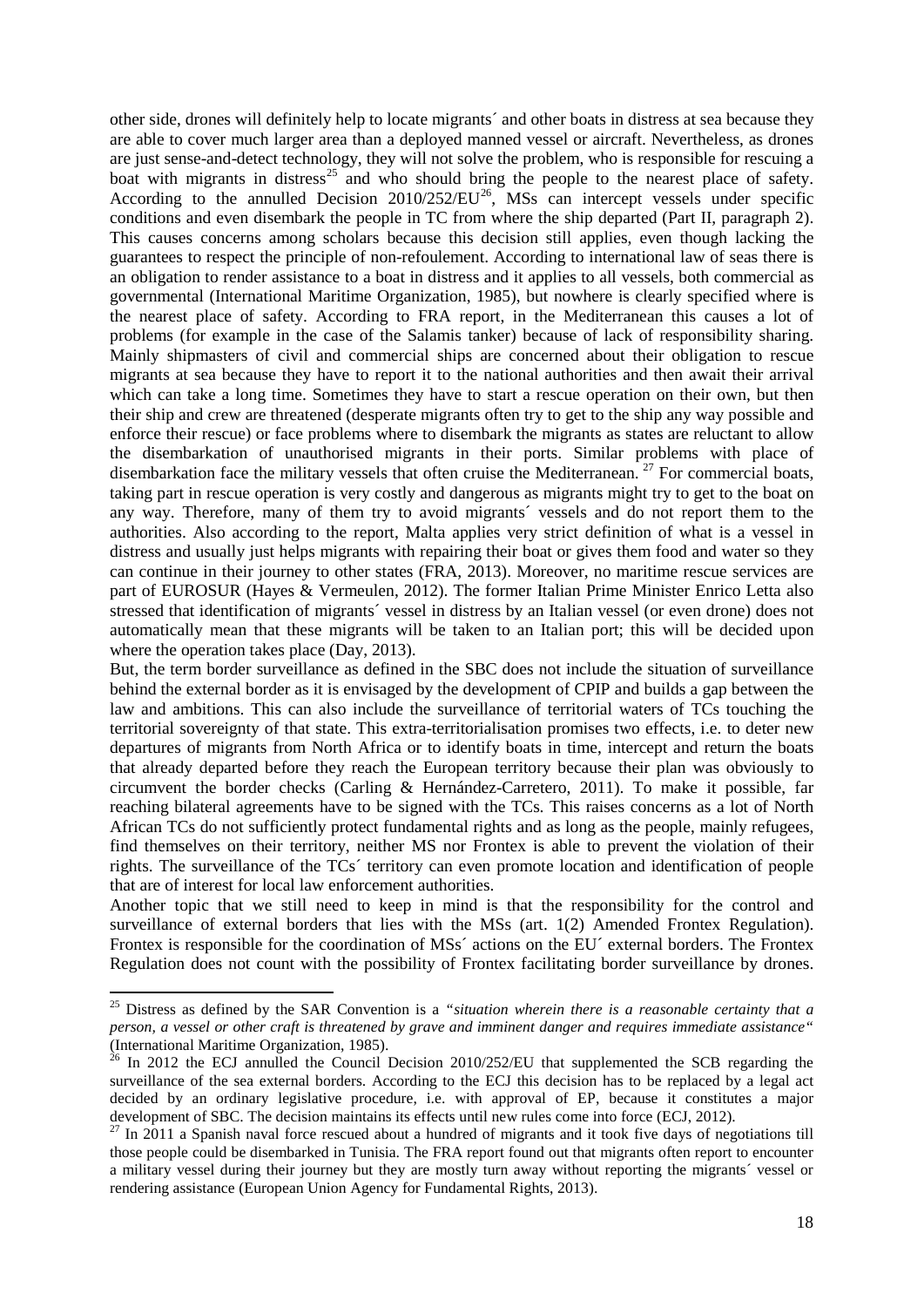This could become a problem if drones will be solely deployed by Frontex because the liability for any action of the drone is missing, e.g. in case of an accident, rights violation. This is mainly true in cases of fully automated drones that are programmed to fly independently and therefore it is hard to allocate responsibility for their action as well (Nolin, 2012).

The question here is whether the deployment of drones will actually lead to better security for migrants trying to reach Europe by sea as there is not a proper responsibility sharing mechanism concerning rescue operation. In my opinion, drones will definitely help to locate migrants´ and other boats in distress at sea but will not decide, regarding the situation, whether these should be rescued or not. Therefore, I am of the opinion that drones will more serve other, security related objectives, i.e. detect and prevent cross-border crime and unauthorised migrants from reaching the European territory.

### <span id="page-24-0"></span>**3.3 Civil Liberties and Fundamental Rights Concerns in the Context of Drones and Migration to Europe**

Drones are mainly known in the context of military combat zone but they can also be applied for civil purposes. Yet, in the civil area much stricter rules regarding the respect for fundamental rights and civil liberties enacted by domestic and international law are valid because of the absence of war conflict. In this chapter, I will analyse which exact civil liberties and fundamental rights are being challenged by the drones´ deployment for border surveillance and to what extent, applying the legal principles of proportionality, rule of law, respect for human rights and necessity.

Among the main civil liberties challenged by drones deployed in the Mediterranean are the privacy rights of all people found within the sight of the drone at sea, e.g. fishermen, tourists, migrants. Drones as sense-and-detect technology increase the conflict between security and privacy (Marin, on file with author). Because of the fact that nobody can be excluded from the surveillance, some standards have to be met to make sure that innocent people will not be harmed in their rights and freedoms. Privacy has multiple dimensions: privacy of persons, privacy of personal data, privacy of personal behaviour, privacy of personal communication (Finn & Wright, 2012). Regarding the privacy of personal data<sup>[28](#page-24-1)</sup> several EU<sup> $\prime$ </sup> legislations apply. According to art. 7 of the EU Charter everyone has the right to have their private and family life, home and communications respected (Charter of Fundamental Rights of the European Union, 2000). According to art. 8 of the European Convention, individuals have the right to the protection of their personal data including processing, consent, access to data, and right to rectification (European Convention on Human Rights, 2010). To monitor individuals in the public place without recording it was allowed by the European Court of Human Rights (ECHR) (Case of Peck v. The United Kingdom, 2003).<sup>[29](#page-24-2)</sup> In the same case, the ECHR however noted that *"recording of* the data and the systematic or permanent nature of the record may give rise to [considerations about the interference with the individual´s private life]*"* (Case of Peck v. The United Kingdom, 2003). The privacy of persons and personal data is therefore threatened by the fact that drones are going to collect and transmit specific information to the command centre about what is happening at sea on an organized and regular way. As drones´ surveillance aims, according to the research done on Frontex´ activities, at SAR, preventing cross-border crime and unauthorised migration, it is likely that the drones will also collect personal data of individuals and vessels found in the Mediterranean and captured by the drones. These data can include images of persons and of the vessels based on those they can be possibly recognized. When we consider the scenario that the collected data will be involved into the EUROSUR network and hereby the future Common Information Sharing Environment  $(CISE)^{30}$  $(CISE)^{30}$  $(CISE)^{30}$  between the MSs, there is quite a severe concern that the data are not secure

 $\ddot{\phantom{a}}$ 

<span id="page-24-1"></span><sup>28</sup> According to the Data Protection Directive 95/46/EC are personal data defined as *"any information relating to an identified or identifiable natural person; an identifiable person is one who can be identified, directly or indirectly, in particular by reference to an identification number or to one or more factors specific to his physical, physiological, mental economic, cultural or social identity"* (Directive 95/46/EC, 1995).<br><sup>29</sup> Case Peck v. United Kingdom on the complaint about disclosure of closed circuit television (CCTV) footage

<span id="page-24-2"></span>to the media. The ECHR stated: *"The monitoring of the actions of an individual in a public place by the use of photographic equipment which does not record the visual data does not, as such, give rise to an interference* with the individual's private life" (Case of Peck v. The United Kingdom, 2003).

<span id="page-24-3"></span><sup>&</sup>lt;sup>30</sup> The CISE for the surveillance of the EU maritime domain is being developer since 2009 and should serve the MS´ authorities (from transport environmental protection, fisheries control, border control, general law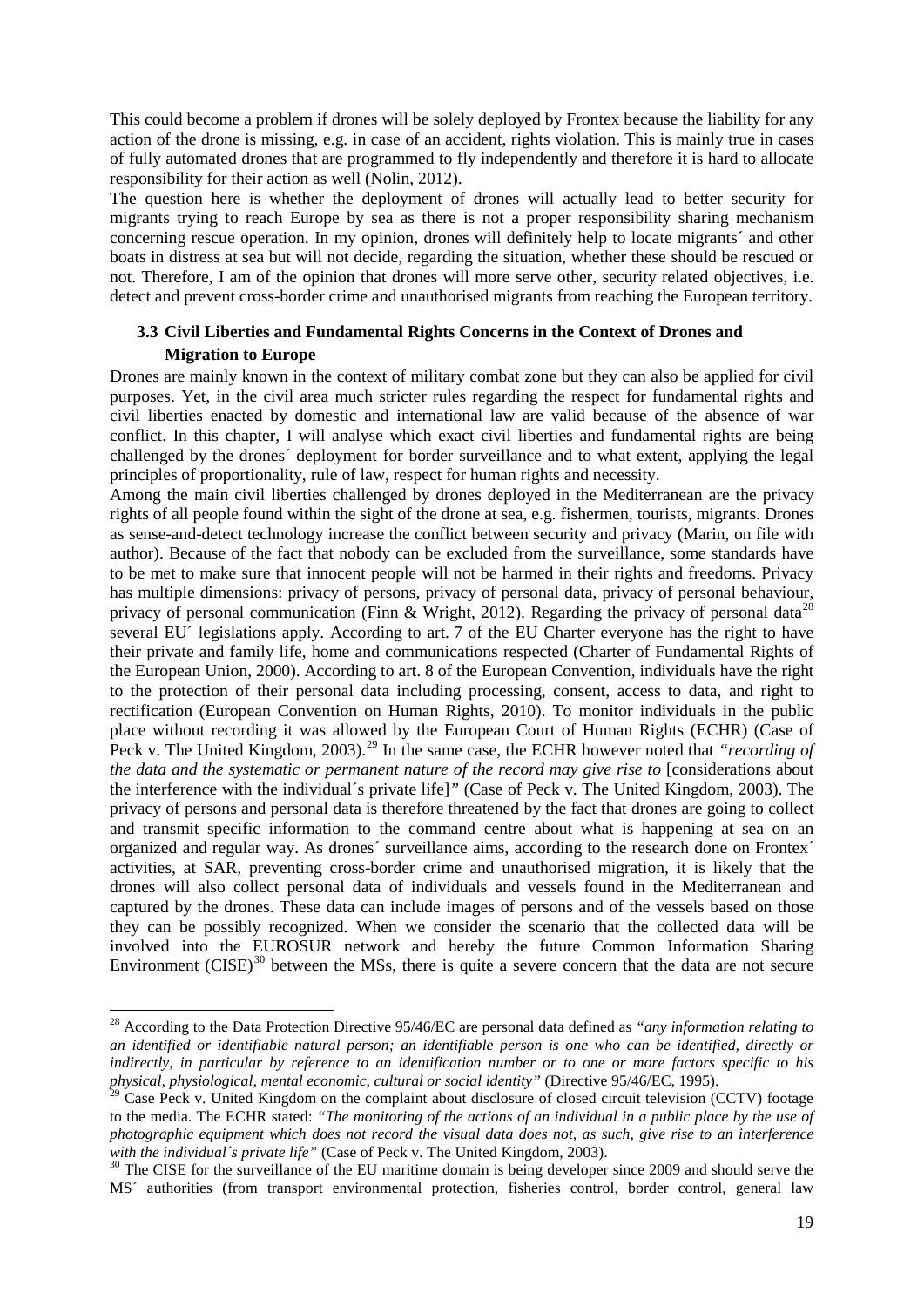enough, although the EU claims that surveillance tools will collect personal data and exchange information about incidents and depersonalised objects in minimal scale (Hayes & Vermeulen, 2012). The EUROSUR Regulation namely enables bilateral and multilateral information exchange in nearreal time (art. 7(1a)) providing an open-ended list of authorities with which the data can be shared (art. 18(1)). The depersonalisation of objects can be done by e.g. smudging faces and name of the boat, but this does not sufficiently secure that other indications can lead to the recognition of a person or a boat. Moreover, this is worrying as Frontex is allowed to exchange, process and store information (also including personal information) on JOs, pilot projects and rapid interventions in the communication network (art. 7(3) EUROSUR Regulation, art. 11 and 11c Amended Frontex Regulation). These personal data stored and processed by the Agency are not limited to data on persons suspected on reasonable grounds of the involvement in cross-border crime, facilitation of illegal migration or human trafficking, but data on all persons found in the Mediterranean. These personal data have to be depersonalized only in the risk analyses (Hayes & Vermeulen, 2012). On the other side, the exchange of personal data has to be limited on the extent to what is absolutely necessary for the purposes of detecting, combating and preventing cross-border crime, illegal migration and protecting and saving lives of migrants (art.  $20(4)$  EUROSUR Regulation<sup>31</sup>). Although, every such information has to be examined, whether the exchange could harm the right of persons to apply for asylum and right not to be subject to tortur,e inhuman and degrading treatment or punishment or other fundamental rights (art.  $20(5)$  EUROSUR Regulation<sup>32</sup>). The transmission of data on persons in need of international protection or asylum applicants is strictly prohibited (art. 20(5) EUROSUR Regulation). But all the referred provisions of the art. 20 EUROSUR Regulation only apply to the cases where information is exchanged with TCs and do not deny the possibility of exchanged information when persons can be identified between the MSs.

The current legal framework of data privacy is in the EU enhanced by the Data Protection Directive 95/46/EC but the application of this directive to border protection activities is unclear (Finn & Wright, 2012). This directive is on the way to be reformed by the General Data Protection Regulation that is planned to be adopted in late 2014 or early 2015 and will fully apply after a transition period of five years (European Parliament, 2014; Milligan, 2013). The provisions of the currently applied Directive 95/46/EC were transferred into national laws, i.e. it sets only general rules that should be equivalent all over Europe, but still some variations across MSs are possible. The adoption of the Regulation would set rules directly applicable in all MSs in the same manner. However, the Directive is still in force so MSs and Frontex have to obey it. The art. 6 (1) of this Directive states that personal data have to be "*collected for specified, explicit and legitimate purpose and not further processed in a way incompatible with those purposes"* (Directive 95/46/EC, 1995). This should secure that the data are not misused, i.e. it prevents the function creep of the data. However, the EUROSUR system enables the exchange of data across national authorities (border management, law enforcement, etc.), so there is a question how secure is the network against the function creep as after transmission of data nobody can effectively control for what purposes the data is used. The Directive also specifies that the processing of personal data cannot be done without the permission of the person concerned (art. 7 Data Protection Directive). At the same time, "processing of personal data" means all possible actions (also done by automatic means) including for example *"collection, recording, organization, storage, adaptation or alternation, retrieval, consultation, use, disclosure by transmission, dissemination or otherwise making available, alignment or combination, blocking, erasure or destruction"* (art. 2 (b) Data Protection Directive). Such a broad scope of action would also imply that almost every operation

1

enforcement, customs, defence) to get all information they need for an operation (European Commission,

<span id="page-25-0"></span><sup>2014</sup>e). 31 The article 20(4) of the EUROSUR Regulation states: *"Any exchange of personal data with* [TC] *in the framework of EUROSUR shall be strictly limited to what is absolutely necessary for the purposes of this Regulation. It shall be carried out in accordance with Directive 95/46/EC, Framework Decision 2008/977/JHA* 

<span id="page-25-1"></span><sup>&</sup>lt;sup>32</sup> The article 20(5) of the EUROSUR Regulation states: "Any exchange of information under paragraph 1, *which provides a third country with information that could be used to identify persons or groups of persons whose request for access to international protection is under examination or who are under a serious risk of being subjected to torture, inhuman and degrading treatment or punishment or any other violation of fundamental rights, shall be prohibited"* (EUROSUR Regulation, 2013).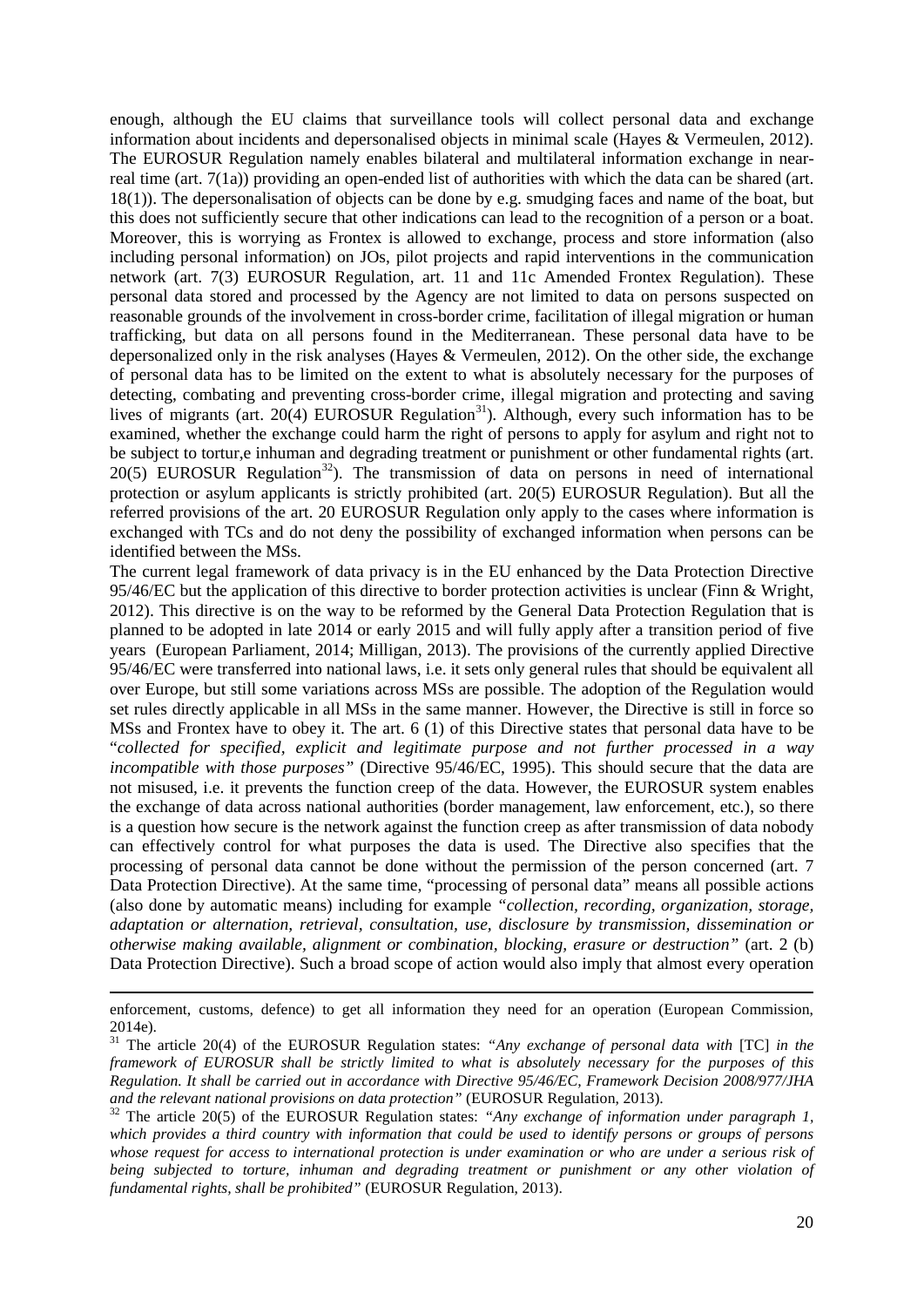with images of persons / boats from a drone flying over the Mediterranean by the operator and then within the information system would require consent of the person or boat owner considered because public space surveillance recording visual data involves personal data. I wonder how this could be possible in practice at sea, as the drone cannot ask the monitored people for permission.

Nevertheless, the surveillance of specific areas, just as extern of the EU borders, will probably deter migrants, vessels, tourists, from using a specific route and make them to use another, longer and more dangerous route. No matter what their personal status is (economic migrant, refugee, tourist etc.), drones´ surveillance will definitely inhibit the privacy of their personal behaviour. Drones will be able to follow the routes of picked vessels, take images of what the crew is doing, or even prevent the cell phone from receiving a signal. Another problem here is, that drones most often fly in unnoticed and unheard manner and they are valued mainly because of these characteristics. Therefore, people entering the shadowed area should be generally notified that they enter a surveillance area (art. 18 Data Protection Directive) as it is already done when one enters a city with public surveillance through closed-circuit television (CCTV) cameras. But this is hard to be executed at sea as you cannot put a signboard there. The notification would have to be in harbours of arrival and departure, i.e. also in TCs that are possible departure points to Europe. The large scale surveillance in the Mediterranean can also cause a "chilling effect"<sup>33</sup>, self-disciplining effect or even erode the society's expectation of privacy, therefore lead to normalization of previously unacceptable level of surveillance (Finn & Wright, 2012).

Nevertheless, according to the ECHR the interference by public authority with individuals´ nonderogable rights may be necessary in the interest of national security, public safety or prevention of crime. Similarly, the Data Protection Directive states these interests as possible grounds of restriction of the scope of obligations and rights provided by the article 6 (1) (Directive  $95/46$ /EC, 1995).<sup>[34](#page-26-1)</sup> The Directive clarifies that if processing of sound and image data, e.g. video surveillance, is carried out for the purposes of public security, defence, national security, etc. then this action falls outside the scope of this directive (Directive 95/46/EC, 1995). But these exceptions are very broad and can involve very broad scope of actions. The main concern regarding the data privacy is the possibility of function creep, i.e. that data once collected and stored can be used for other purposes than what they have been primarily collected and stored for. This can evolve mainly when data will be exchanged to other national authority or other MS as the previous data provider cannot control what is further happening with the data. As Frontex and other MSs frame the border surveillance by drones' also as a matter of EU security, it can be seen how easily Agency´s and other MS´s action can fall outside the obligations of the EU data protection framework. Another concern comes with the actual analyses of stored data, i.e. data mining<sup>35</sup>. Although, the Data Protection Directive clearly prohibits MSs from "*processing of personal data, revealing racial or ethnic origin, political opinions, religious or philosophical beliefs, trade-union membership, and the processing of data concerning health or sex life*" (art. 8(1) Data Protection Directive), however, in case of surveillance and incidents´ examination this can prove to be very precarious as the analyses of data are often defined along lines of race, class, gender, sexuality, nationality and age (Finn & Wright, 2012). This reinforces concerns non-discrimination as the data operator will possibly drive attention only to the "usual suspects". Based on this, I think that the Data Protection Directive should be reformed as quickly as possible to address border surveillance more clearly, i.e. to state who, when and how is permitted to carry out analyses and assessment of the

<span id="page-26-0"></span><sup>&</sup>lt;sup>33</sup> In the law context, a chilling effect is the inhibition or discouragement of the legitimate exercise of a constitutional right because of the fear of potential or threatened prosecution or sanction (Wallace & Wild,

<span id="page-26-1"></span><sup>2010).</sup> <sup>34</sup> The article 13 of the Directive states that MS may adopt legislations that restrict the scope of the obligations and rights provided in articles 6(1), 10,11(1), 12 and 21 when *"such restriction constitutes a necessary measures to safeguard: a) national security; b) defence; c) public security; d) the prevention, investigation, detection and prosecution of criminal offences, or of breaches of ethics for regulated professions; e) an important economic or financial interest of a* [MS] *or the* [EU]*, including monetary, budgetary and taxation matters; f) a monitoring, inspection or regulatory function connected, even occasionally, with the exercise of official authority in cases referred to in c), d) and e); g) the protection of the data subject or of the rights and freedoms of others"* (Directive 95/46/EC, 1995). <sup>35</sup> In computer sciences is data mining a practice of examining large pre-existing databases in order to generate

<span id="page-26-2"></span>new information (Oxford University Press, 2014b).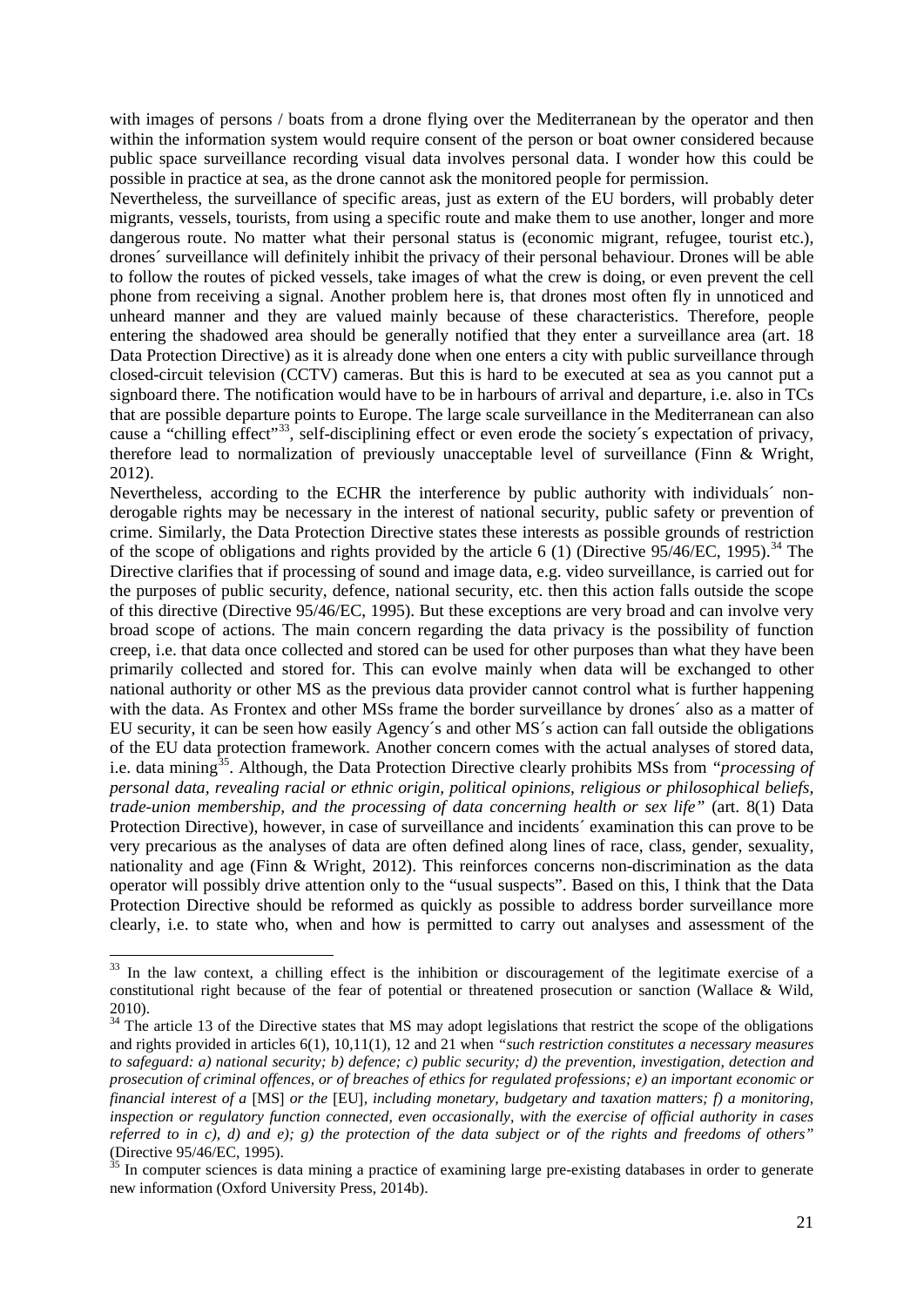collected data from border surveillance as well as exchange the data. This is also important because of the fact that EUROSUR involving surveillance data started functioning at the end of the year 2013 without having the necessary legal framework for such personal data sharing network in the EU. This opinion was also brought about in 2012 by the Meijers Committee in its report on the proposal of the EUROSUR Regulation. There, the Committee argued that the Regulation should be postponed *"until the final adoption of clear and uniform rules on data protection"* as the reform of the EU data protection framework was in 2012 underway and the Regulation refers specifically to the Data Protection Directive 95/46/EC and the Framework Decision 2008/977/JHA in art. 13 and 20 (Meijers Committee, 2012). This situation still persists as the General Data Protection Regulation has not yet been adopted.

Other rights infringed by the possible deployment of drones are the fundamental rights of migrants, e.g. the right to asylum, right to liberty and security, prohibition of slavery and forced labour, freedom of movement and prohibition of collective expulsion (European Convention on Human Rights, 2010; Charter of Fundamental Rights of the European Union, 2000). Most of these rights are threatened mainly in case of European authorities or Frontex cooperating with TCs because often these states do not sufficiently guarantee the respect for fundamental rights and civil liberties. The situation of Frontex cooperating with TCs is closely elaborated in the next chapter. Individual MS can cooperate with TC on the basis of bilateral agreements. Unfortunately, most of these are not made public. Nevertheless, this does not restrict the information gained from such a cooperation to be included in the EUROSUR network (art. 20 EUROSUR Regulation). On the other hand, the agreements should comply with the European and international provisions on fundamental rights protection (art. 20(3) EUROSUR Regulation<sup>[36](#page-27-0)</sup>). However, this cannot be fully guaranteed as these agreements are secret and therefore democratic accountability cannot be secured. Other rights are challenged by the deployment of drones solely because of the fact that surveillance on and external to the EU borders may result specific actions unwanted by the migrants, e.g. interception, diversion, notification to TC´s authorities. The drones can even inhibit the migrant´s right to apply for asylum as for example the Italian law is permitted to block a vessel with migrants the entry into the Italian territory (Bustelo,  $2013$ .<sup>[37](#page-27-1)</sup> According to the EUROSUR Regulation, the surveillance of external borders not only includes the pure monitoring but also detection, identification, tracking, prevention and interception of unauthorised migration (art. 2). Moreover, Frontex is obligated to inform the MSs on every incident in the pre-frontier area (art. 11(5) EUROSUR Regulation). With the word "incident" is meant a situation *"relating to illegal immigration, cross-border crime or a risk to the lives of migrants at, along or in the proximity of, the external borders"* (art. 3(i) EUROSUR Regulation). Therefore it does not involve only the situation a "boat with migrants" is in distress but actually the movement of all suspicious vessels and persons. Although, this provision is used to detect migrants in distress at sea in time, the EUROSUR Regulation was not accompanied by specific provisions on SAR. This again brings forward the argument that surveillance of external borders should serve more security related objectives than the humanitarian ones and raises concerns how far are the provisions on fundamental rights of migrants respected when handling migration as a security theat. The better the monitoring of the Mediterranean, the higher the risk that migrants will use more dangerous ways to get to Europe, paying even bigger sums of money to traffickers that are the only ones who are able to organize such a journey, and face danger of being mistreated or even enslaved before they actually reach their dream destination.

The migrant flows across the Mediterranean are characterised by the fact that on board of one vessel different people with various reasons why they undergo such a journey can be found, i.e. in most cases these migrants flows are mixed including for example people fleeing from persecution and economic migrants (European Union Agency for Fundamental Rights, 2013). Therefore, as stated in the Hirsi

 $\ddot{\phantom{a}}$ 

<span id="page-27-0"></span><sup>36</sup> The article 20(3) of the EUROSUR Regulation states: *"The agreements* [with TC] … *shall comply with the relevant Union and international law on fundamental rights and on international protection, including the* [EU Charter] *and the Convention Relating to the Status of Refugees, in particular the principle of non-refoulement"*  (EUROSUR Regulation, 2013).<br><sup>37</sup> This enables the immigration law 189/2002 Legge Bossi-Fini (Bossi-Fini law) that tightens the provisions on

<span id="page-27-1"></span>aiding and abetting illegal migrants. This law received much criticism as some of its provisions may harm the migrant fundamental rights including the freedom to leave a country including its own and the principle of nonrefoulement (Bustelo, 2013; France 24, 2013).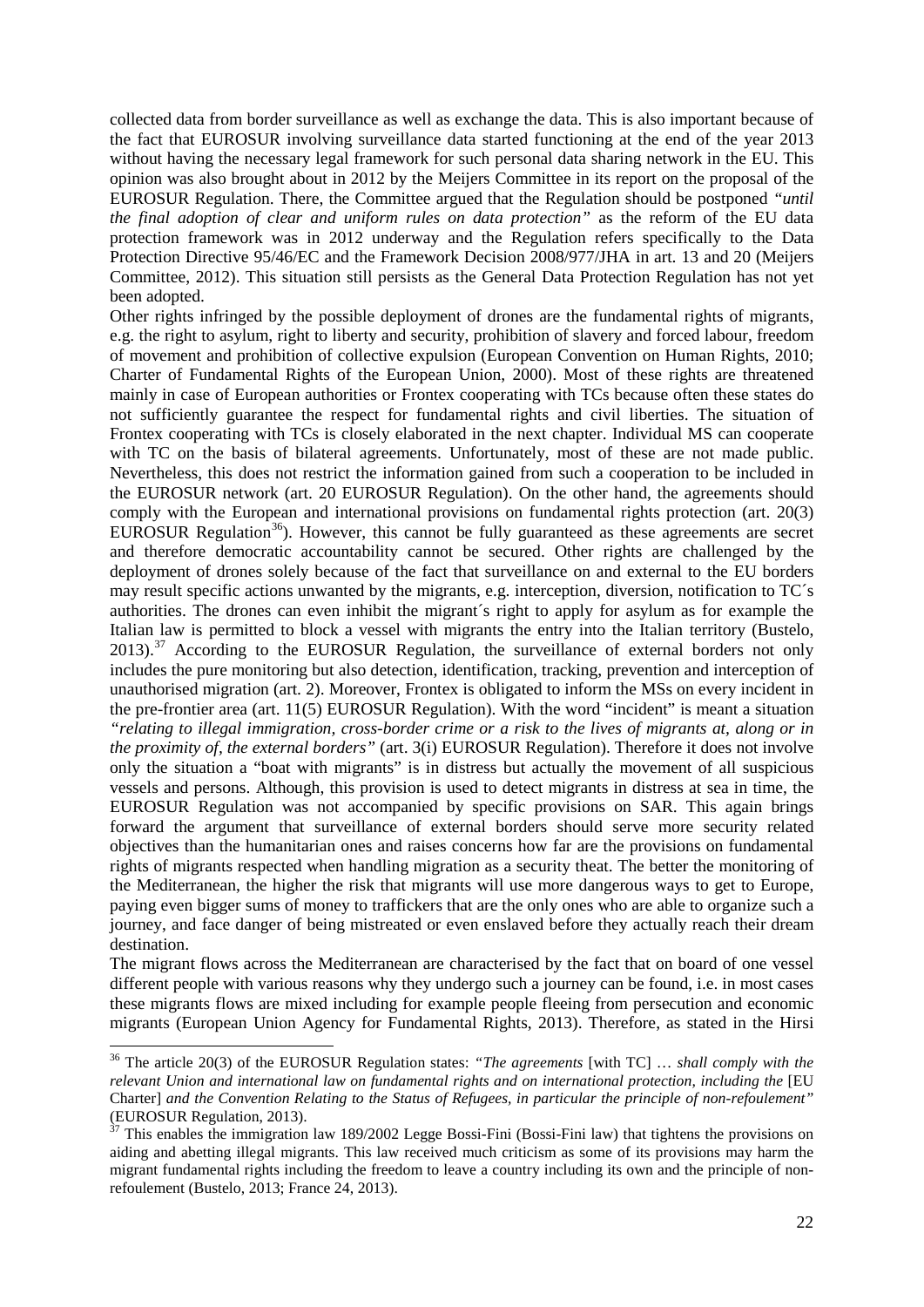case, MSs have to examine the personal status and circumstances of every person found in the vessel before the state´s authority can expel them (Case of Hirsi Jamaa and Others v. Italy, 2012). This is also guarded by the prohibition of collective expulsion in the art. 19 of the EU Charter and art. 4 of the Protocol No. 4 of the European Convention. Moreover, this procedure has to be performed as everyone has the right to emigrate (art. 2 Protocol No. 4 of the European Convention) and to apply for asylum (art. 18 EU Charter). The MSs respect the principle of non-refoulement included in the EU Charter and European Convention and hereby have the obligation not to submit anybody to the state where the person may face serious risk of death penalty, torture or other inhuman or degrading treatment or punishment (art. 19 EU Charter). Therefore, it is not proper to treat all unauthorised migrants as a threat to the EU and impose various security measures trying to stop migration to Europe. Nevertheless, according to the annulled, but still applying Decision 2010/252/EU, the border guards and Frontex can intercept boats on the high seas and disembark the migrants in the TC from where they departed (Council Decision 2010/252/EC, 2010) because the restriction on the freedom of movement is legitimate when justified on grounds of art. 2(3) Protocol No. 4 of the European Convention.<sup>[38](#page-28-0)</sup> But stricter entry conditions to EU complemented by impervious borders can even more inhibit migrants´ right to apply for asylum and lead refugees in the hands of human traffickers.

Another right of all people is the right to liberty and security (art. 6 EU Charter, art. 5 European Convention). This could be threatened by the pure surveillance by drones. It is possible that migrants will be forced to use another, longer and even more dangerous route that is not being monitored, leading to more deaths than saved lives. In these cases it is also even more possible that migrants fall into the hands of human traffickers and hereby threaten their security and liberty as only these will be able to organize the longer, more complicated journey to Europe.

Regarding the analysis, current over-arching legal provisions do not provide enough protection to the civil liberties of the people found in the area of a surveillance done by drones. This has been also confirmed by analyses of other scholars (Hayes & Vermeulen, 2012; Finn & Wright, 2012; Kenk, Križaj, Štruc, & Dobrišek, 2013). Moreover, EU is framing migration policy mainly in terms of security (Carling & Hernández-Carretero, 2011; Marin, 2013). Would then be drones´ deployment for border surveillance proportional regarding the situation in the Mediterranean and the risks involved and is it necessary to limit the scope of the rights for the security related objectives? And can be assumed that the actions of Frontex related to the deployment of drones be foreseeable and predictable?

It is easier to start with the answer to the second question that is closely related to the transparency of Frontex activities and its respect to fundamental rights. By many scholars, this is being claimed to be insufficient (Perkowski, 2012; Hayes, Jones, & Töpfer, 2014). However, as every EU agency and institution, Frontex is subject to financial and activity supervision. The EP controls Agency´s budget and activities, mainly in the perspective of respect for human rights obligations. Moreover, Frontex annually publishes annual report, sends it to the Commission, Council and EP, and the Agency completes risk analyses that are freely accessible. Nevertheless, a lot of Agency´s documents, e.g. on results of test, demonstrations and projects, assessments of operational deployment, are not made public because of the sensitivity of security related data involved and making it accessible could put the source of information at risk. Also, little information is provided by Frontex on its operations. On the official websites of the Agency, the only revealed information to a particular operation is: aim, name, year, host country, participating countries, type, region, budget and time of operation. Moreover, to monitor what is happening at sea is difficult for independent media because they do not possess such assets to do it like the Agency or the MSs. To be positive, Frontex is now working on enhancing its respect for human rights and civil liberties. In the last few years, it adopted a Fundamental Rights strategy, signed a working agreement with UNHCR, European Asylum Support Office (EASO) and FRA, and designed a Fundamental Rights Officer (Marin, 2011b; FRONTEX, 2012; Perkowski, 2012). It can be therefore assumed that Frontex will further work on its transparency

<span id="page-28-0"></span> $38$  The article 2 (3) Protocol No. 4 of the European Convention states that restrictions on the freedom of movement (hereby also right to emigrate) can be justified on grounds of the interests of national security and public safety, for the maintenance of public order, for the prevention of crime, for the protection of health or morals, or for the protection of the rights and freedoms of others (European Convention on Human Rights, 2010).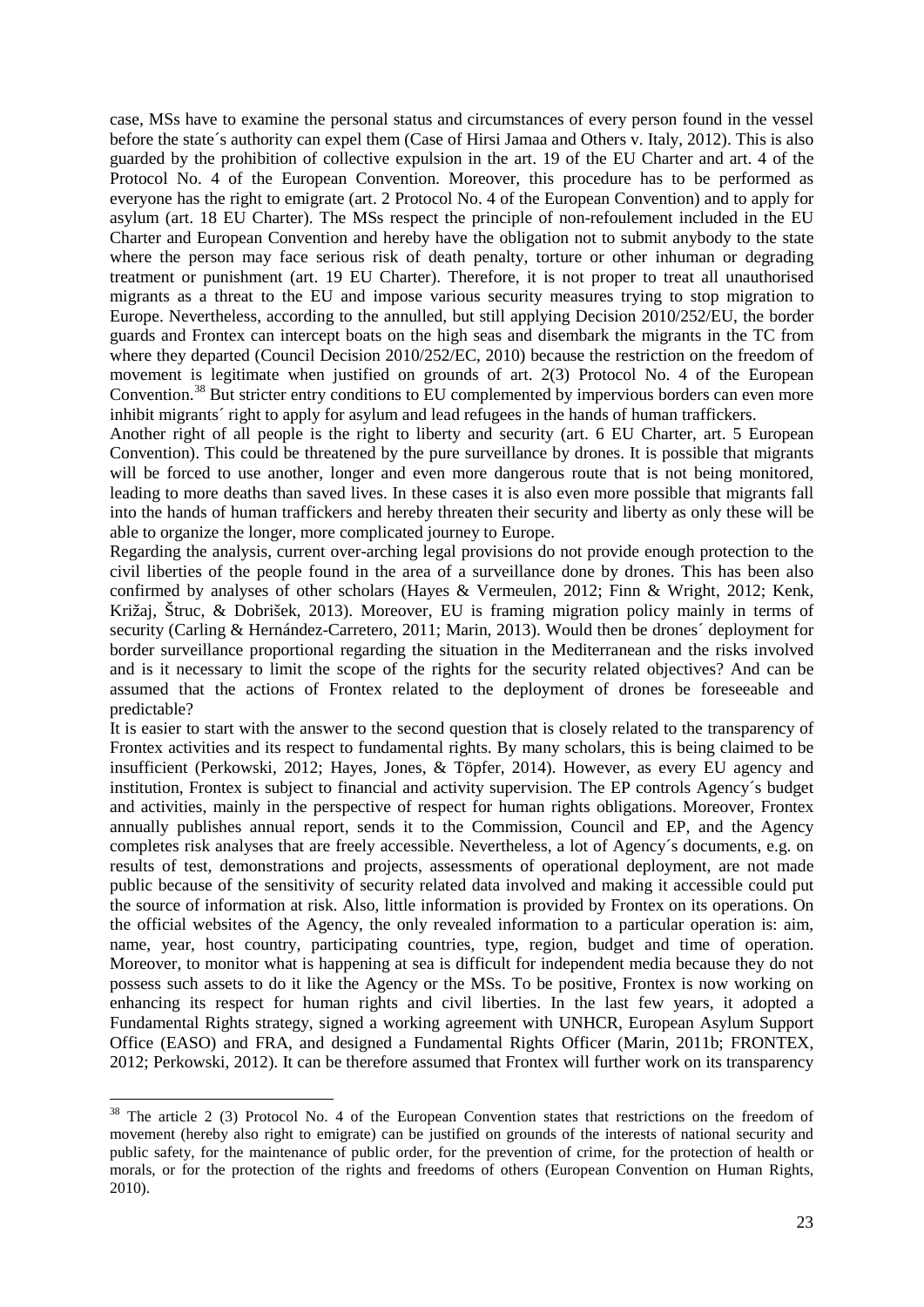and accountability of its actions mainly because of the non-stopping pressure from non-governmental organizations (NGOs), EP, EC and wider public.

The answer to the question if drones´ deployment by Frontex would be proportional and necessary is more complicated. As Frontex is mainly responsible for carrying out of risk analyses, the Agency is the main player in giving the arguments, i.e. legal grounds, for the actions related to the border management and surveillance. Frontex holds a central role in producing knowledge on migration within the EU (Gavelstad, 2013). These risk analyses are made public therefore everyone can read it and prove the correctness of the assessment of the proportionality. The proclaimed objectives of the possible drones´ deployment are mainly these three: enhanced SAR, detecting and preventing crossborder crime, and detecting and preventing unauthorised migration. All of these objectives can be considered as legitimate because they have the goal of protecting human life and health, national and public security and order. Deploying drones´ over the Mediterranean is also a suitable measure to achieve these objectives as drones are likely to detect and track small boats used for cross-border crime or unauthorised migration.

There are not many possibilities how to detect and track small boats that are commonly not registered anywhere as they try to pass through unnoticed. Imposing registration obligations on all vessels sailing in the Mediterranean would impose an acceptable burden for the vessels´ owners as well as national administration authorities. However, it will not bring the desired effect as people engaging in unauthorised migration or cross-border crime would try to avoid these as well. Frontex and MSs currently use manned vessel and aircraft patrols to detect these vessels, but their deployment is not very efficient as manned vessels and aircrafts have limitations in time and are costly. The alternative of drones is considered to be cheaper in the long-term as drones save fuel and costs of human involvement. RPAs or OPAs that are controlled and steered by an operator, in concept only slightly differ from the manned patrols. Considering the case of fully automated drones, the case becomes very precarious as these drones are pre-programmed for specific tasks. There are concerns that the technology is not yet so far developed to effectively prevent accidents and to secure that the drone reacts properly at an unexpected situation (Nolin, 2012). The main concern about full automisation is that it will be hard to allocate legal responsibility for the action of the drone as there is no human involvement (Nolin, 2012). It can be therefore concluded that deployment of RPAs or OPAs would constitute the least restrictive measure to detect and trace small boats in the Mediterranean.

The benefits of drones´ deployment are clear: save migrants´ lives as they often come into problems when trying to reach the EU on board of unseaworthy vessels, combat cross-border (usually well organized) crime including goods and drug smuggling and trafficking in human beings, or preventing unauthorised migration and hereby protecting the public security and order by decreasing the health and economic risks that migrants can impose to the public system of a  $\text{MSS}^{39}$ . Protecting the external borders from unauthorised migration is also important because there are no border checks within the EU and many migrants are likely to move to other MSs as soon as they reach Europe making it hard to track and possibly expel them on grounds of non-valid stay. The costs of drones´ surveillance are framed not in economic but legal terms. As it has been shown previously in this chapter, the deployment of drones infringes a lot of privacy rights and rights of migrants. I identified that current legal framework does not sufficiently address the possibility of large scale surveillance of EU´ external borders, and mainly the area beyond by the deployment of drones. There are considerable gaps in the protection of civil liberties, i.e. privacy rights, and fundamental rights of migrants. Moreover, regarding the increased process of securitization of migration and unresolved problems concerning SAR operations evokes the idea that drones´ deployment by Frontex should serve more security related objectives than the humanitarian ones making use of various legal exceptions. The EU, including its MSs, can even come into conflict between its actual actions and its founding values, i.e. "*respect to human dignity, freedom, democracy, equality, the rule of law and respect for human rights, including the rights of persons belonging to minorities"* (art. 2 TEU). But on the other hand, the EU cannot afford to allow everyone to enter its territory whatever their migratory status is. States have the very basic right to control the access to their territory. But it is necessary to handle and regulate migration in much broader perspective than with surveillance technologies because drones do not have

 $\ddot{\phantom{a}}$ 

<span id="page-29-0"></span><sup>&</sup>lt;sup>39</sup> Migrants import some diseases as third countries do not have so high standards of public health care. Moreover, unauthorised migrants are likely to engage in illegal employment posing economic losses to the state.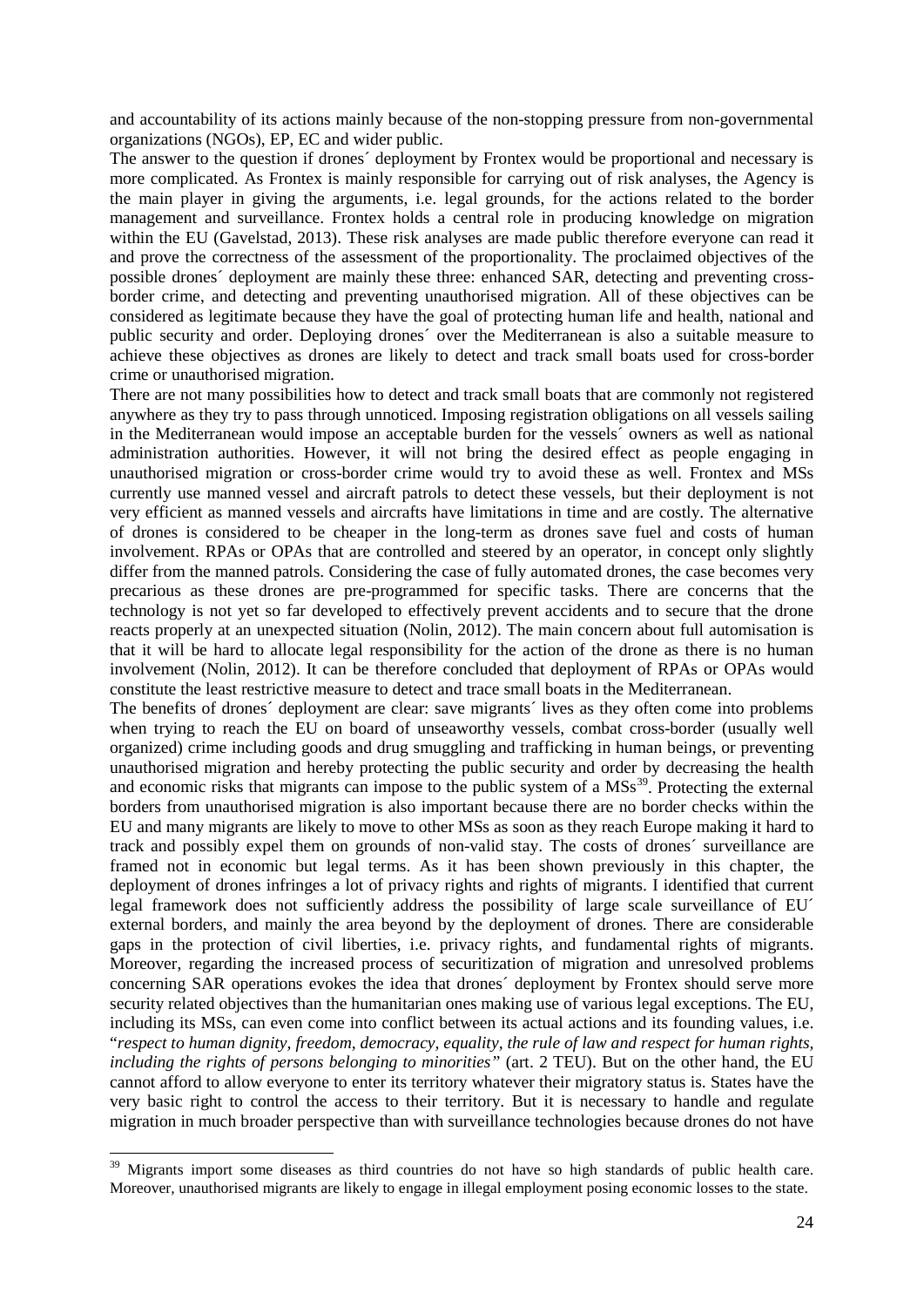the capability to resolve the roots of the problem why people migrate in the first place or to fully stop cross-border crime. I argue that the deployment of drones in the Mediterranean would do more harm than good until the necessary legal framework is improved to clearly address the possibility of the surveillance by drones and giving enough protection to civil liberties of all people sailing the Mediterranean and fundamental rights of migrants. But this involves the importance that the public should get as much information as possible about the activities of national border guards and Frontex to secure the democratic accountability of those bodies and their activities and to assess the necessity of these activities.

# <span id="page-30-0"></span>**4. EU´s Cooperation with Third Countries in the Area of Border Management**

In order to more effectively combat unauthorised migration and cross-border crime, Frontex cooperates along with TCs on the basis of working arrangements. This is possible on the basis of art. 13 of the amended Frontex Regulation from the year 2011. The main areas of operational cooperation with these countries build information exchange, risk analysis, training, research and development, joint operations and pilot projects. These aspects are part of working arrangements signed with the relevant authorities of TCs. Currently, there have been 18 working arrangements signed with TCs´ authorities, including only Turkey representing the departure countries of unauthorised migration and cross-border crime in the Mediterranean. Nevertheless, Frontex is planning to expand its cooperation also with other North African countries like Libya, Morocco, Egypt, Tunisia as well as Mauritania and Senegal that have been involved in the Hera operation on basis of bilateral agreements with Spain (FRONTEX, 2014d). Namely, the cooperation with TCs in migration and surveillance raises many concerns because of the poor safeguards for democratic standards and human rights.

This chapter will therefore shortly enhance the previous analysis on surveillance by drones challenging the civil liberties and fundamental rights of migrants about the case of the possible cooperation with TCs in these issues.

### <span id="page-30-1"></span>**4.1 Civil Liberties and Fundamental Rights Concerns in Third Countries and Cooperation with Third Countries for Better Border Management**

Among the North African countries responsible for the departure of unauthorised migrant and other vessels engaging in cross-border crime count Egypt, Turkey, Libya, Algeria, Morocco and Tunisia, Senegal and Mauritania. From these countries only Morocco did not sign the UN Protocol against the Smuggling of Migrants by Land Sea and Air, supplementing the UN Convention against Transnational Organized Crime. But Mauritania, Algeria and Turkey prohibit leaving their country in irregular manner applied to both, nationals as non-nationals, under the threat of fine or imprisonment. Libya and Egypt applies this only to non-nationals (FRA, 2013). Moreover, according to the Freedom House Index<sup>[40](#page-30-2)</sup> among these countries only Senegal is being considered as fully free regarding the respect to political rights and civil liberties (Freedom House, 2013). Therefore, there are serious concerns that the civil liberties and fundamental rights are not sufficiently protected in these countries or are even breached in larger scale. Moreover, neither European Convention nor EU Charter and Data Protection Directive are legally binding outside Europe as long as other, non-EU state´s authority examines the full and effective control over a person.

An investigation on cross-border crime needs to cover all aspects of the organization network, involving both the countries of origin and of destination. States have the obligation to cooperate effectively with other countries to investigate events of cross-border trafficking, even if that event happened outside their territory (Case of Rantsev v Cyprus and Russia, 2010). Therefore, there are commitments expected of TCs to cooperate, as it is in interest of both parties. Moreover, the European states have the obligation to protect individuals against slavery and inhuman treatment like human trafficking according to the art. 4 of the European Convention. The establishment of cooperation with TCs also follows the objective of promoting European border management standards and as well as

 $\ddot{\phantom{a}}$ 

<span id="page-30-2"></span> $40$  Freedom House Index is a standard-setting comparative assessment of global political rights and civil liberties published annually in the publication *Freedom in the World* by Freedom House.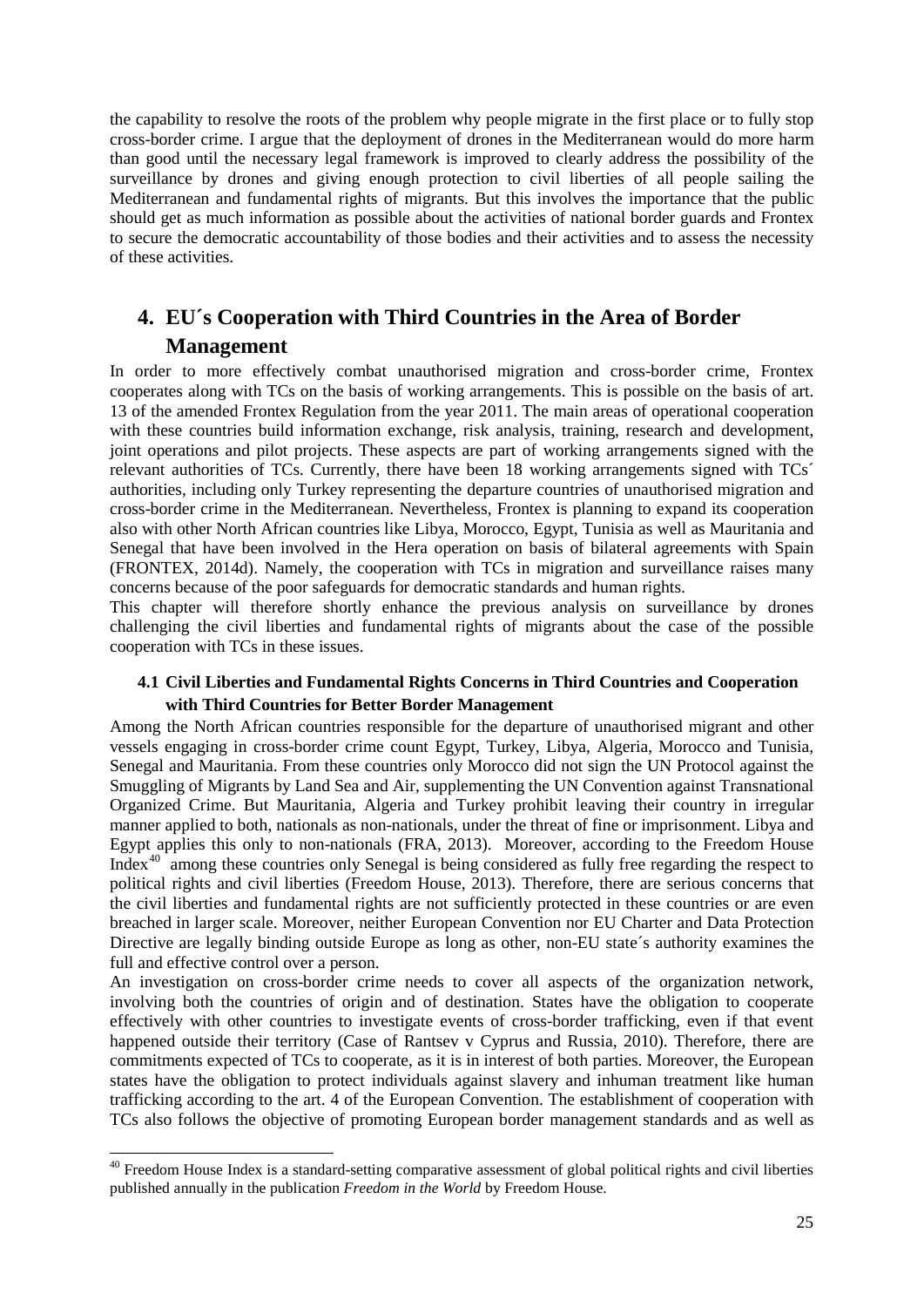respect to civil liberties and fundamental rights within this area (art. 14 Amended Frontex Regulation). This educational objective is for example purpose of joint patrols where Frontex officers are present on board of border guard´s vessels of TCs. Although, there are no sufficient protections for human rights and civil liberties in the North African countries, Frontex still sees them as partners in issues of combating unauthorised migration and cross-border crime. As Frontex does not have any working arrangement with the referred African countries (except Turkey), cooperation is mainly based on bilateral agreements between the MSs and the TCs that are often not made public. The MSs can cooperate with TCs even without the involvement of the Agency (art. 16(3) SBC). Also, the MS can incorporate the information gained from cooperation with TC into its national situational picture in EUROSUR (art. 9(2h) EUROSUR Regulation) and exchange the information with TC according to art. 20 of this Regulation. Although, in 2012 the Meijers Committee proposed that these bilateral agreements should be disclosed to the EC (Meijers Committee, 2012), the adopted EUROSUR Regulation provides an obligation of MSs to just notify such agreement to the EC (art. 20(2) EUROSUR Regulation<sup>41</sup>) to ensure that the relevant provisions of the agreement comply with the EUROSUR Regulation. EC will not assess the compliance with other European and international legal provisions, including those on fundamental rights. From the provisions of the art. 20 EUROSUR Regulation it is not clear what actually happens when the EC denies the agreement to comply with the provisions of the EUROSUR Regulation or gives any recommendation to the MS to change some provisions of the agreement. It can be therefore assumed that the EC has only limited legislative powers to influence the agreements between MSs and TCs and is hereby more dependent on its powers as a political actor. The lawsuit before the ECJ seems rather as an extreme case. Although these agreements must comply with the European and international provisions on human rights (art. 20(3) EUROSUR Regulation) there is no systematic process of examination if the agreements really comply with those provisions. Regarding the secrecy of some agreements, they are not transparent and undermine the principle of democratic accountability with a danger to possibly harm migrants in their rights as it was shown in the Hirsi case concerning an agreement between Italy and Libya that was not made public.

An effective cooperation with TCs is also important for effective repatriation policy. The EU tries to establish re-admission agreements with TCs so that these will readmit their own citizens as well as those migrants who have transited through their territory to the EU. This gives also an indirect signal to further migrants who still plan to reach EU that unauthorised migration is futile but it is broadly known that this has only limited effect as migrants stay determined to get to Europe (Carling  $\&$ Hernández-Carretero, 2011). This cooperation with TCs where only limited protections for fundamental rights and civil liberties exist threatens the migrants´ privacy rights as well as rights to seek asylum, right to emigrate and not to be subjected to torture or degrading treatment.

For an effective cooperation with other countries, it is necessary to exchange relevant data on the situation concerned. It is most probable that the information collected from border surveillance tools is going to be stored in the EUROSUR network. The EUROSUR Regulation handles the exchange of data with TCs in art. 20. The art. 20(5) indirectly states that personal data can be exchanged with TCs. This concerns mainly persons who are not refugees, asylum applicants or who are not at risk of being tortured, subjected to inhuman and degrading treatment or punishment in that TC. The Data Protection Directive handles the transfer of data to TCs in art. 25 ff. (Directive 95/46/EC, 1995). The Data Protection Directive has an extraterritorial reach. The Directive states that *"the transfer of personal data to a* [TC] *which does not ensure an adequate level of protection must be prohibited"*(recital 57, Data Protection Directive). With those provisions also the personal information exchange via EUROSUR has to comply (art. 20(4) EUROSUR Regulation). Nevertheless, the Regulation 1052/2013 establishing EUROSUR (EUROSUR Regulation) provides an open-ended list of datasets and agencies that can be included into the information network (Hayes & Vermeulen, 2012) and although the Regulation states that exchange of personal information should be limited to the extent

<span id="page-31-0"></span><sup>41</sup> The article 20(2) of the EUROSUR Regulation states: *"Before any agreement* [with TC] ... *is concluded, the*  [MS] *concerned shall notify the agreement to the Commission, which shall verify that its provisions which are relevant for EUROSUR comply with this Regulation. Once the agreement is concluded, the* [MS] *concerned shall notify it to the Commission which shall inform the* [EP]*, the Council and the Agency thereof.* (EUROSUR Regulation, 2013).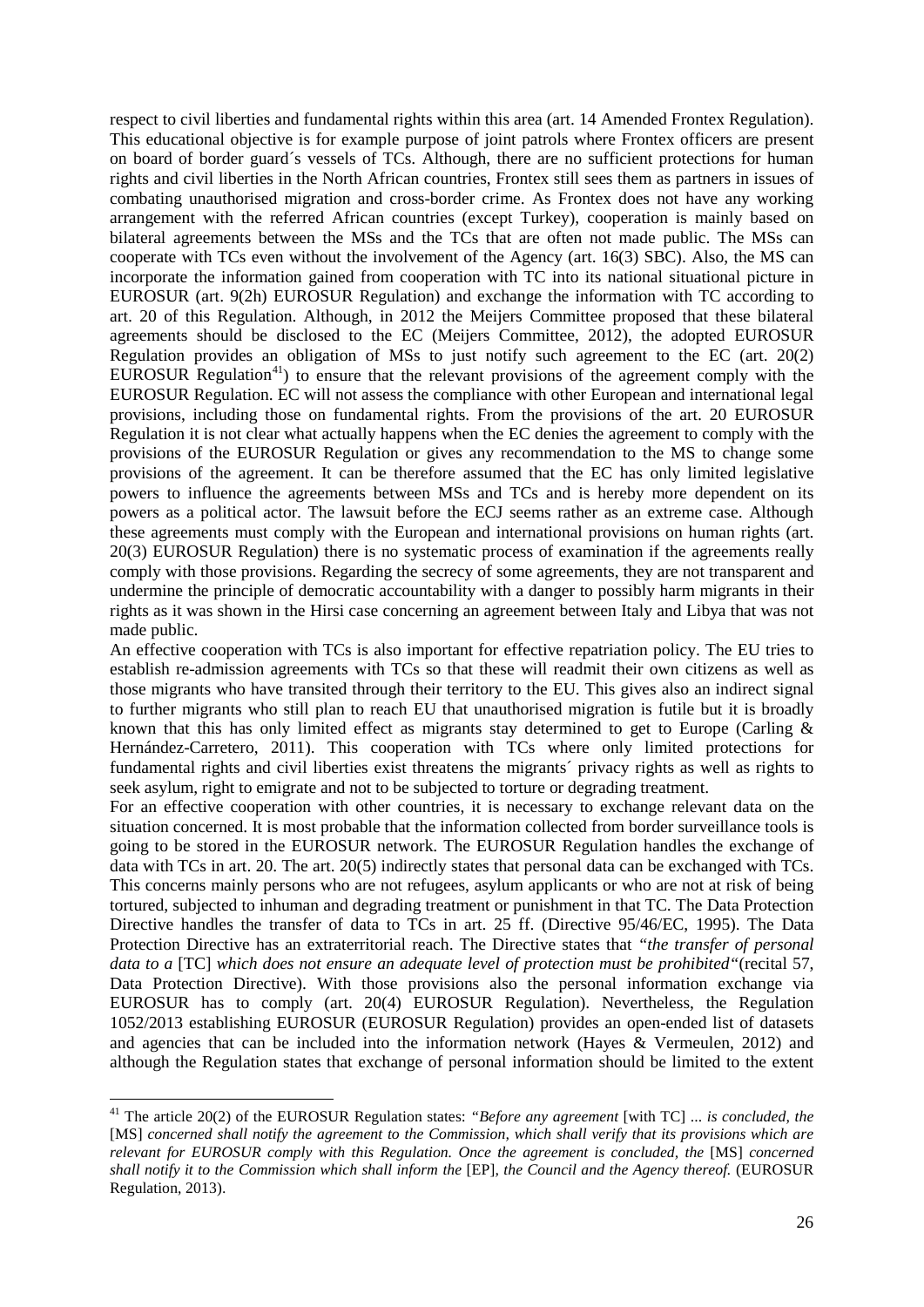what is absolutely necessary (art. 20(4)), it is nowhere clearly defined in which situations this absolute necessity arises. This, combined with the unsound legal system of TCs and the sanctions imposed by them for irregularly leaving of the country, causes serious concerns for fundamental rights of migrants leaving the TC whatever the reason. Although the Data Protection Directive specifies that data cannot be processed, i.e. stored or exchanged etc., without the permission of the person concerned (art. 7(a)), this does not apply as soon as state´s authority justifies the collection on the basis of national security, public safety or other grounds specified in the art. 13 Data Protection Directive. And these grounds are actually the mainly public made objectives for the deployment of drones over the Mediterranean. It can be therefore feared that the collection of data on migrants crossing the sea will spread widely without obeying the EU legal framework on data protection. This poses serious risks to persons that may be in need of international protection as their data can be freely collected and transmitted without extensive examination on their migratory and personal status.

Moreover, neither the MSs nor Frontex can effectively control what is happening with that data nor for what it is used after the data is transmitted to TCs. It can jeopardise the civil liberties and fundamental rights of migrants as people can be identified on the basis of provided data and hereby face risks of being tortured, imprisoned etc. (Kenk, Križaj, Štruc, & Dobrišek, 2013). The drones deployed external to EU borders could therefore have considerable impacts on migrants searching asylum because of being threatened on their life and human dignity in TCs. These persons, with the help of drones operating in the pre-frontier area (also including the territory of TCs), can be notified and intercepted before they actually reach the high seas without being extensively examined on their migratory status. This would then infringe the principle of non-refoulement and provisions on prohibition of collective expulsion. Moreover, even if people are not refugees, drones´ surveillance would inhibit their right to emigrate and if they are intercepted before their reach Europe they can be subjected to considerable threats of being imprisoned or fined for their irregularly leaving of the country. The surveillance beyond the external borders of the EU (mainly in the territorial waters of TCs) complemented by the cooperation with North African TCs is in my view not proportionate to the risks as the threat to fundamental rights of migrants is much higher than the threat to EU public security, order and health.

### <span id="page-32-0"></span>**5. Conclusion**

The high attention towards the Mediterranean border of the EU proved as being reasonable mainly in the field of unauthorised migration to Europe. Hundreds of missing and dead every year make this route to Europe one of the most dangerous in the world. Moreover, even when the journey is successful for the migrant, overcrowded migrant facilities and threat of expulsion, do not make the situation any better. It is therefore no wonder that the southern MSs try to impose measures to detect and prevent the influx of unauthorised migrants, as well as to uncover cross-border crime such as drug smuggling and human trafficking. Drones are widely considered to be an answer to the challenge how to detect these people in such a big area as the Mediterranean. The main objectives for the deployment of drones for border surveillance are: detect and prevent unauthorised migration and cross-border crime as well as safe lives at sea through early detection of vessel in distress.

In my research, I firstly looked at the topic of Frontex possibly using drones for border surveillance. The research on Frontex activities on drones showed that the Agency can be considered as prepared to use the drones-technology in the near future. It is also supported by the fact that the Agency received new powers by the amended Frontex Regulation in 2011, e.g. acquisition of own technical equipment. Also, there have been and are a lot of projects financed by the EU on this topic supporting the knowledge and development of this technology throughout Europe. My research provided an overview of both, the activities on drones by Frontex as well by the EU under the FP7. The only obstacle for a large scale deployment of drones in non-segregated airspace for border surveillance is the current aviation law. This allows only deployment of drones either in segregated airspace or to the distance of VLOS, as there is not any reliable sense-and-avoid system worldwide yet to prevent collisions.

Secondly, the research analysed how the drones´ deployment would alter the current border surveillance. From the analysis it was clear that the change would be immense as drones are able to provide near-real time information from remote areas with much less resources. It found that the SBC does not sufficiently address the topic of surveillance beyond the EU external borders. Moreover, this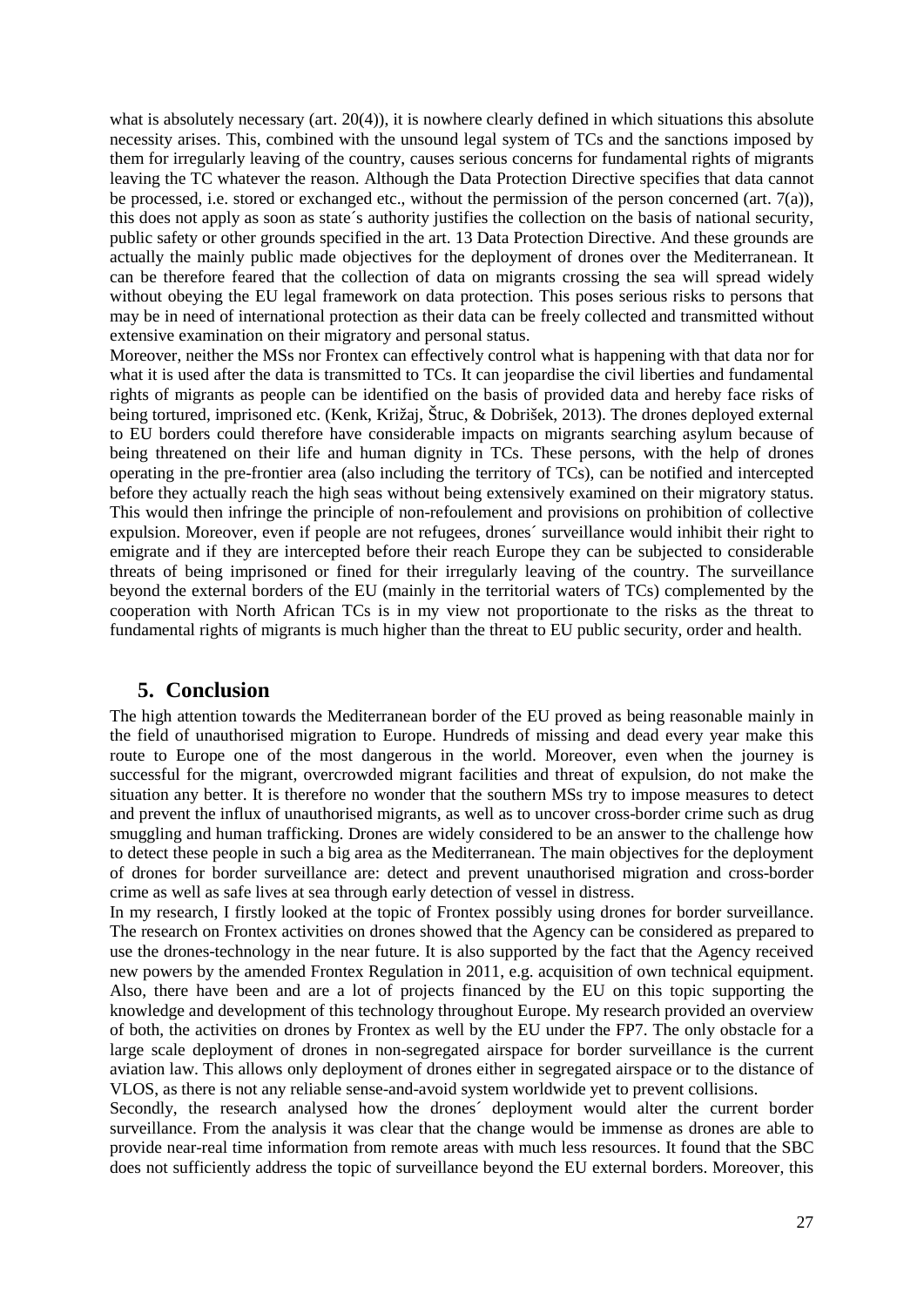technology does not solve the problem of who is responsible for carrying out SAR operation when a vessel in distress is located, shown for example by the Salamis case. This puts forward an argument that drones serve more security related objectives than the humanitarian ones to save lives at sea. The drones alone are only a sense-and-detect technology that do not decide whether the people are in distress, whether and how to rescue them and where to disembark them. Moreover, the deployment of drones in an area of frequent migrant route can lead to even more dead and missing, as migrants are likely to shift to even more dangerous and longer routes to avoid detection by the authorities.

The main section of the thesis analysed to what extent the drones´ deployment challenges the privacy rights and fundamental rights of migrants. It found that the current legislation does not sufficiently address the large scale border surveillance by drones posing a threat to various rights. There are concerns that MSs and Frontex could collect and exchange personal data how they want, justified by the objectives of national security, public order and health. In these cases, the strict rules of data protection do not have to be applied. Because in the EU, migration is perceived as a security threat, this scenario is more than possible. Moreover, drones can inhibit fundamental rights of migrants, even threatening migrants and refugees´ lives in relation of cooperation with North African TCs where sufficient safeguards for fundamental rights are not secured. Neither the MSs nor the Frontex or the EU can control what is happening with the data after it has been transmitted to TCs. In the European perspective, information collected by drones followed by data mining can reinforce discrimination as the operators are likely to look for the "usual suspects". Put together with the lack of transparency of Frontex and MSs´ activities in remote areas of the sea, plans on the deployment of drones followed by the operation of personal data are unsettling. On the other hand, the EU cannot afford to allow everybody who wants it to enter its territory. Nevertheless, the EU has the obligation to respect fundamental rights even beyond its borders. The topic is even more sensitive as nobody can decide whether he will be caught by the eye of the drone or not. Nobody can be excluded from its sight. I am therefore of the opinion that the EU should pass a legislation clearly stating who, when and where is permitted to use drones for border surveillance and what has to be done with the data collected by drones. Otherwise, the EU is heading to experience the normalization of previously unacceptable level of surveillance and a regime where action comes before legislation breaching the founding values of the EU, e.g. respect for human dignity, freedom, democracy, equality, the rule of law and respect to human rights.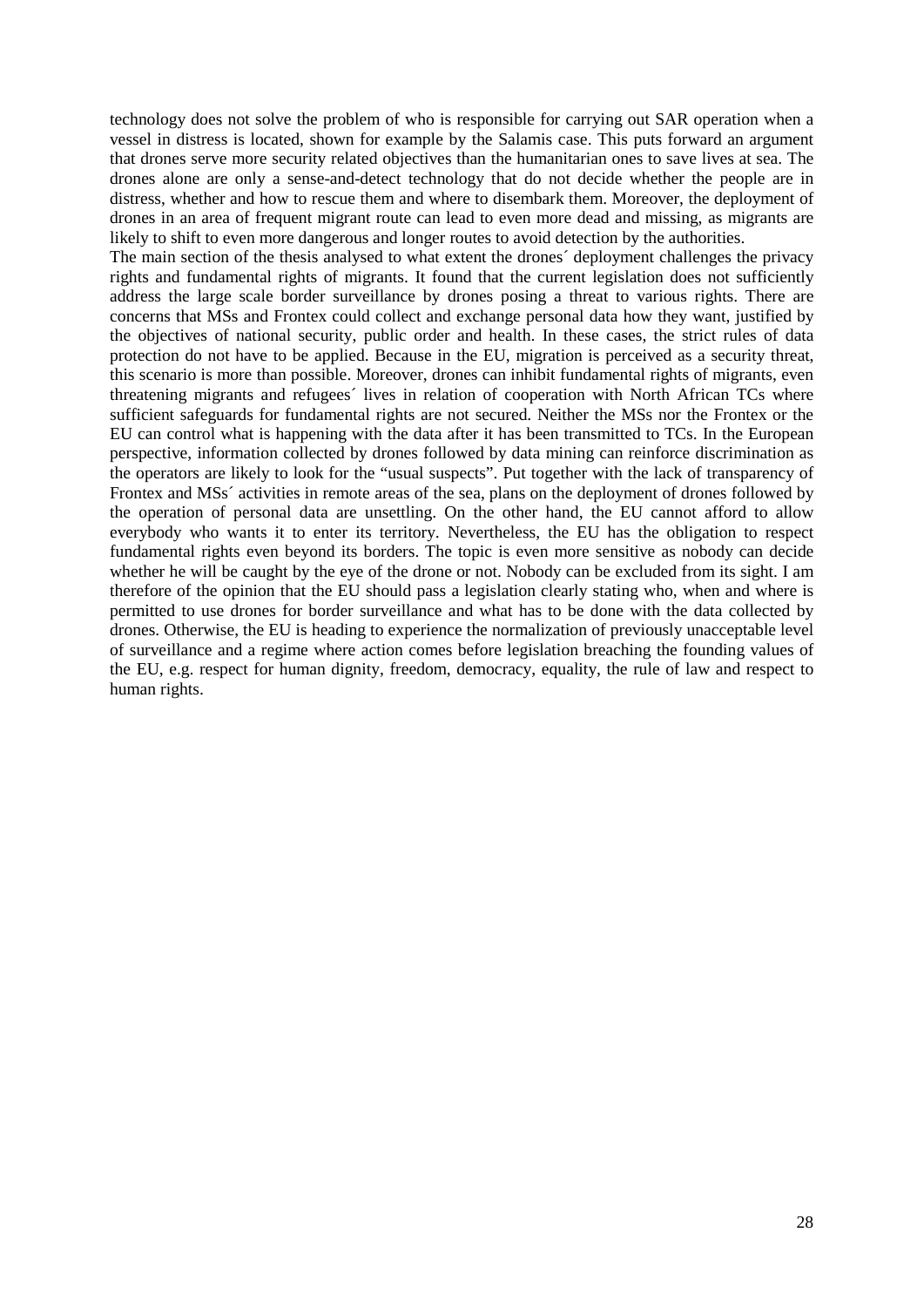# <span id="page-34-0"></span>**Attachments**

# <span id="page-34-1"></span>Fig. 1

Migration via the Mediterranean



Source: European Union Agency for Fundamental Rights, 2013, p. 9

### Fig. 2

|  |  |  | Third country national arrivals by sea 2004-2013 |
|--|--|--|--------------------------------------------------|
|  |  |  |                                                  |

|        | 2004  | 2005  | 2006  | 2007  | 2008  | 2009  | 2010 | 2011  | 2012 | 2013  |
|--------|-------|-------|-------|-------|-------|-------|------|-------|------|-------|
| Greece | 3047  | 3371  | 3456  | 9240  | 15314 | 10165 | 1765 | 757   | 2960 | 10481 |
| Spain  | 15671 | 1781  | 39180 | 18056 | 13424 | 7285  | 3632 | 5441  | 3804 | 3000  |
| Italy  | 13635 | 22939 | 22016 | 20455 | 36951 | 9573  | 4406 | 62692 | 8717 | 35075 |
| Malta  | 1388  | 1822  | 780   | 1702  | 2704  | 1173  | 28   | 1574  | 2010 | 1335  |

Own account with data retrieved from European Union Agency for Fundamental Rights (2013), De Bruycker, Di Bartolomeo & Fargues (2013), Souliotis (2014)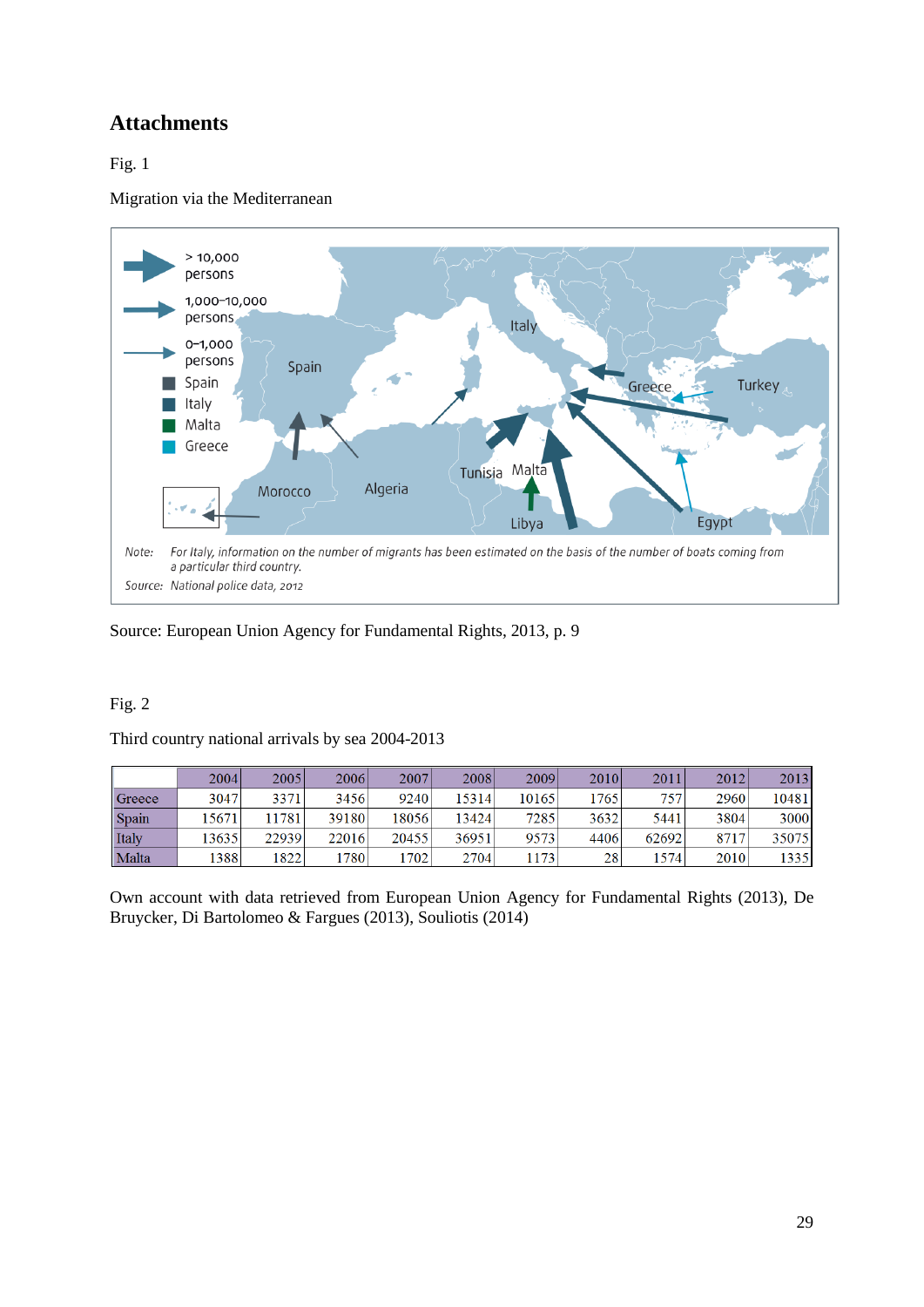### Fig. 3



**Frontex** Budget in Thausands EUR

Own account with data retrieved from Frontex´ General Report for years 2005 till 2013

### Fig. 4

Development of Frontex´ Staff 2005-2013

Frontex´ Budget Development 2005-2012



**Frontex' Staff** 

<span id="page-35-0"></span>Own account with data retrieved from Frontex´ General Report for years 2005 till 2013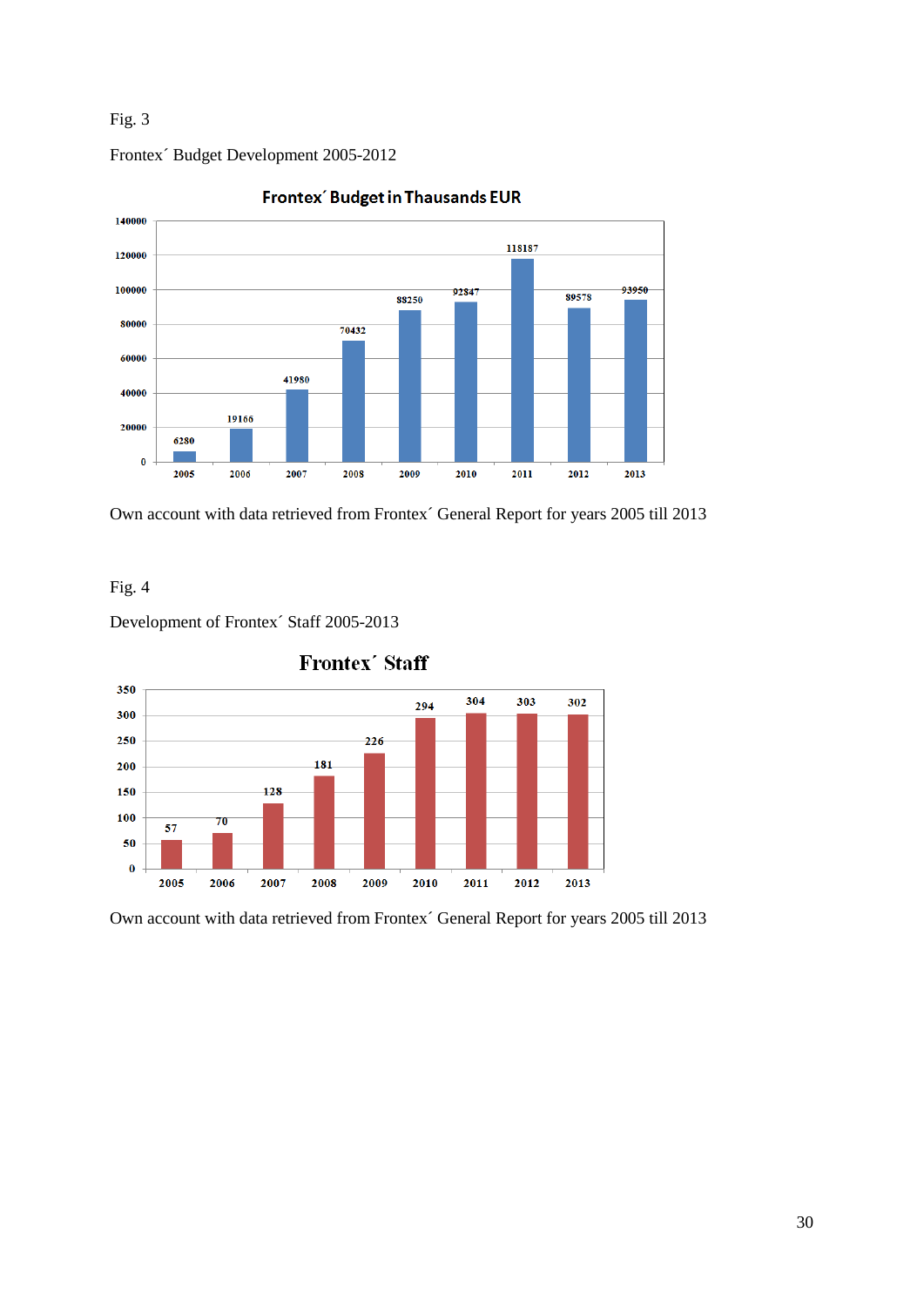# Fig. 5

Overview of Frontex´ Activities on Drones since 2007

|  |  | $WK = Wokshop, D = Demonstration, S = Study, IS = Interest Session, P = Project$ |  |
|--|--|----------------------------------------------------------------------------------|--|
|--|--|----------------------------------------------------------------------------------|--|

| <b>Start</b> | Place                     | Activity     | Name                                                                                                        | Description                                                                                                                                                                                                                                                                                                                                          |
|--------------|---------------------------|--------------|-------------------------------------------------------------------------------------------------------------|------------------------------------------------------------------------------------------------------------------------------------------------------------------------------------------------------------------------------------------------------------------------------------------------------------------------------------------------------|
| 2009         | Imatra (FIN)              | <b>WK</b>    | RPA and Land Border                                                                                         | Demonstration of mini RPA and                                                                                                                                                                                                                                                                                                                        |
|              |                           |              | Surveillance                                                                                                | Aerostats                                                                                                                                                                                                                                                                                                                                            |
| 2010         |                           | $\mathbf{P}$ | Remote Sensing and<br><b>Detection Technology</b>                                                           | - Keep MSs informed concerning<br>new technical/technological<br>developments in field of remote<br>sensing and detection technologies<br>- Examining/validating detection<br>capabilities of existing surveillance<br>tools<br>Trying-out of new technologies for<br>border surveillance (pilot projects<br>in MSs and/or in the context of<br>JOs) |
| 2010         | Bulgaria                  | WK/D         | Small UAVs and Fixed<br>Systems for Land Border<br>Surveillance                                             | - Debate main challenges related to<br>UAV technology<br>- It use for more efficient and<br>effective green border surveillance<br>- Interoperability and integration of<br>sensors                                                                                                                                                                  |
| 2010         | Imatra (FIN)              | <b>WK</b>    | RPA and Land Border<br>Surveillance                                                                         | - Demonstration of mini RPA and<br>Aerostats<br>- Focus on Land Borders                                                                                                                                                                                                                                                                              |
| 2011         |                           | $\mathbf{P}$ | Remote Sensing and<br><b>Detection Technology</b>                                                           | - Current developments in the field<br>of remote sensing and detection<br>technology                                                                                                                                                                                                                                                                 |
| 2011         |                           | S            | <b>Study on Unmanned Aerial</b><br>Vehicles (UAVs) for<br>Border Surveillance -<br>performance & efficiency |                                                                                                                                                                                                                                                                                                                                                      |
| 2011         |                           | <b>WK</b>    | <b>Border Surveillance</b><br>Workshop                                                                      | - Focus on integrated sensors and<br>platforms<br>- Also other technical solutions for<br>border surveillance, e.g. UAVs                                                                                                                                                                                                                             |
| 2011         | Aktio (GR)<br>Istres (FR) | D            | <b>RPAS</b> Demonstration<br><b>Sessions France and Greece</b>                                              | - Participation of 20 MS and 16<br>companies (EU, CH, USA, Israel)<br>- Focus on maritime borders<br>- Medium and long endurance UAV<br>$-$ SAR                                                                                                                                                                                                      |
| 2012         |                           | $\mathbf{P}$ | All Eyes 2012                                                                                               | - Aerial, ground and sea surveillance<br>(sensors, platforms, advanced<br>system solutions)<br>- Aims and envisages the use of<br>satellites and RPA                                                                                                                                                                                                 |
| 2012         |                           | ${\bf S}$    | Frontex - Remotely Piloted<br><b>Aircraft Systems Study</b>                                                 | - Conducted with TU Madrid and<br>City Isdefe;<br>- technical, market, operational<br>information about RPAs;<br>- feasibility, cost-efficiency                                                                                                                                                                                                      |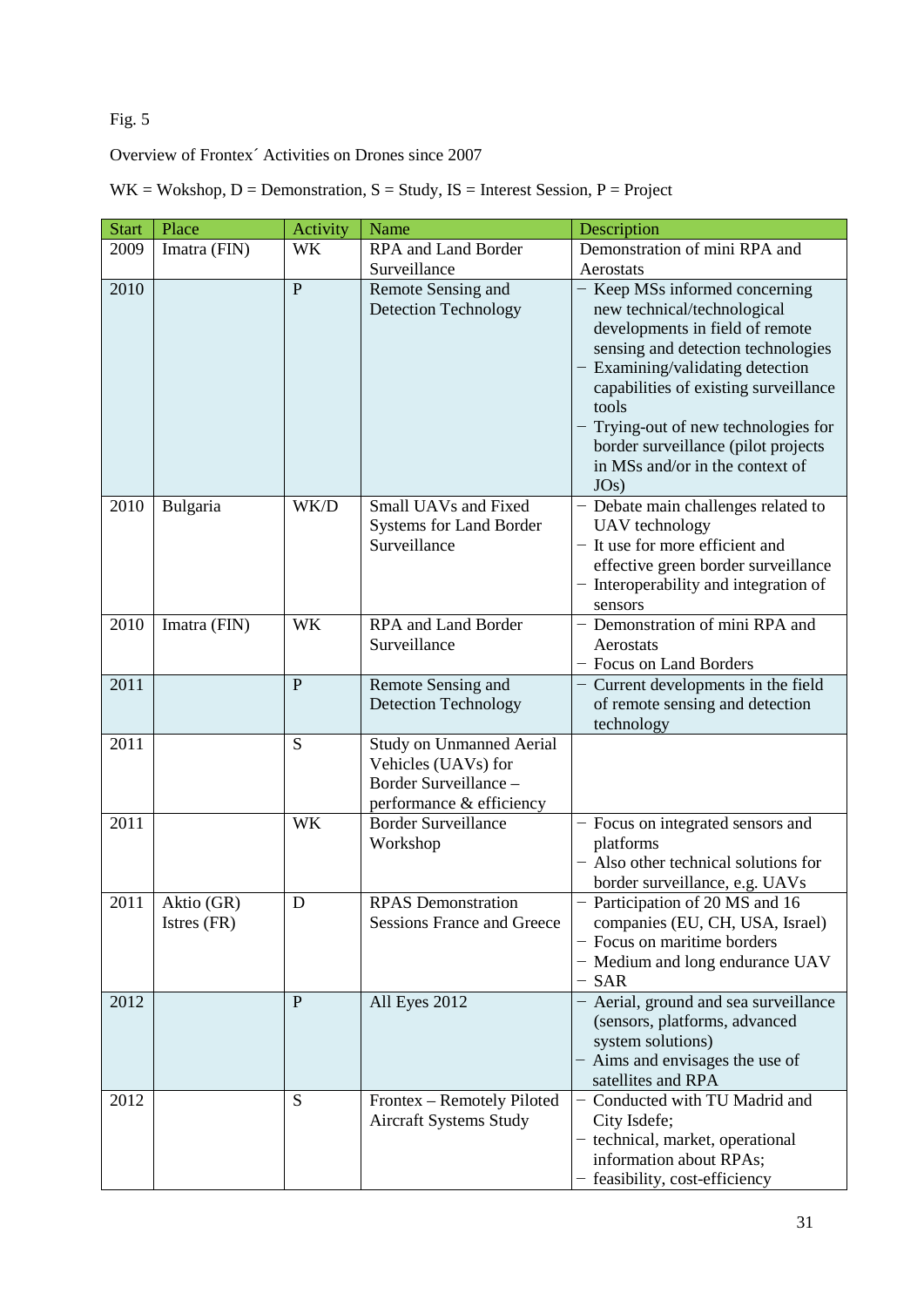| 2012 | Sofia (BG)                              | <b>WK</b> | <b>RPAS Border Surveillance</b><br>Workshop                                                         | - 14 MS, EASA, EUROCONTROL,<br>JRC, BIOG, CNSDR, SRTI, 25<br>technology providers<br>- Use of OPA and RPAS for border<br>control and SAR<br>$-$ Technical + operational features,<br>payloads, legislation, cost-<br>efficiency, best practice, lessons<br>learned                                                                                                                                                                      |
|------|-----------------------------------------|-----------|-----------------------------------------------------------------------------------------------------|-----------------------------------------------------------------------------------------------------------------------------------------------------------------------------------------------------------------------------------------------------------------------------------------------------------------------------------------------------------------------------------------------------------------------------------------|
| 2012 |                                         |           | Maritime Domain                                                                                     | - Operational assessment of Medium<br>Altitude Long Endurance (MALE)<br>RPAS platform and sensor<br>capabilities<br>- cost effectiveness compared to<br>manned flights                                                                                                                                                                                                                                                                  |
| 2012 | Aktio (GR)                              | D         |                                                                                                     | - Thales, Aerovisión, IAI                                                                                                                                                                                                                                                                                                                                                                                                               |
| 2012 | Bulgaria                                | <b>WK</b> | Potential of OPA and<br>RPAS potential for<br>European Border<br>Surveillance and SAR<br>operations | - Aerial Border Surveillance Trials<br>Land and Sea                                                                                                                                                                                                                                                                                                                                                                                     |
| 2012 | Spain                                   |           | Implementation of the<br>Study on RPA for Border<br>Surveillance - Performance<br>and Efficiency    | - Provide<br>with<br><b>MS</b><br>technical,<br>operational and market information<br>concerning RPAs use on land and<br>sea borders<br>- Feasibility and cost-efficiency<br>assessment                                                                                                                                                                                                                                                 |
| 2013 |                                         | P         | All Eyes 2013                                                                                       | Follow-up to Remote Sensing and<br><b>Detection Technology Project</b><br>- Border surveillance and detection<br>technologies (current developments<br>in sensors and platforms,<br>broadband communications and<br>data fusion systems, integrated<br>system solution for border<br>surveillance)<br>Functionality, feasibility,<br>capabilities of RPA, radar and<br>ground detection sensors<br>Integration and exploitation of data |
| 2013 | Alexandroupolis<br>(GR)<br>Almeria (SP) | WK/IS     | Aerial Border Surveillance<br><b>Trial 2013</b>                                                     | OPA for border surveillance                                                                                                                                                                                                                                                                                                                                                                                                             |
| 2014 | Warsaw (PL)                             | <b>WK</b> | <b>Border Surveillance</b><br>Workshop                                                              | - Challenges and opportunities of<br>RPAS and OPA<br>- Legal context, industry update in<br>OPAs, lessons learned, optimized<br>border surveillance                                                                                                                                                                                                                                                                                     |
| 2014 | Helsinky<br>and<br>Imatra (FIN)         | WK/D      | <b>Border Surveillance</b><br>Demonstration and<br>Workshop Finland 2014                            | - Hovering electro-optical systems<br>for sea and land border surveillance<br>- 6 leading companies technology<br>demonstrations                                                                                                                                                                                                                                                                                                        |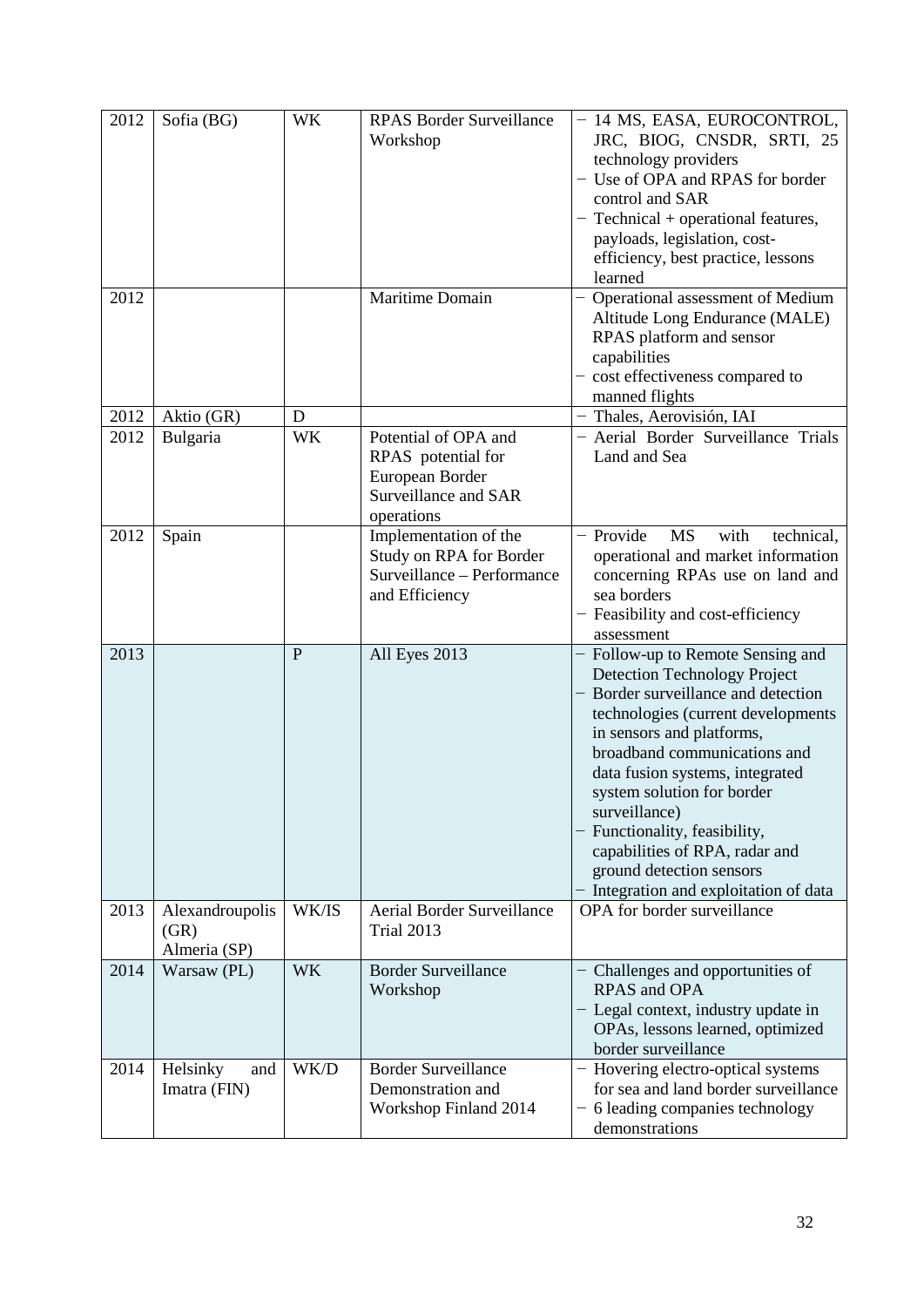Own account with data retrieved from Frontex News, General Reports of Frontex 2010-2013, presentation by Mr. Kolev 2012, presentation by Mr. Beugels 2011, Statewatch News Online 2013, and news reports by Mr. Nielsen

### <span id="page-38-0"></span>Fig. 6

Overview of projects on drones-technology and border surveillance funded under FP7 2007-2013

| <b>Start</b> | End  | Name                                                                                                                                                          | <b>Short Description</b>                                                                                                                                                                                                                                                                            | Link                                                   |
|--------------|------|---------------------------------------------------------------------------------------------------------------------------------------------------------------|-----------------------------------------------------------------------------------------------------------------------------------------------------------------------------------------------------------------------------------------------------------------------------------------------------|--------------------------------------------------------|
| 2008         | 2011 | <b>Autonomous Maritime</b><br>Surveillance System<br>(AMASS)                                                                                                  | Observation and security of<br>wide critical maritime areas<br>in order to reduce actual and<br>potential illegal immigration<br>and cross-border crime with<br>hydrophone arrays, cameras,<br>UAV, thermal imagers                                                                                 | http://cordis.europa.eu/pr<br>ojects/rcn/86259_en.html |
| 2008         | 2012 | Transportable<br>Autonomous Patrol for<br><b>Land Border Surveillance</b><br>(TALOS)                                                                          | Develop autonomous and<br>adaptive system for<br>protecting European Borders;<br>aerial and ground UV                                                                                                                                                                                               | http://cordis.europa.eu/pr<br>ojects/rcn/86712_en.html |
| 2008         | 2011 | Wide Maritime Area<br>Airborne Surveillance<br>(WINAAS)                                                                                                       | Building a block of maritime<br>surveillance with the<br>potential for reduced cost of<br>operation, more autonomous<br>and improved efficiency<br>through air vehicles with<br>reduced or zero onboard<br>crew                                                                                     | http://cordis.europa.eu/pr<br>ojects/rcn/88640_en.html |
| 2009         | 2013 | Air Guidance and<br>Surveillance (ARGUS<br>3D)                                                                                                                | Improve detection of manned<br>and unmanned platforms,<br>managing 3D position data in<br>all regions, 24 hours a day<br>and in all weather conditions                                                                                                                                              | http://cordis.europa.eu/pr<br>ojects/rcn/93528_en.html |
| 2010         | 2014 | Sea Border Surveillance<br>(SeaBILLA)                                                                                                                         | Cost-effective sea border<br>surveillance systems,<br>advanced technological<br>solutions, demonstrations                                                                                                                                                                                           | http://cordis.europa.eu/pr<br>ojects/rcn/94732_en.html |
| 2010         | 2012 | Open Architecture for<br><b>UAV-based Surveillance</b><br>System (OPARUS)                                                                                     | identify ways to develop an<br>open architecture for the<br>operation of unmanned air-<br>to-ground wide area land and<br>sea border surveillance<br>platforms in the EU;<br>Architecture defined<br>optimized for illegal<br>immigrants detection,<br>identification and tracking at<br>EU borders | http://cordis.europa.eu/pr<br>ojects/rcn/95504_en.html |
| 2010         | 2014 | <b>Integrated System for</b><br>Interoperable Sensors &<br><b>Information Sources for</b><br>Common abnormal vessel<br>behaviour detection &<br>Collaborative | Innovative sea border<br>surveillance system<br>implementing key existing<br>and in development<br>capabilities to track all vessel<br>movements to early                                                                                                                                           | http://cordis.europa.eu/pr<br>ojects/rcn/96259_en.html |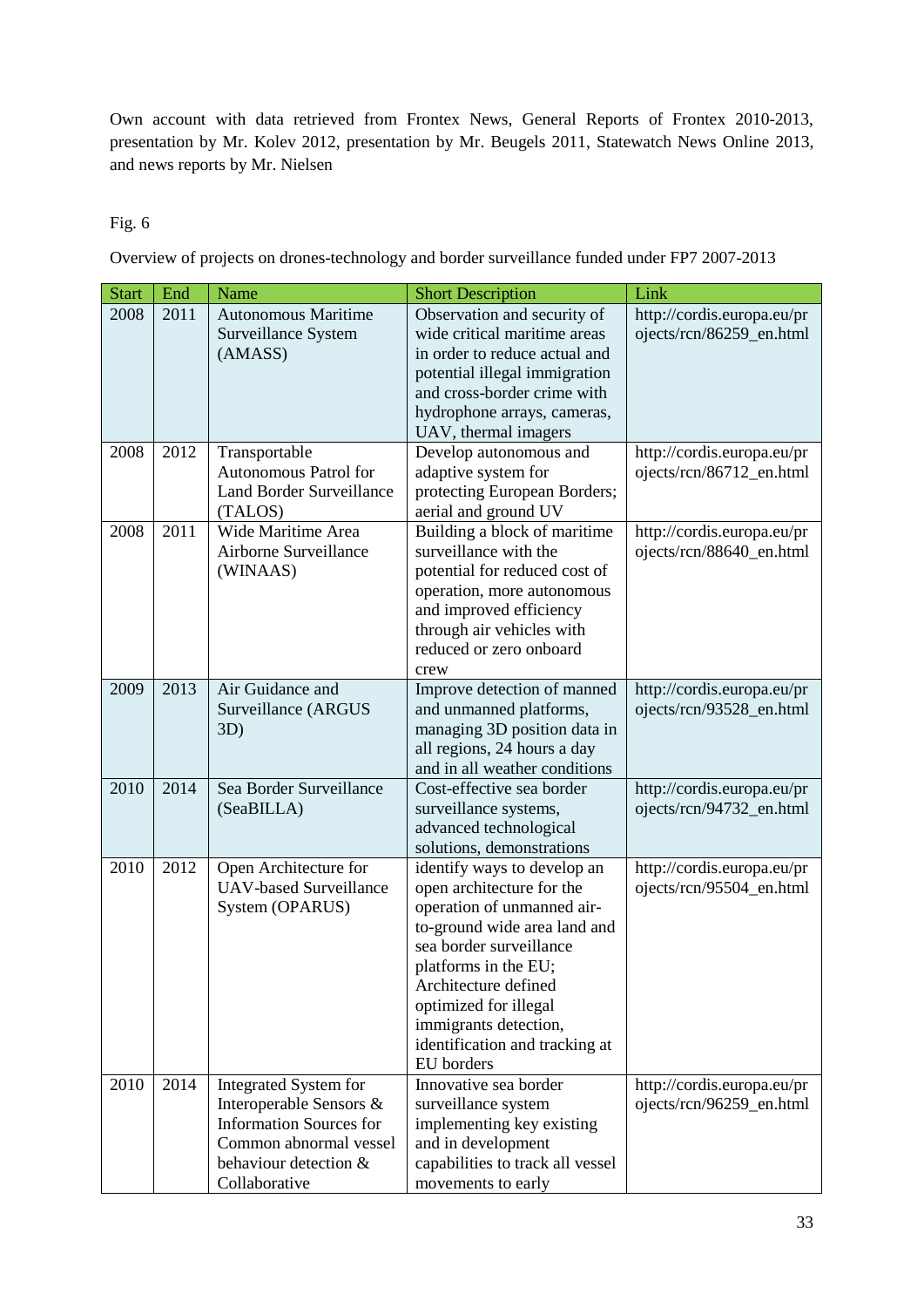|      |      | <b>Identification of Threat</b><br>(I2C)                                                                                                                                                                       | identification and report on<br>threats (radars, aircraft                                                                                                                                                                                                                                                                                                                                                                                                                                                                                                                                     |                                                        |
|------|------|----------------------------------------------------------------------------------------------------------------------------------------------------------------------------------------------------------------|-----------------------------------------------------------------------------------------------------------------------------------------------------------------------------------------------------------------------------------------------------------------------------------------------------------------------------------------------------------------------------------------------------------------------------------------------------------------------------------------------------------------------------------------------------------------------------------------------|--------------------------------------------------------|
|      |      |                                                                                                                                                                                                                | patrols, USV)                                                                                                                                                                                                                                                                                                                                                                                                                                                                                                                                                                                 |                                                        |
| 2011 | 2014 | Protection of European<br>Seas and Borders through<br>the intelligent use of<br>surveillance (PERSEUS)                                                                                                         | Improve detection and<br>identification of non<br>collaborative/suspicious<br>small boats and low flying<br>aircraft, increasingly<br>automated detection,<br>demonstrations (5 exercises<br>in 2 campaigns)                                                                                                                                                                                                                                                                                                                                                                                  | http://cordis.europa.eu/pr<br>ojects/rcn/97515_en.html |
| 2011 | 2015 | Virtual centre of<br>excellence for ethically-<br>guided and privacy-<br>respecting video analytics<br>(VIDEOSENSE)                                                                                            |                                                                                                                                                                                                                                                                                                                                                                                                                                                                                                                                                                                               | http://cordis.europa.eu/pr<br>ojects/rcn/100051_en.htm |
| 2011 | 2014 | Automatic Data relevancy<br>discrimination for a<br>privacy-sensitive video<br>surveillance (ADDPRIV)                                                                                                          | propose novel knowledge<br>and developments to limit the<br>storage of unnecessary data,<br>to be implemented on<br>existing multi-camera<br>networks in order to make<br>them better to comply with<br>citizen's privacy rights                                                                                                                                                                                                                                                                                                                                                              | http://cordis.europa.eu/pr<br>ojects/rcn/98125_en.html |
| 2011 | 2014 | Supporting fundamental<br>rights, privacy and ethics<br>in surveillance<br>technologies (SAPIENT)                                                                                                              | specify for policy makers,<br>technology developers and<br>other stakeholders how and<br>when smart surveillance<br>should be used and the<br>criteria to verify that<br>surveillance respect the<br>privacy of citizens; provide<br>strategic knowledge on the<br>state of the art of surveillance<br>studies, emerging smart<br>surveillance technologies and<br>the adequacy of the existing<br>legal framework, consider<br>the discourse, ethics and<br>politics of security and<br>surveillance today and the<br>extent to which the public<br>has accepted the surveillance<br>society | http://cordis.europa.eu/pr<br>ojects/rcn/98055_en.html |
| 2012 | 2015 | Surveillance, privacy and<br>security: a large scale<br>participatory assessment<br>of criteria and factors<br>determining acceptability<br>and acceptance of security<br>technologies in Europe<br>(SURPRISE) | consult with citizens from<br>several EU member and<br>associated states on the<br>question of the security-<br>privacy trade-off as they<br>evaluate different security<br>solutions                                                                                                                                                                                                                                                                                                                                                                                                         | http://cordis.europa.eu/pr<br>ojects/rcn/102076_en.htm |
| 2012 | 2016 | Integrated components for<br>assisted rescue and<br>unmanned search                                                                                                                                            | equip respondents with a<br>comprehensive and<br>integrated set of unmanned                                                                                                                                                                                                                                                                                                                                                                                                                                                                                                                   | http://cordis.europa.eu/pr<br>ojects/rcn/102326_en.htm |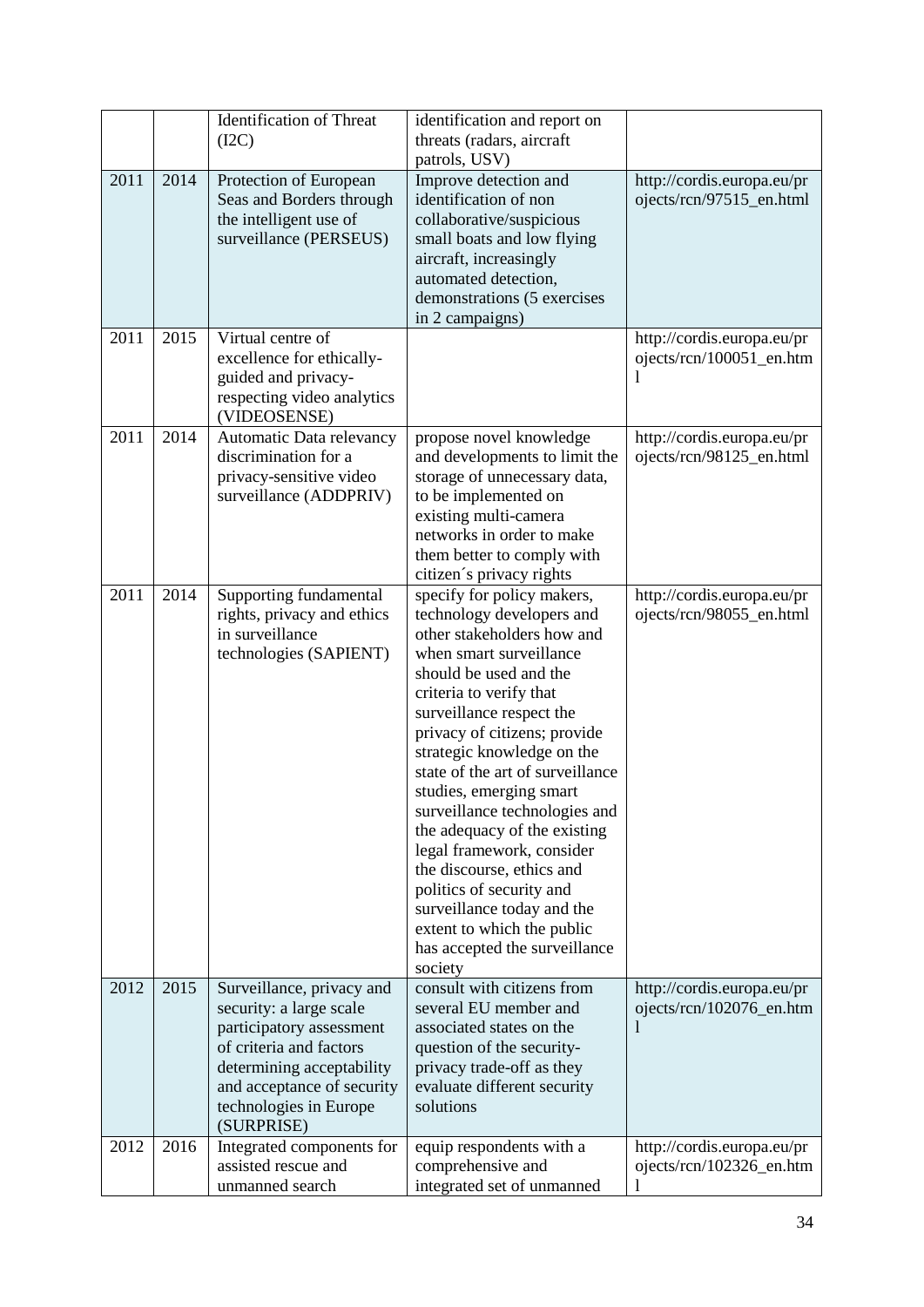|      |      | operations (ICARUS)                                                                                                                                                     | search and rescue tools,<br>increase situational                                                                                                                                                                                                                                                                                             |                                                                        |
|------|------|-------------------------------------------------------------------------------------------------------------------------------------------------------------------------|----------------------------------------------------------------------------------------------------------------------------------------------------------------------------------------------------------------------------------------------------------------------------------------------------------------------------------------------|------------------------------------------------------------------------|
|      |      |                                                                                                                                                                         | awareness of human crisis                                                                                                                                                                                                                                                                                                                    |                                                                        |
| 2012 | 2015 | Deployable SAR<br>integrated chain with                                                                                                                                 | reach effective levels of<br>interoperability so these                                                                                                                                                                                                                                                                                       | http://cordis.europa.eu/pr<br>ojects/rcn/102362_en.htm                 |
|      |      | unmanned systems<br>(DARIUS)                                                                                                                                            | systems can be shared<br>between several<br>organisations, project                                                                                                                                                                                                                                                                           |                                                                        |
|      |      |                                                                                                                                                                         | solutions will be evaluated in<br>real conditions (e.g. maritime<br>SAR, earthquake, forest fire)<br>designed by the end-users                                                                                                                                                                                                               |                                                                        |
| 2012 | 2015 | Advanced video<br>surveillance archives<br>search engine for security<br>applications (ADVISE)                                                                          | design and develop a<br>unification framework for<br>surveillance-footage archive<br>systems, in an effort to deal<br>with the increasingly critical<br>need to provide automated<br>and smart surveillance<br>solutions                                                                                                                     | http://cordis.europa.eu/pr<br>ojects/rcn/102502_en.htm<br>1            |
| 2012 | 2015 | Surveillance: Ethical<br>issues, legal limitations,<br>and efficiency                                                                                                   | review the impacts of<br>different surveillance<br>systems and help                                                                                                                                                                                                                                                                          | http://cordis.europa.eu/pr<br>ojects/rcn/102644_en.htm<br>$\mathbf{I}$ |
|      |      | (SURVEILLE)                                                                                                                                                             | manufacturers and end-users<br>better to develop and deploy<br>these systems; assess<br>surveillance technology for<br>its actual effectiveness in<br>fighting crime and terrorism,<br>for its social and economic<br>costs, and will survey<br>perceptions of surveillance in<br>the general public and certain<br>identified target groups |                                                                        |
| 2013 | 2015 | <b>UAV</b><br><b>Based</b><br>innovative<br>means for land and sea<br>non-cooperative vehicles<br>stop (AEROCEPTOR)                                                     | Increase the capability of law<br>enforcement authorities to<br>remotely, safely, externally,<br>control and stop non-<br>cooperative vehicles in both<br>land and sea scenarios by<br>means of UAV                                                                                                                                          | http://cordis.europa.eu/pr<br>ojects/rcn/106475_en.htm                 |
| 2013 | 2015 | Privacy preserving<br>infrastructure for<br>surveillance (PARIS)                                                                                                        | based on theoretical<br>framework balancing<br>surveillance and privacy/data<br>protection, examples of<br>social anthropological legal<br>technological frameworks                                                                                                                                                                          | http://cordis.europa.eu/pr<br>ojects/rcn/106634_en.htm                 |
| 2013 | 2016 | Collaborative evaluation<br>of border surveillance<br>technologies in maritime<br>environment by pre-<br>operational validation of<br>innovative solutions<br>(CLOSEYE) | identify problem of the<br>operation and technical<br>framework that would<br>increase the situational<br>awareness and improve the<br>reaction capability of<br>authorities surveying the<br>external borders of the EU                                                                                                                     | http://cordis.europa.eu/pr<br>ojects/rcn/108227_en.htm<br>$\mathbf{I}$ |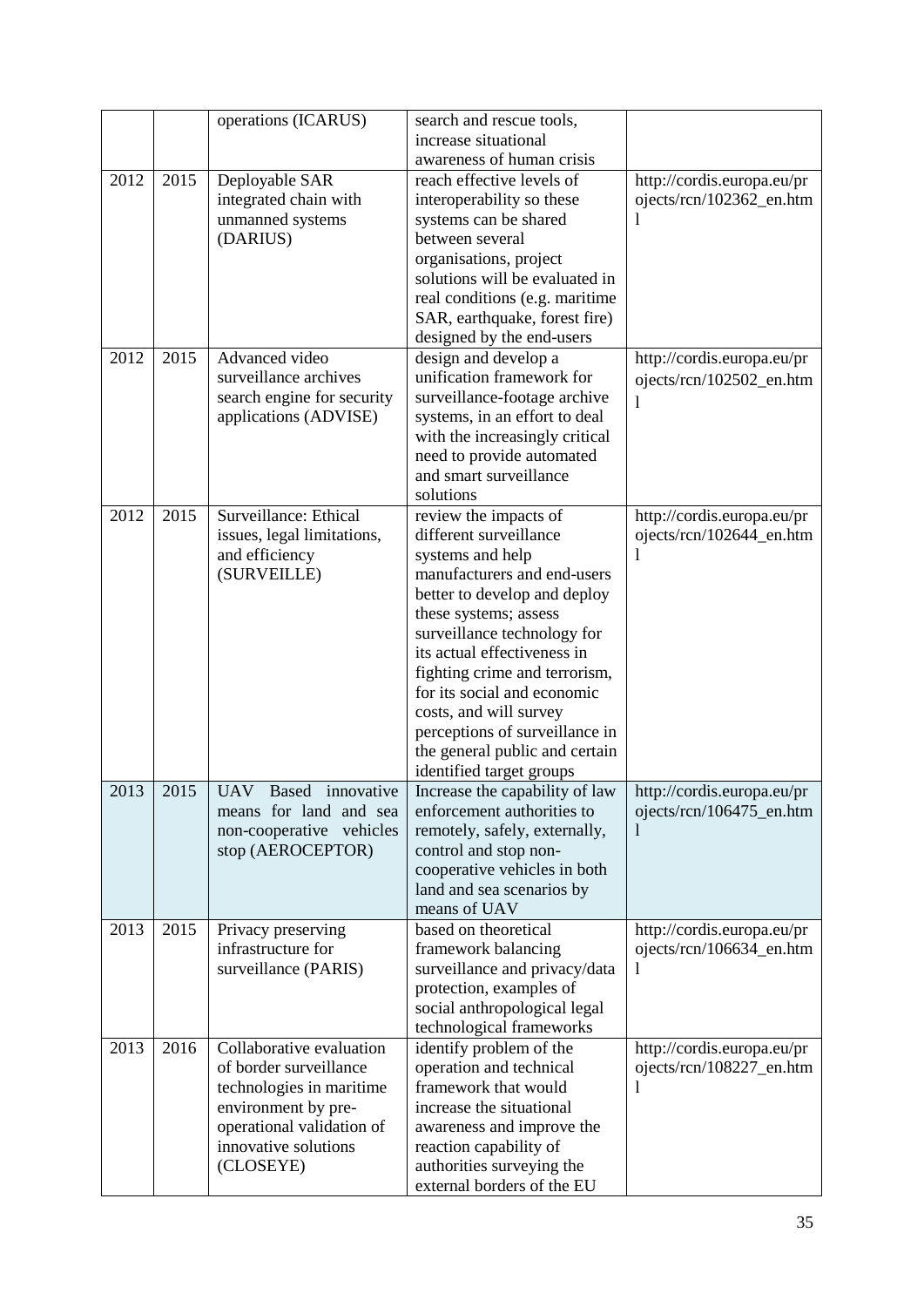| 2013 | 2015 Trusted Vessel      | Civilian and Commercial | http://cordis.europa.eu/pr |
|------|--------------------------|-------------------------|----------------------------|
|      | Infromation from Trusted | Maritime Control –      | ojects/rcn/111021 en.htm   |
|      | on-board Instrumentation | Surveillance and Safety |                            |
|      | (TRITON)                 |                         |                            |

Own account with data retrieved from European Commission´s Community Research and Development Information Service (CORDIS)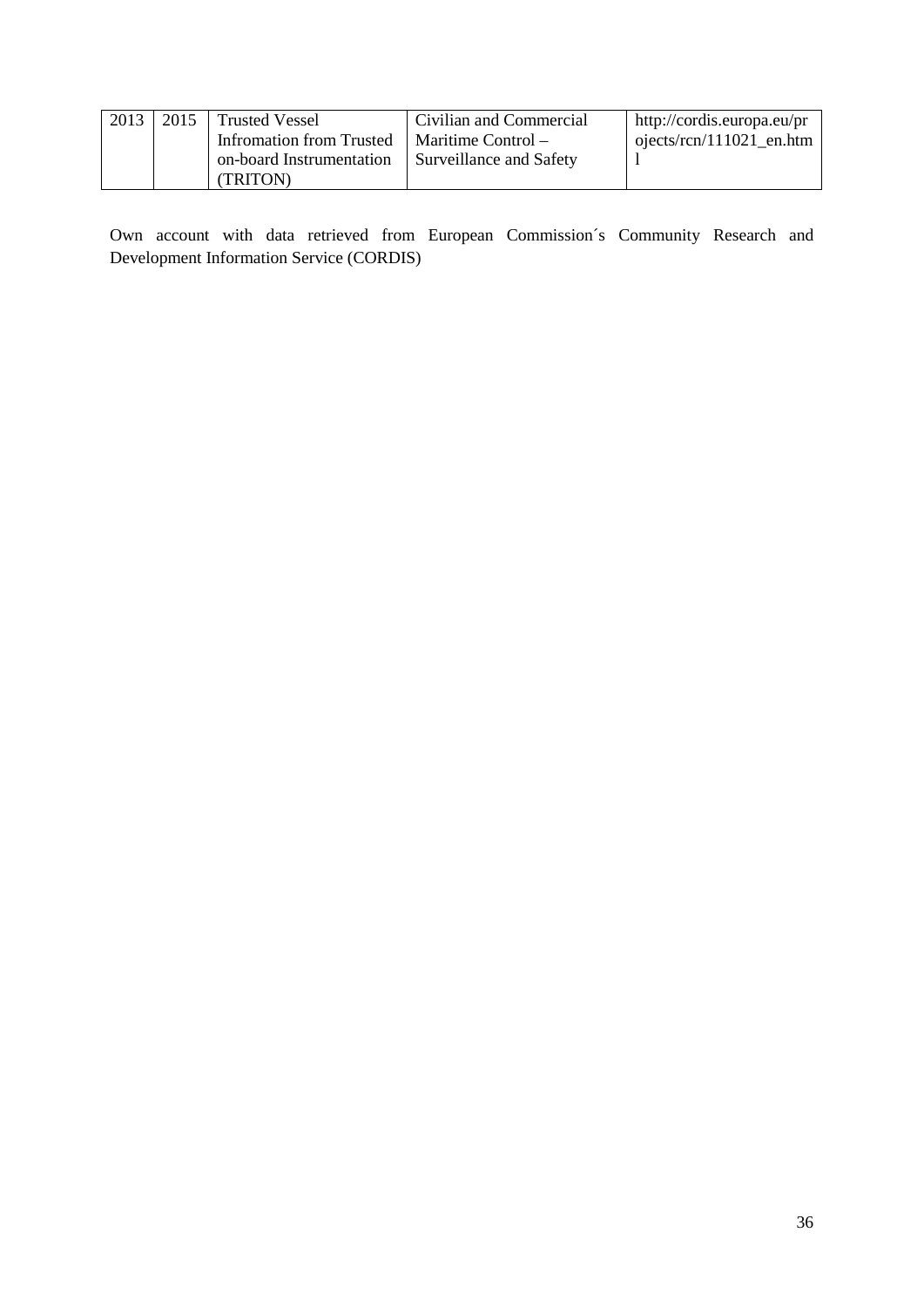### <span id="page-42-0"></span>**References**

- ANSAmed. (2013, October 15). *Immigration: Italy launches Mare Nostrum, 400 more saved.* Retrieved May 13, 2014, from ANSAmed: https://www.ansa.it/ansamed/en/news/sections/generalnews/2013/10/15/Immigration-Italylaunches-Mare-Nostrum-400-saved\_9466386.html
- ASI. (2013). *CLOSEYE Project II Industry Day.* Rome: CLOSEYE.
- Balzan, J. (2013, August 7). *NGOs welcome Italy´s decision to accept migrants.* Retrieved May 23, 2014, from Malta Today: http://www.maltatoday.com.mt/news/national/28946/ngos-welcomeitaly-s-decision-to-accept-migrants-20130807#.U38X5Ch\_TKA
- Balzan, J., & Dalli, M. (2013, August 6). *Manuel Mallia: blocking Salamis is ´point of principle´ for Maltese government.* Retrieved May 23, 2014, from Malta Today: http://www.maltatoday.com.mt/news/national/28925/home-affairs-minister-press-conference-20130806#.U38Q1Ch\_TKA
- BBC News. (2013, October 12). *Mediterranean ´a cemetery´ – A Maltese PM Muscat.* Retrieved May 04, 2014, from BBC News : http://www.bbc.com/news/world-europe-24502279
- Beugels, E. (2011). *UAVs for European Border Surveillance.* FRONTEX, Head of Research and Development Unit. Warsaw: FRONTEX.
- Bustelo, M. G. (2013, December 13). *How to Avoid Another Lampedusa*. Retrieved June 26, 2014, from Global Policy: http://www.globalpolicyjournal.com/blog/13/12/2013/how-avoidanother-lampedusa
- Carling, J., & Hernández-Carretero, M. (2011). Protecting Europe and Protecting Migrants? Strategies for Managing Unauthorised Migration from Africa. *The British Journal of Politics and International Relations, 13*(1), pp. 42-58.
- Case of Hirsi Jamaa and Others v. Italy, 27765/09 (European Court of Human Rights February 23, 2012).
- Case of Peck v. The United Kingdom, 44647/98 (European Court of Human Rights January 28, 2003).
- Case of Rantsev v Cyprus and Russia, 25965/04 (European Court of Human Rights January 7, 2010).
- Chynoweth, P. (2008). Chapter 3 Legal Research. In L. Ruddock, & K. A. (Eds.), *Advanced Research Methods in the Built Environment* (pp. 28-38). Oxford, United Kingdom: Wiley-Blackwell.
- Collett, E. (2011). *Emerging Transatlantic Security Dilemmas in Border Management.* Washington, D.C.: Migration Policy Institute.
- Coppens, J. (2013, December). The Lampedusa Disaster: How to Prevent Further Loss of Life at Sea? *The International Journal on Marine Navigation and Safety of Sea Transportation, 7*(4), 589- 598.
- Council of Europe. (2010). European Convention on Human Rights.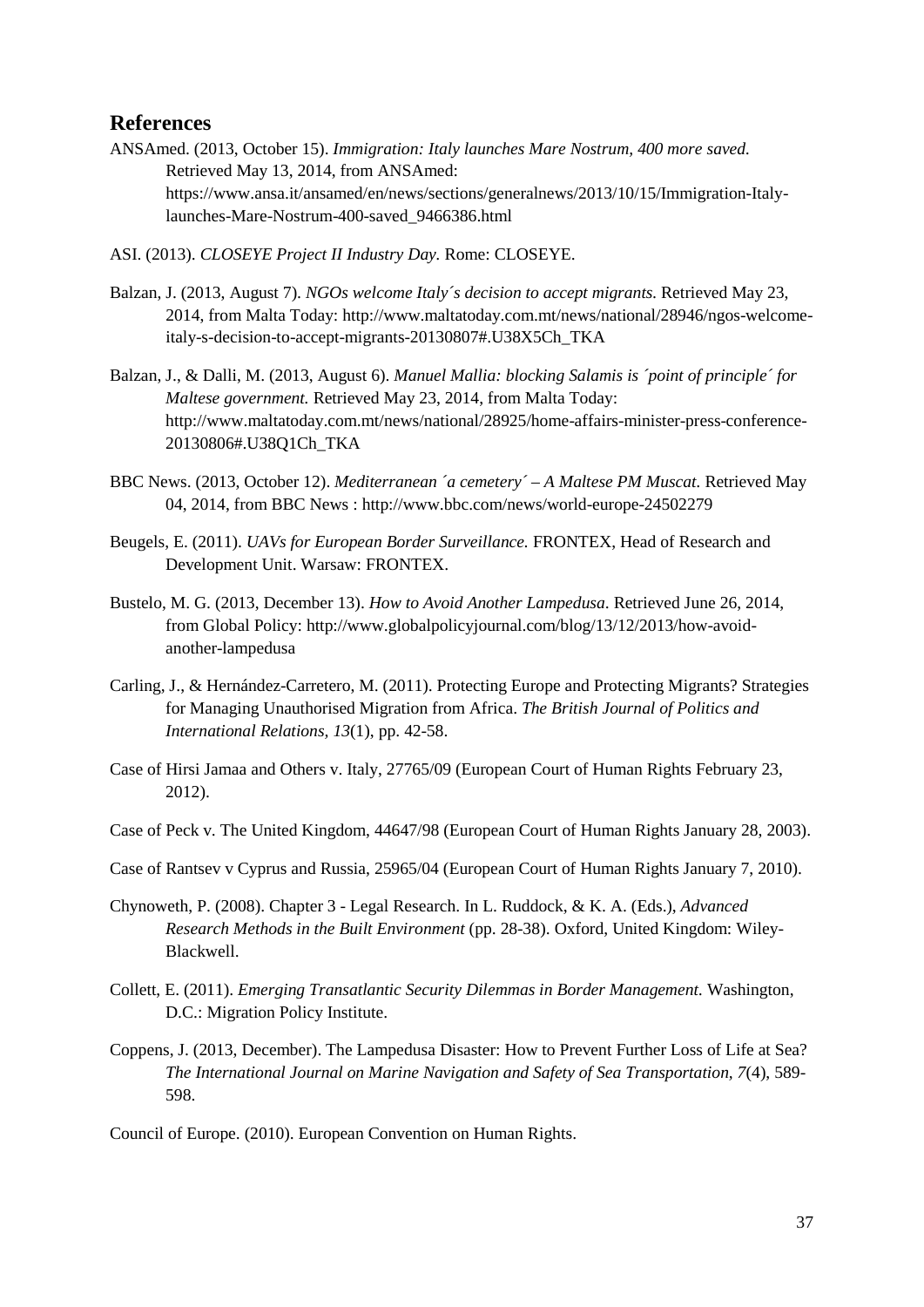- Council of the European Union. (2005, April 26). Council Decision 2005/358/EC. *Official Journal of the European Union*.
- Council of the European Union. (2010, April 26). Council Decision of 26 April 2010 2010/252/EU. *Official Journal of the European Union*. Luxembourg.
- Council of the European Union, European Parliament. (2004, October 26). Regulation No. 2007/2004. *Official Journal of the European Union*.
- Council of the European Union, European Parliament. (2011, October 25). Regulation No. 1168/2011 amending Council Regulation No. 2007/2004. *Official Journal of the European Union*.
- Council of the European Union, European Parliament. (2013, October 22). Regulation (EU) No 1052/2013 of the European Parliament and of the Council of 22 October 2013 establishing the European Border Surveillance System (Eurosur). *Official Journal of the European Union*. Strasbourg, France: European Union.
- Crépeau, F. (2012). *Report of the Special Rapporteur on the Human Rights of Migrants - Detention of Migrants in an Irregular Situation.* UN General Assembly.
- Crépeau, F. (2013). *Report of the Special Rapporteur on the Human Rights of Migrants - Regional Study: Management of the External Borders of the European Union and Its Impacts on the Human Rights of Migrants.* UN General Assembly.
- Czaika, M., & De Haas, H. (2013, September 11). The Effectiveness of Immigration Policies. *Population and Development Review, 39*(3), pp. 487-508.
- Day, M. (2013, October 14). *Italy will use Drones and Tripled Sea Patrols in Bid to halt Deadly Migrant Boat Wrecks.* Retrieved May 10, 2014, from The Independent: http://www.independent.co.uk/news/world/europe/italy-will-use-drones-and-tripled-seapatrols-in-bid-to-halt-deadly-migrant-boat-wrecks-8879844.html
- De Bruycker, P., Di Bartolomeo, A., & Fargues, P. (2013, September). *Migrants Smuggled by Sea to the EU: Facts, Laws and Policy Options. MPC RR 2013/09.* San Domenico di Fiesole, Florence: Robert Schuman Centre for Advanced Studies - European University Institute.
- Dictionary Central. (2012). *Media Analysis Definitions*. Retrieved May 23, 2014, from Dictionary Central: http://www.dictionarycentral.com/definition/media-analysis.html
- Dünnwald, S. (2011). On Migration and Security: Europe Managing Migration from Sub-Saharan Africa. *Cadernos de Estudos Africanos, 22*, pp. 103-128.
- European Commission. (2011). *Proposal for a Regulation of the European Parliament and the Council - Establishing the European Border Surveillance System (EUROSUR).* Brussels, Belgium: European Commission.
- European Commission. (2013a, July 17). *Development of Community Research - Commitments.* Retrieved May 11, 2014, from European Commission - Research and Innovation PF7: http://ec.europa.eu/research/fp7/index\_en.cfm?pg=budget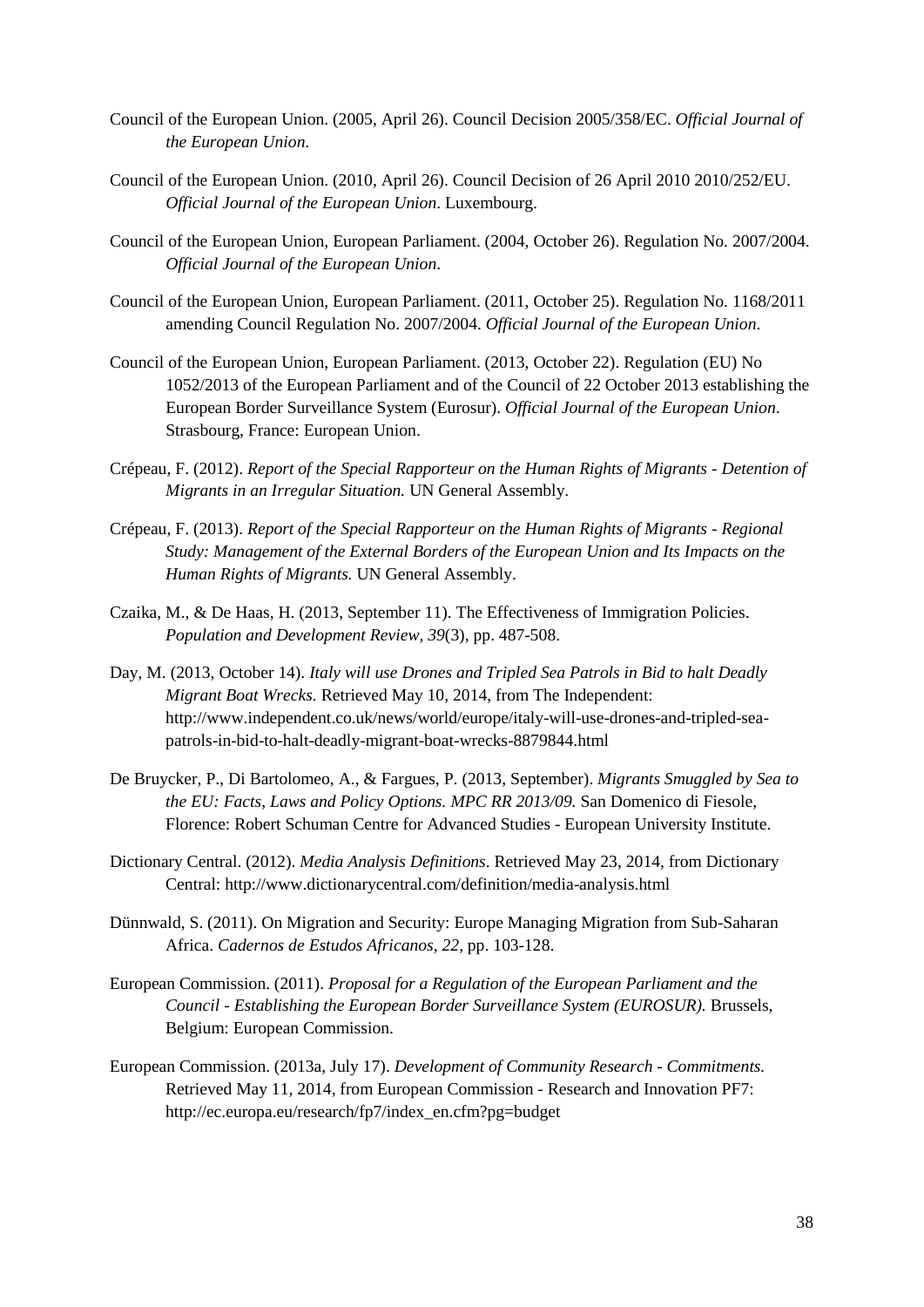- European Commission. (2013b, November 29). *EUROSUR: Protecting the Schengen External Borders - Protecting Migrant Lives.* Retrieved May 14, 2014, from Press Release Database: http://europa.eu/rapid/press-release\_MEMO-13-1070\_en.htm
- European Commission. (2014a, January 22). *EU Research Projects - CLOSEYE.* Retrieved May 15, 2014, from CORDIS: http://cordis.europa.eu/projects/rcn/108227\_en.html
- European Commission. (2014b, March 12). *Progress on EU data protection reform now irreversible following European Parliament vote.* Retrieved May 14, 2014, from Press Releases Database: http://europa.eu/rapid/press-release\_MEMO-14-186\_en.htm
- European Commission. (2014c, April 08). A New Era for Aviation. Opening the Aviation Market to the Civil Use of Remotely Piloted Aircraft Systems in a Safe and Sustainable Manner. *Communication from the Commission to the European Parliament and the Council*. Brussels, Belgium.
- European Commission. (2014d, May 06). *Remotely Piloted Aircraft Systems (RPAS).* Retrieved May 15, 2014, from European Commission - Enterprise and Industry: http://ec.europa.eu/enterprise/sectors/aerospace/uas/
- European Commission. (2014e, May 12). *Consultation on the implementation of a Common Information Sharing Environment (CISE) for the Surveillance of the EU maritime domain*. Retrieved May 16, 2014, from European Commission - Maritime Affairs and Fisheries: http://ec.europa.eu/dgs/maritimeaffairs\_fisheries/consultations/cise/index\_en.htm
- European Parliament. (2014, March 2014). European Parliament legislative resolution of 12 March 2014 on the proposal for General Data Protection Regulation (COM (2012)0011). *Texts adopted - Protection of individuals with regard to the processing of personal data*. Strasbourg, France.
- European Parliament, Council of the European Union. (1995, October 24). Directive 95/46/EC of the European Parliament and of the Council of 24 October 1995 on the protection of individuals with regard to the processing of personal data and on the free movement of such data. *Official Journal of*, 31-50. Luxembourg.
- European Parliament, Council of the European Union. (2013, October 22). Regulation (EU) No 1052/2013 of the European Parliament and of the Council of 22 October 2013 establishing the European Border Surveillance System (EUROSUR). *Official Journal of the European Union*, 11-26. Strasbourg, France: European Union.
- European Union. (2000). Charter of Fundamental Rights of the European Union. *Official Journal of the European Communities*.
- European Union Agency for Fundamental Rights. (2013). *Fundamental Rights at the Europe´s Southern Sea Borders.* Luxembourg: Publication Office of the European Union.
- European Union. (n.d.). *EU Treaties*. Retrieved April 7, 2014, from European Union: http://europa.eu/eu-law/decision-making/treaties/index\_en.htm
- Finn, R. L., & Wright, D. (2012). Unmanned aircraft systems: Surveillance, ethics and privacy in civil applications. *Computer Law & Security Review, 28*, pp. 184-194.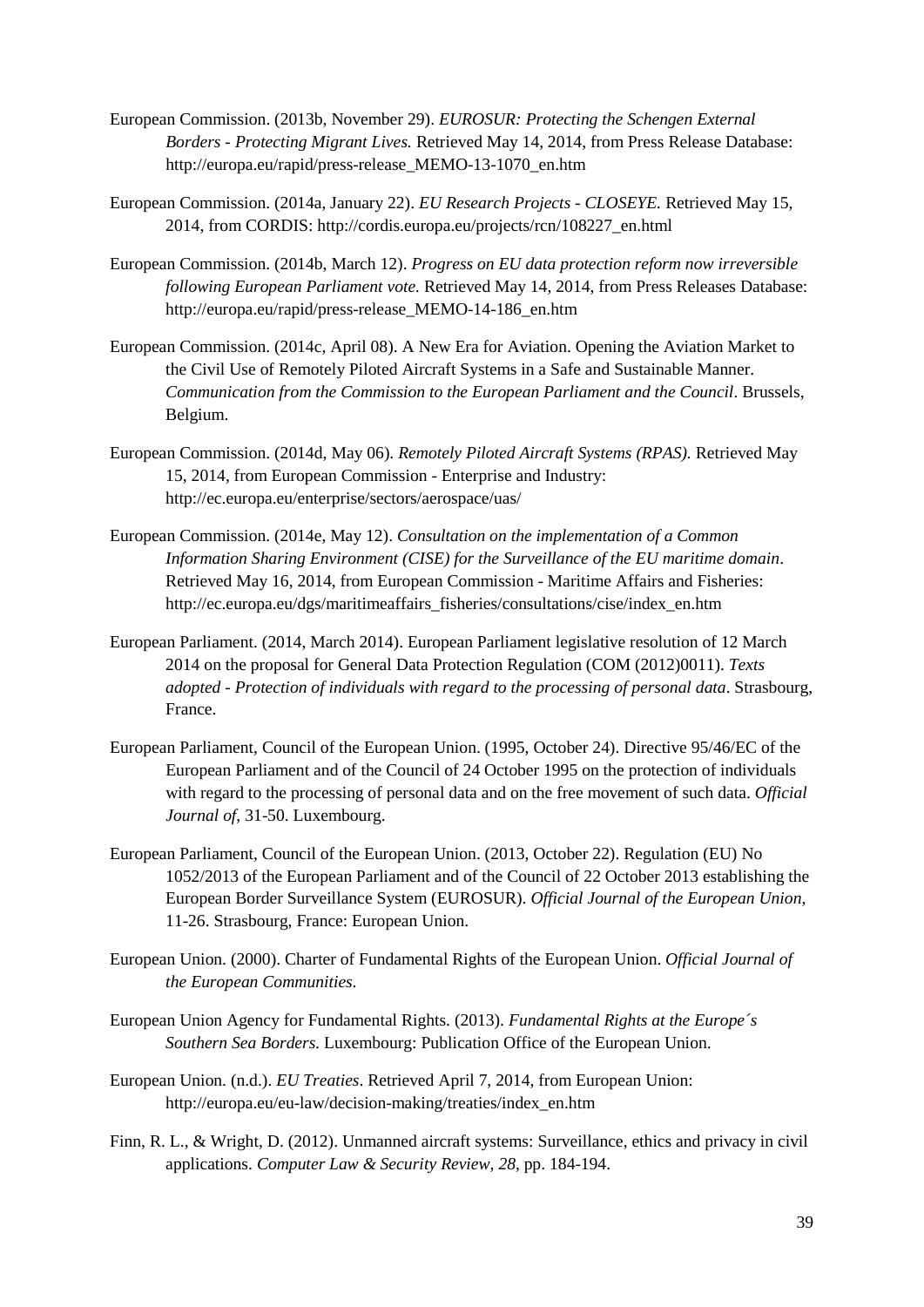- Focus Online. (2013, October 12). *Flüchtlingsdrama vor Lampedusa – Retter fischen mehr als 200 Tote aus dem Wasser.* Retrieved May 04, 2014, from Focus Online: http://www.focus.de/politik/ausland/fluechtlingsboot-gekentert-27-tote-drama-vor-lampedusamaltesisches-schiff-fischt-150-fluechtlinge-aus-dem-wasser\_aid\_1127380.html
- Fotiadis, A., & Ciobanu, C. (2013, January 09). *Closing Europe´s Borders Becomes Big Business / People Pay for Research Against Migrants.* Retrieved May 10, 2014, from Hans & Tamar Oppenheimer Chair in Public and International Law: http://oppenheimer.mcgill.ca/Closing-Europe-s-Borders-Becomes?lang=fr
- France 24. (2013, October 10). *Italy: Bossi-Fini immigration law sparks controversy*. Retrieved June 26, 2014, from France 24: http://www.france24.com/en/20131010-italy-lampedusa-bossi-finiimmigration-law/
- Freedom House. (2013). *Map of Freedom.* Retrieved May 19, 2014, from Freedom House: http://www.freedomhouse.org/sites/default/files/Map%20of%20Freedom%202013%2C%20fi nal.pdf
- FRONTEX. (2005). *Frontex General Report for 2005.* Warsaw: FRONTEX.
- FRONTEX, 3402/22.9.2006 (Decision of the Management Board September 21, 2006).
- FRONTEX. (2006, September 21). *Decision of the Management Board of 21 September 2006.*
- FRONTEX. (2012). *Frontex´ Programme of Work 2013. As Adopted by Frontex´ Management Board on 21 December 2012.* Warsaw, Poland: FRONTEX.
- FRONTEX. (2012, September 27). *Management Board designates a Fundamental Rights Officer*. Retrieved May 18, 2014, from FRONTEX: http://frontex.europa.eu/news/management-boarddesignates-fundamental-rights-officer-8IK8lm
- FRONTEX. (2012a, March 02). *RPAS Border Surveillance Workshop - Invitation*. Retrieved May 09, 2014, from FRONTEX: http://frontex.europa.eu/news/rpas-border-surveillance-workshop-2012-invitation-u4Ibe1
- FRONTEX. (2012b). *Frontex´ Programme of Work 2013.* Warsaw, Poland: Frontex.
- FRONTEX. (2012c). *Annual List of Law Value Contracts (between 25.000 and 60.000 EUR) concluded by Frontex in 2011.* Warsaw, Poland: Frontex.
- FRONTEX. (2013a). *General Report 2012.* Warsaw, Poland: FRONTEX.
- FRONTEX. (2013b, November 4). *Budget 2013.* Retrieved April 7, 2014, from Frontex: http://frontex.europa.eu/assets/About\_Frontex/Governance\_documents/Budget/Budget\_2013. pdf
- FRONTEX. (2013c, October 02). *To the Rescue...* Retrieved May 13, 2014, from FRONTEX: http://frontex.europa.eu/feature-stories/to-the-rescue--ILWGXf
- FRONTEX. (2014a). *Border Surveillance*. Retrieved April 23, 2014, from FRONTEX: http://frontex.europa.eu/research/border-surveillance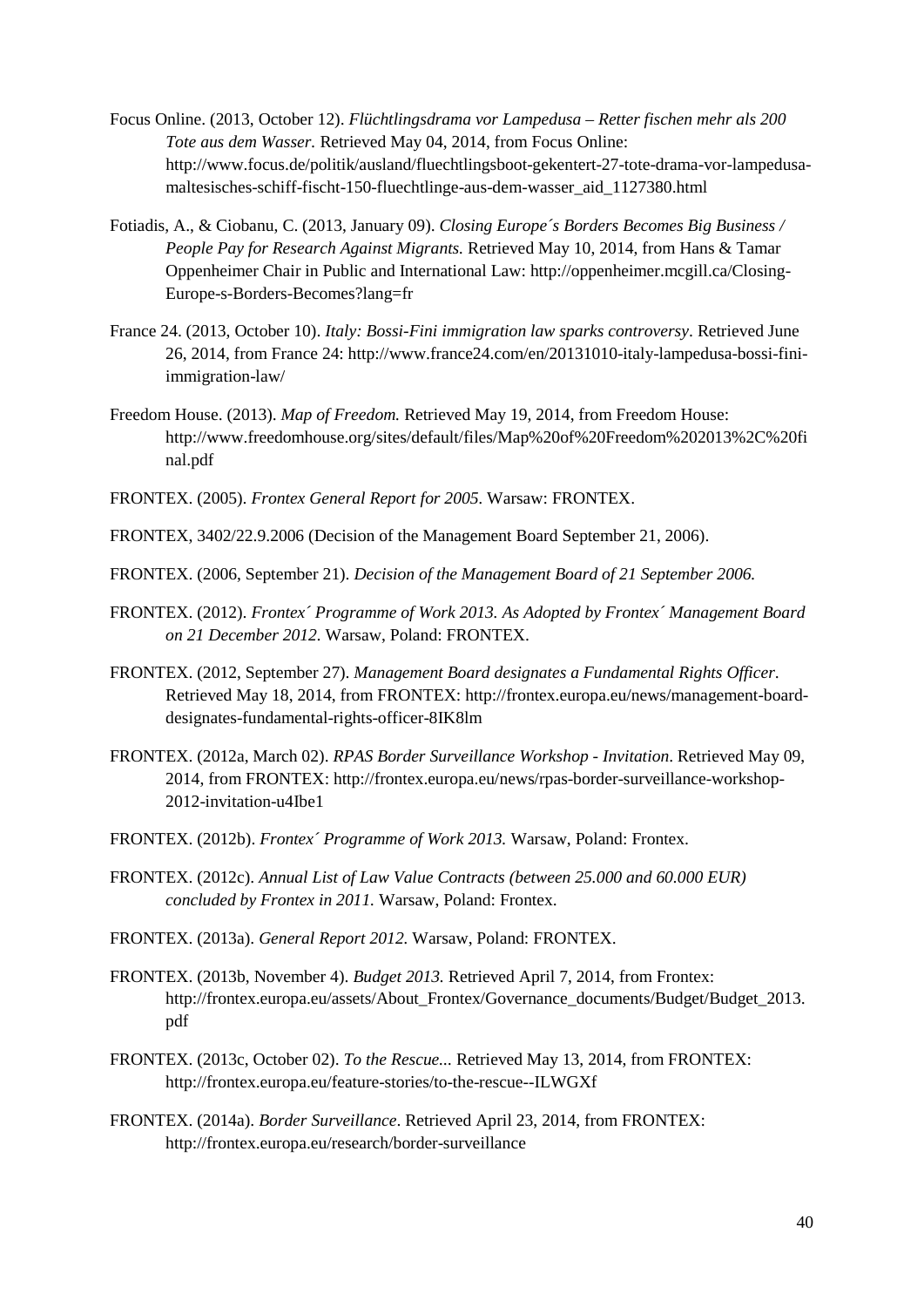- FRONTEX. (2014b). *Invitation for Border Surveillance Workshop 2014*. Retrieved April 23, 2014, from FRONTEX: http://frontex.europa.eu/news/invitation-for-border-surveillance-workshop-2014-OfPDf6
- FRONTEX. (2014c, April). Quater 4. October December 2013. *Frontex Risk Analysis Network Quaterly*.
- FRONTEX. (2014d). *Third Countries.* Retrieved May 11, 2014, from FRONTEX: http://frontex.europa.eu/partners/third-countries
- FRONTEX. (2014e). *General Report 2013.* Warsaw, Poland: FRONTEX.
- FRONTEX. (2014f). *FRONTEX´ Programme of Work 2014.* Warsaw, Poland: FRONTEX.
- FRONTEX. (2014g). *Management Board*. Retrieved May 23, 2014, from FRONTEX: http://frontex.europa.eu/about-frontex/organisation/management-board
- Gavelstad, I. B. (2013). Protection of borders or protection for refugees? A literature review on the functioning of the European border control agency Frontex. Oslo, Akerhus, Norway: Oslo and Akerhus University College of Applied Sciences, Faculty of Social Sciences.
- Ghelli, F. (2013, October 17). *Das Flüchtlingselend kommt Italiens Rüstrungsindustrie gelegen.* Retrieved May 13, 2014, from Zeit Online: http://www.zeit.de/politik/ausland/2013-10/italienfluechtlinge-mare-nostrum
- Greenan, D. (2013, October 14). *Italy to bolster patrols after migrant disasters.* Retrieved June 18, 2014, from La Gazzetta del Mezzogiorno: http://www.lagazzettadelmezzogiorno.it/english/italy-to-bolster-patrols-after-migrantdisasters-no661169/
- Hayes, B., & Vermeulen, M. (2012). *Borderline. EU Border Surveillance Initiatives. An Assessment of the Costs and Its Impact on Fundamental Rights.* Berlin: Heinrich-Böll-Stiftung.
- Hayes, B., Jones, C., & Töpfer, E. (2014). *Eurodrones Inc.* Amsterdam: Transnational Institute & Statewatch.
- Heijer, M. d. (2011). *Europe and Extraterritorial Asylum.* Leiden: Universiteit Leiden.
- Holzhacker, R. L., & Luif, P. (2014). *Freedom, Security, and Justice in the European Union: Internal and External Dimensions of Increased Cooperation after the Lisbon Treaty.* New York, USA: Springer.
- House of Lords European Union Committee. (2003). *Report on the Proposal for a European Border Guard. 29th Report of Session 2002-03.* London, UK: Authority of the House of Lords.
- House of Lords European Union Committee. (2008). *FRONTEX: The EU External Borders Agency. 9th Report of Session 2007-08.* London, UK: Authority of the House of Lords.
- Howell, J. L. (2014, April 25). *Spain: Authorities working on future unmanned aerial vehicle (UAV) regulation.* Retrieved June 18, 2014, from Bird & Bird: http://www.twobirds.com/en/news/articles/2014/spain/spain-authorities-working-on-futureunmanned-aerial-vehicle-regulation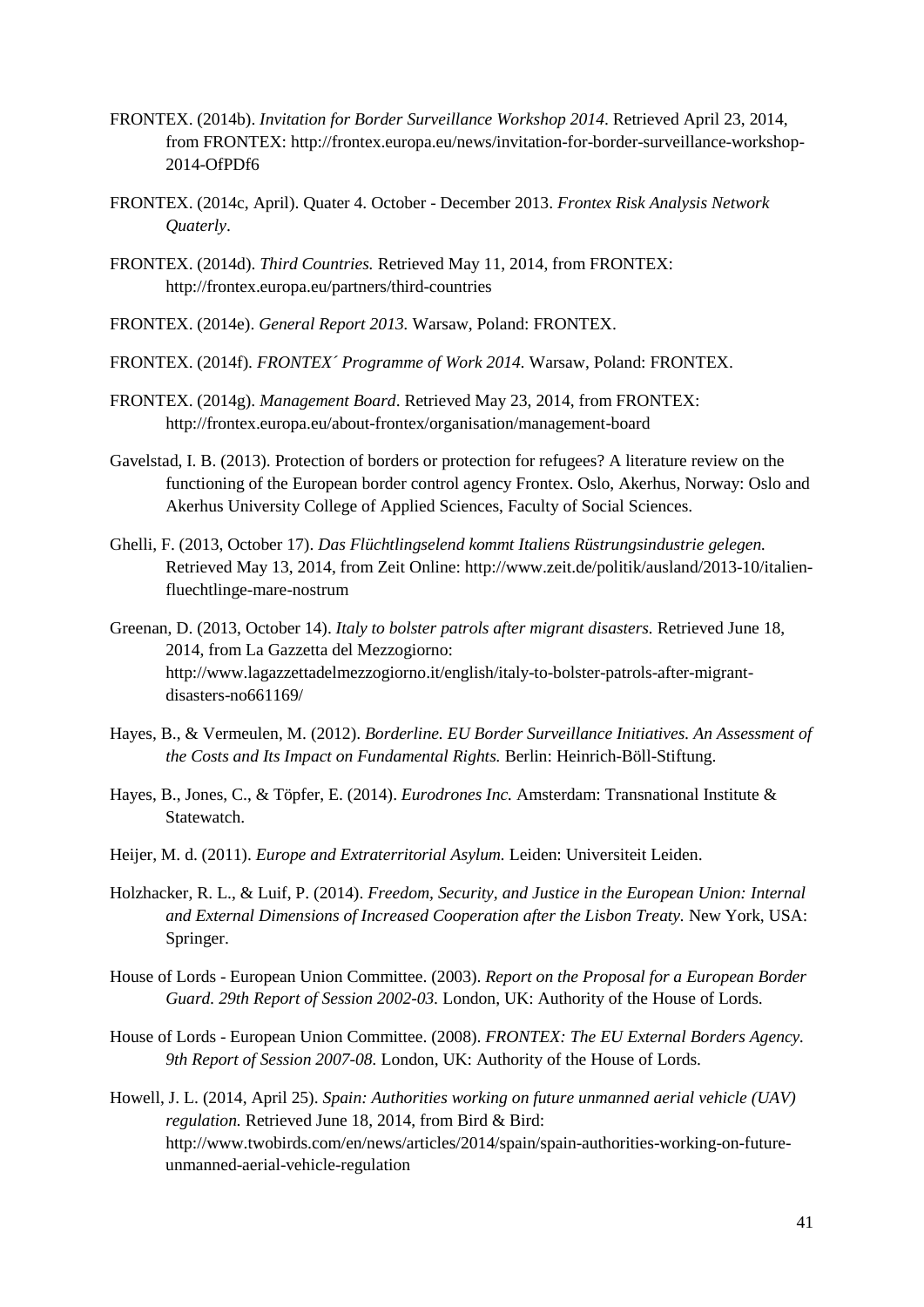- ICAO. (2011). *Unmanned Aircraft Systems (UAS).* Quebec, Canada: The Secretary General ICAO.
- ICAO. (2014). *About ICAO.* Retrieved May 15, 2014, from International Civil Aviation Organization (ICAO): http://www.icao.int/about-icao/Pages/default.aspx
- International Maritime Organization. (1985). *International Convention on Maritime Search and Rescue.* Chile: International Maritime Organization.
- Kenk, V. S., Križaj, J., Štruc, V., & Dobrišek, S. (2013). Smart Surveillance Technologies in Border Control. *European Journal of Law and Technology, 4*(2).
- Kolev, Z. (2012). *RPAS for European Border Surveillance. Challenges of Introducing RPAS Technology in an Operational Context.* Presentation, FRONTEX, Research and Development Unit, Paris.
- Laitinen, I. (2013, March). Border Control in Practice The Role of Technology. (G. Watson, Ed.) *Government Gazette*, 49.
- Léonard, S. (2010). FRONTEX and the Securitization of Migrants through Practices. *European Security, 19*(2), pp. 231-254.
- Mamakouka, I.-A. (2014, April 12). *Greece to use Drones for Immigration Control.* Retrieved June 18, 2014, from Greek Reporter: http://greece.greekreporter.com/2014/04/12/greece-to-usedrones-for-immigration-control/
- Marin, L. (2011a). Is Europe turning into a "technological fortress"? Innovation and technology for the management of EU´s external borders. Reflections on FRONTEX and EUROSUR. In E. Kica, & M. Heldeweg (Eds.), *Regulating Technological Innovation: Legal and Economic Regulation of Technological Innovation* (pp. 131-151). Palgrave MacMillan.
- Marin, L. (2011b). Policing EU's External Borders: a Challenge for the Rule of Law and Fundamental Rights in the Area of Freedom, Security and Justice? An Analysis of Frontex Joint Operations at the Southern Maritime Border. *Journal of Contemporary European Research, 7*(4), pp. 468- 487.
- Marin, L. (2013). Protecting EU´s Borders from... Fundamental Rights? Squaring the Circle between Frontex´s Border Surveillance and Human Rights. In P. Luif, & R. Holzhacker (Eds.), *Freedom, Security and Justice after Lisbon: Internal and External Dimensions of Increased Cooperation in the European Union* (pp. 75-99). New York: Springer.
- Marin, L. (on file with author). The 'metamorphosis' of drone: challenges arising from the deployment of drone technology in border surveillance. An exploratory study. In D. Bowman, A. Rip, & E. Stokes (Eds.), *Embedding and Governing New Technologies: A Regulatory, Ethical & Societal Perspective.*
- Martin, M. (2013). *"Trust in Frontex": The 2013 Work Programme.* UK: Statewatch.

McIntyre, P. (2012, March 29). *Migrant Boat Disaster: Europe´s Dereliction of Duty.* Retrieved May 04, 2014, from The Guardian: http://www.theguardian.com/commentisfree/2012/mar/29/migrant-boat-disaster-africansmediterranean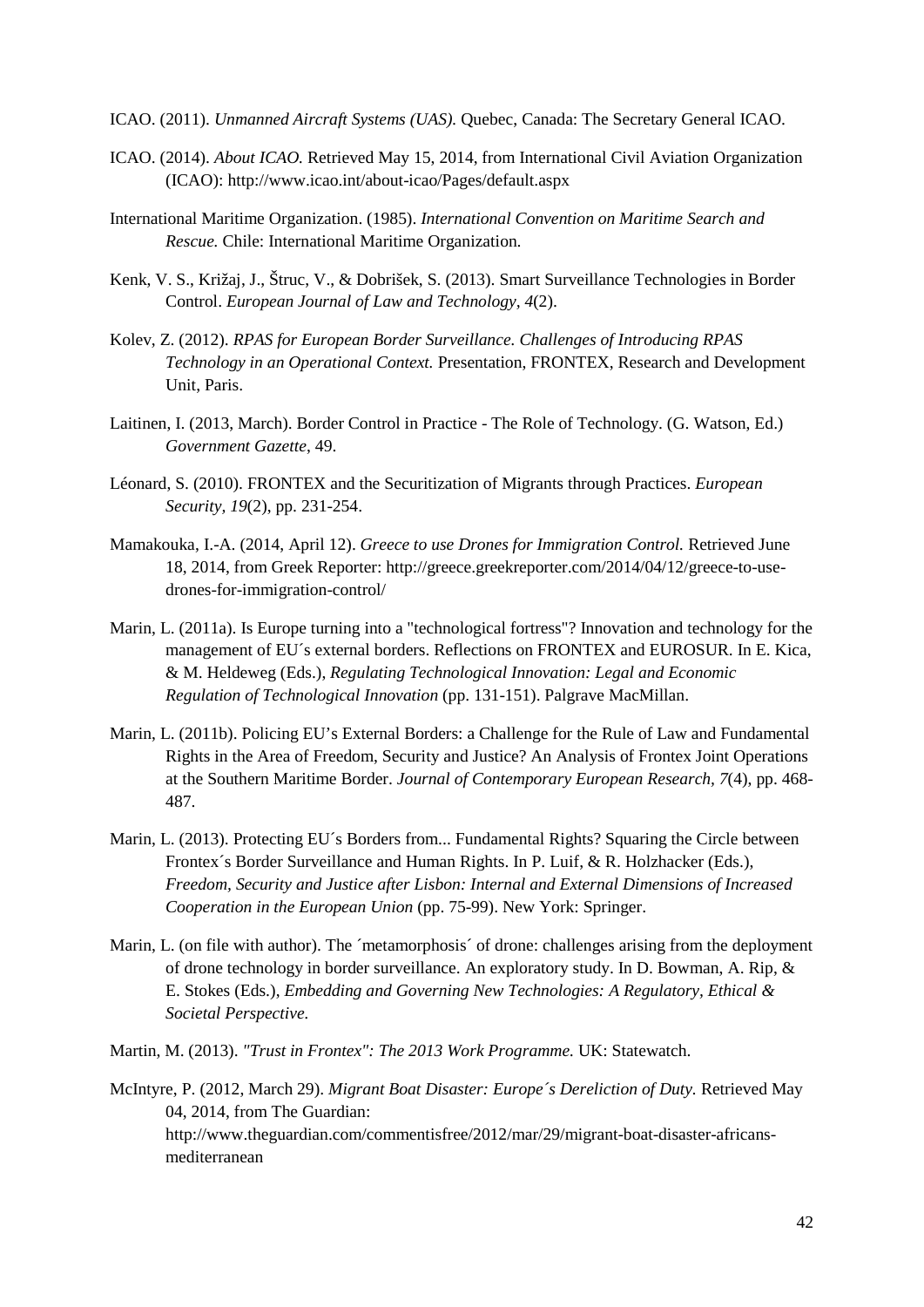- Meijers Committee. (2012). *Note on the proposal for a Regulation establishing the European Border Surveillance System (COM (2011) 0873).* Utrecht, The Netherlands.
- Milligan, J. (2013). *EU data protection reform could be delyed until 2015.* Retrieved June 18, 2014, from DMA: http://www.dma.org.uk/content/eu-data-protection-reform-could-be-delayeduntil-2015
- New Europe Online. (2014, April 11). *Greece to use Drones to Control Immigration.* Retrieved May 14, 2014, from New Europe Online: http://www.neurope.eu/article/greece-use-drones-controlimmigration
- Nielsen, N. (2013a, January 14). *Frontex Chief Looks beyond EU Borders.* Retrieved May 14, 2014, from EUobserver: http://euobserver.com/fortress-eu/118471
- Nielsen, N. (2013b, March 19). *EU border agency keen to expand Mediterranean Sea surveillance*. Retrieved May 25, 2014, from EUobserver: http://euobserver.com/justice/119473
- Nielsen, N. (2013c, October 14). *EU looks to ´hybrid drones´ for legal shortcut on migration*. Retrieved May 24, 2014, from EU Observer: http://euobserver.com/priv-immigration/121735
- Nolin, P. C. (2012). *Unmanned Aerial Vehicles: Opportunities and Challenges for the Alliance. Special Report.* Canada: NATO Parliamentary Assembly.
- OPARUS. (2012). *Final Report Summary - Open Architecture for UAV-based Surveillance Systems (OPARUS).* European Commission.
- Oxford University Press. (2014a). *Civil Liberty.* Retrieved May 23, 2014, from Oxford Dictionaries: http://www.oxforddictionaries.com/definition/english/civil-liberty?q=civil+liberties#civilliberty 5
- Oxford University Press. (2014b). *Data Mining*. Retrieved May 23, 2014, from Oxford Dictionaries: http://www.oxforddictionaries.com/definition/english/data-mining?q=data+mining
- Papademetriou, D. G., & Collett, E. (2011). *A New Architecture for Border Management.* Washington, D.C.: Migration Policy Institute.
- Perkowski, N. (2012, April). Normative Assessment of the Aims and Praktices of the European Border Management Agency Frontex. *Refugees Studies Centre Working Paper Series, 81*.
- Pianigiani, G. (2011, August 01). *25 Migrants Found Dead in Boat Near Italy Coast.* Retrieved May 04, 2014, from The New York Times: http://www.nytimes.com/2011/08/02/world/europe/02Italy.html
- Plunkett, J. (2013, October 03). *Protecting Spanish Borders with Drones.* Retrieved May 13, 2014, from Euro Weekly News: https://www.euroweeklynews.com/news/costa-dealmeria/item/115945-protecting-spanish-borders-with-drones
- Purvis, C. (2011, August 19). *Spain Considering UAVs to Supplement its Maritime Border Security Lineup.* Retrieved June 18, 2014, from Security Management: http://www.securitymanagement.com/news/spain-considering-uavs-supplement-its-maritimeborder-security-lineup-008909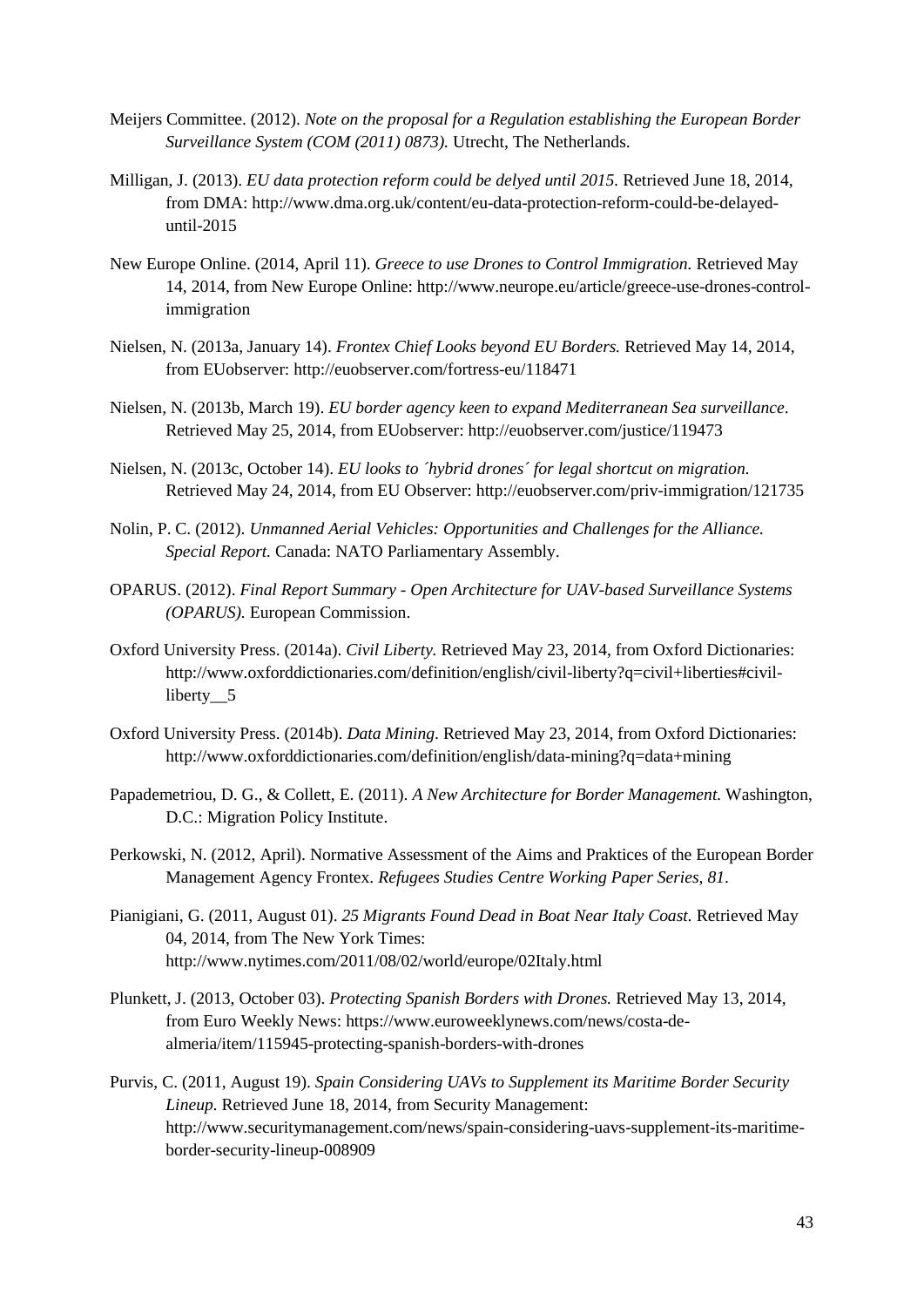- Sauter, W. (2013). Proportionality in EU Law: A Balancing Act? In C. Barnard, A. Albors-Llorenc, M. Gehring, & R. Schütze (Eds.), *Cambridge yearbook of European legal studies 2012-2013* (pp. 439-466). Oxford: Hart Publishing.
- Schengen Borders Code Decision 2010/252/EU Surveillance of the sea external borders Introduction of additional rules governing border surveillance - Commission´s implementing powers - Scope - Application for annulment, C-355/10 (European Court of Justice September 05, 2012).
- Schengen Borders Code, Art. 2(11) (Regulation No. 562/2006 March 15, 2006).
- Scherer, S. (2014, June 17). *Italy to push EU to lead sea mission to rescue migrants.* Retrieved June 18, 2014, from Swissinfo.ch: http://www.swissinfo.ch/eng/news/international/Italy to push EU to lead sea mission to r escue\_migrants.html?cid=38806102
- Schrama, W. (2011, January). How to Carry Out Interdisciplinary Legal Research. Some Experiences with Interdisciplinary Research Method. *Utrecht Law Review, 7*(1), 147-162.
- Souliotis, J. (2014, February 02). *Decrease of 46,2% of Arrest for Illegal Entry in 2013 (In Original: Μείωση 46,2% των συλλήψεων για παράνομη είσοδο το 2013).* Retrieved May 08, 2014, from Kathimerini Greece: http://www.kathimerini.gr/752340/article/epikairothta/ellada/meiwsh-462-twn-syllhyewn-gia-paranomh-eisodo-to-2013
- Statewatch. (2012). *Analysis. Criticism of Frontex´s operations at sea mounts.* Statewatch.
- Statewatch News Online. (2013, May 29). *EU: Frontex: "Optionally-Piloted" Aircraft Tests, but no Drones...yet.* Retrieved May 14, 2014, from Statewatch News Online: http://www.statewatch.org/news/2013/may/09eu-frontex-opa.html
- Tares, T., Greidanus, H., Jurquet, G., & Helie, P. (2009). Wide Maritime Area Airborne Surveillance (SoS). *The IEEE Systems Conference 2009 - Proceedings* (pp. 123-126). IEEE.
- Tenders Electronic Daily. (2014, January 21). Contract Award Notice: Study on advanced technological integration for solutions for under-foliage detection and their potential impact on border surveillance 2014/S 014-019784. *Supplement to the Official Journal of the European Union*.
- Trevisanut, S. (2009). Maritime Border Control and the Protection of Asylum-Seekers in the European Union. *Touro International Law Review, 12*, pp. 157-161.
- UK Civil Aviation Authority: Directorate of Airspace Policy. (2014). *Environmental Information Sheet - Number 12 + 13 - Unmanned Aircraft.* Retrieved May 25, 2014, from Civil Aviation Authority: http://www.caa.co.uk/docs/7/EIS%2012.pdf
- UNHCR. (1951). *Convention and Protocol Relating to the Status of Refugees.* Geneva: UNHCR.
- UNHCR. (2012, January 31). *Mediterranean takes record as most deadly stretch of water for refugees and migrants in 2011.* (S. Wilkes, Ed.) Retrieved May 04, 2014, from UNHRC. The Refugees Agency: http://www.unhcr.org/4f27e01f9.html